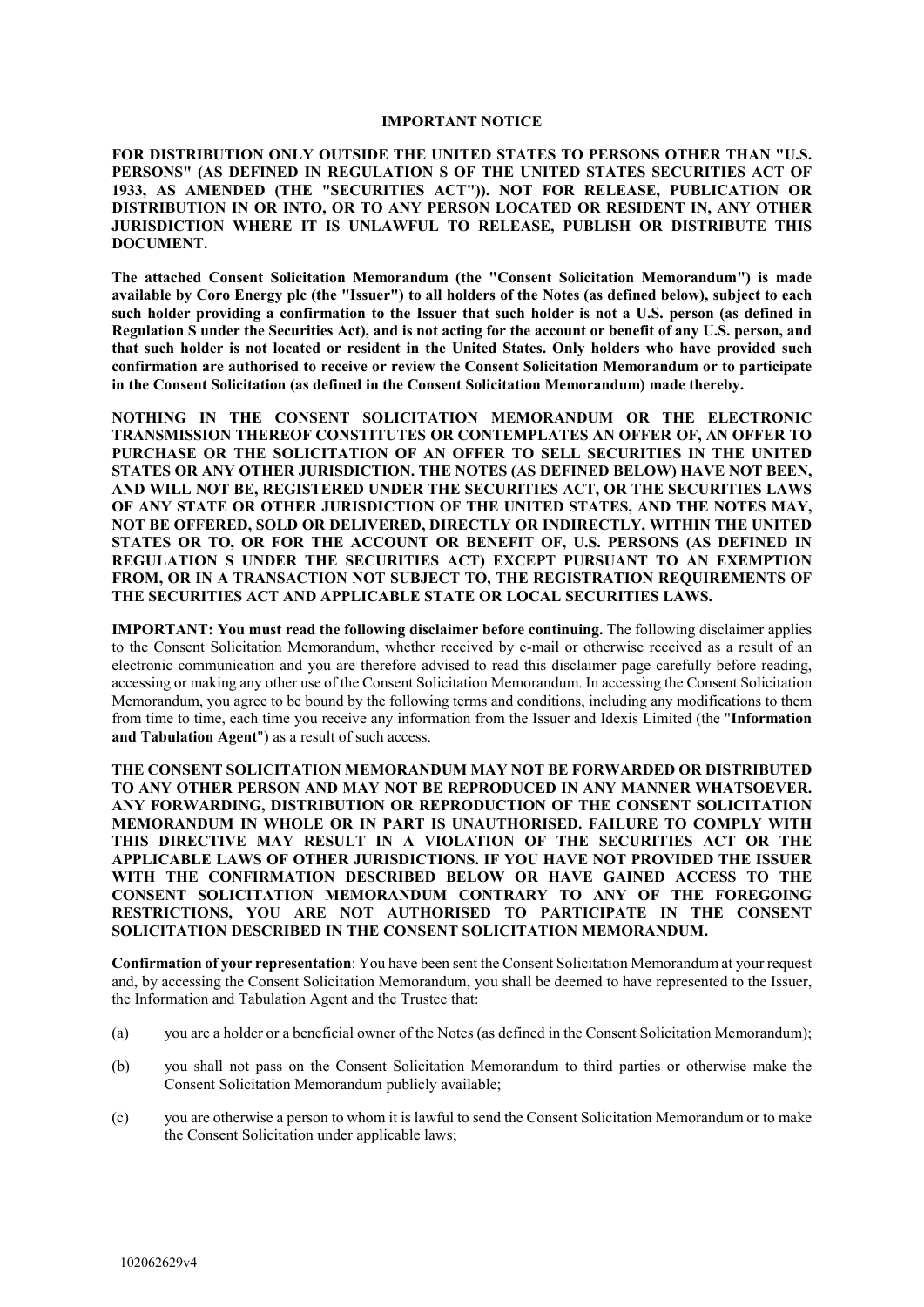- (d) you are not a U.S. person (as defined in Regulation S under the Securities Act), and are not acting for the account or benefit of any U.S. person, and that you are not located or resident in the United States;
- (e) you are not a Sanctions Restricted Person (as defined in the Consent Solicitation Memorandum);
- (f) you consent to delivery of the Consent Solicitation Memorandum to you by electronic transmission; and
- (g) you have understood and agreed to the terms set forth in this disclaimer.

The Consent Solicitation Memorandum has been sent to you in an electronic form. You are reminded that documents transmitted via this medium may be altered or changed during the process of transmission and consequently none of the Issuer, the Information and Tabulation Agent, BNY Mellon Corporate Trustee Services Limited (the "**Trustee**") or any person who controls, or is a director, officer, employee or agent, of any of them, or any affiliate of any such person, accepts any liability or responsibility whatsoever in respect of any difference between the Consent Solicitation Memorandum distributed to you in electronic format and the hard copy version available to you on request from the Information and Tabulation Agent.

You are reminded that the Consent Solicitation Memorandum has been delivered to you on the basis that you are a person into whose possession the Consent Solicitation Memorandum may lawfully be delivered in accordance with the laws of the jurisdiction in which you are located and/or resident and you may not nor are you authorised to deliver the Consent Solicitation Memorandum to any other person.

If you have recently sold or otherwise transferred your entire holding(s) of the Notes referred to below, you should immediately notify the Information and Tabulation Agent.

**The Consent Solicitation Memorandum contains important information which should be read carefully before any decision is made with respect to the Consent Solicitation.** If any holder of Notes is in any doubt as to the action it should take, it is recommended to seek its own financial advice, including as to any tax consequences, from its stockbroker, bank manager, solicitor, accountant, independent financial adviser authorised under the Financial Services and Markets Act 2000, as amended (the "**FSMA**") (if in the United Kingdom) or other appropriately authorised financial adviser. Any individual or company whose Notes are held on its behalf by a broker, dealer, bank, custodian, trust company or other nominee must contact such entity if it wishes to participate in the Consent Solicitation.

The communication of the Consent Solicitation Memorandum by the Issuer and any other documents or materials relating to the Consent Solicitation is not being made, and such documents and/or materials have not been approved, by an authorised person for the purposes of section 21 of the FSMA. Accordingly, such documents and/or materials are not being distributed to, and must not be passed on to, the general public in the United Kingdom. Such documents and/or materials are only directed at and may only be communicated to: (1) any person within Article 43(2) or Article 49 of the Financial Services and Markets Act 2000 (Financial Promotion) Order 2005, which includes a creditor or member of the Issuer; and (2) to any other persons to whom these documents and/or materials may lawfully be communicated in circumstances where section 21(1) of the FSMA does not apply.

The materials relating to the Consent Solicitation Memorandum do not constitute, and may not be used in connection with, an offer of, an offer to purchase or the solicitation of an offer to purchase or sell, any securities in any jurisdiction. The distribution of the Consent Solicitation Memorandum in certain jurisdictions may be restricted by law, and persons into whose possession the Consent Solicitation Memorandum comes are requested to inform themselves about, and to observe, any such restrictions.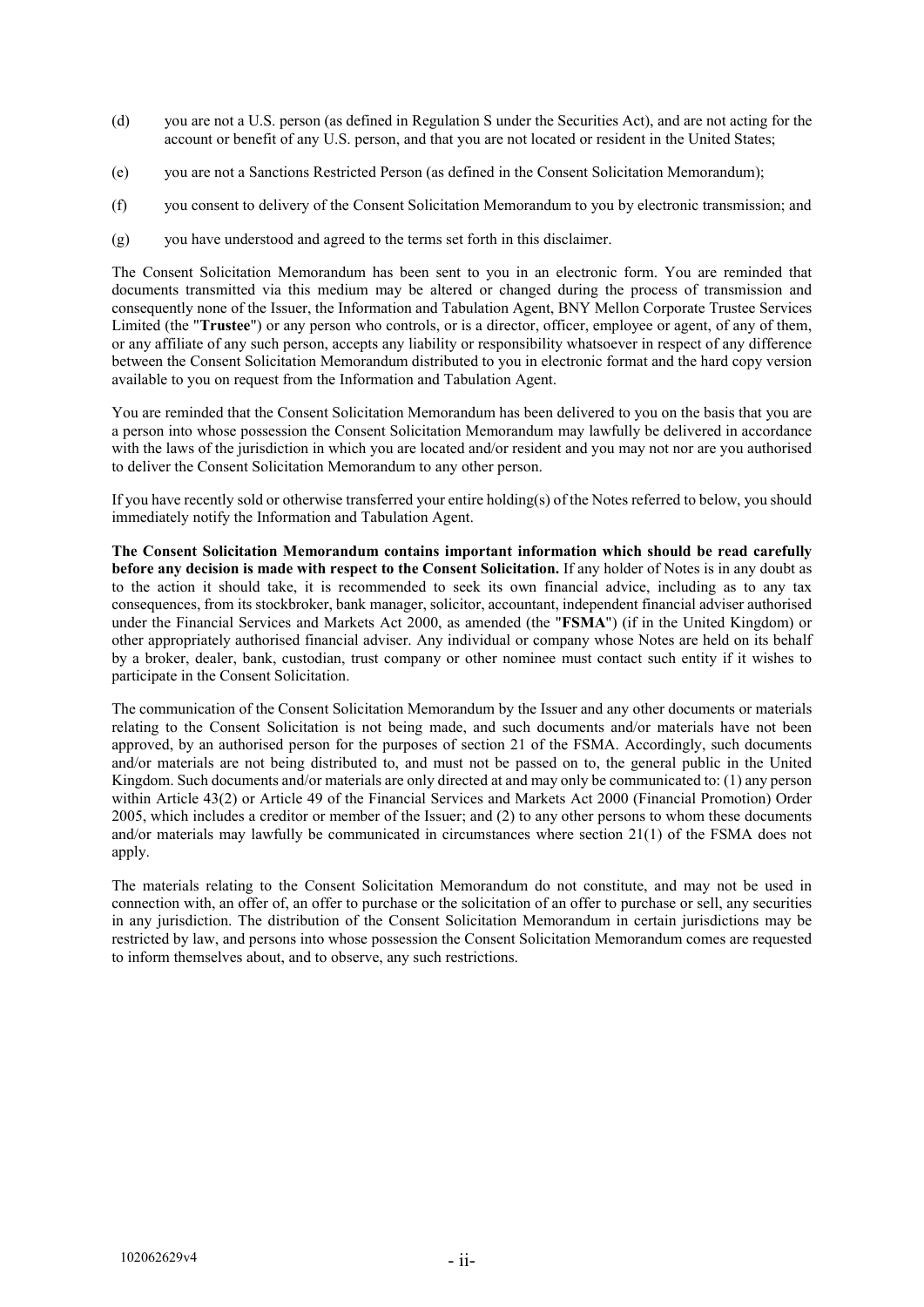#### **CONSENT SOLICITATION MEMORANDUM DATED 3 MARCH 2022**

#### **THIS DOCUMENT IS IMPORTANT AND REQUIRES YOUR IMMEDIATE ATTENTION**

**The distribution of this Consent Solicitation Memorandum in certain jurisdictions may be restricted by law, and persons into whose possession this Consent Solicitation Memorandum comes are required to inform themselves about, and to observe, any such restrictions. The Consent Solicitation (as defined below) is being made only outside the United States to persons other than "U.S. persons" (as defined in Regulation S under the United States Securities Act of 1933, as amended (the "Securities Act")). Nothing in this Consent Solicitation Memorandum constitutes or contemplates an offer** of, an offer to purchase or the solicitation of an offer to purchase or sell any security in the United States or any other **jurisdiction.**

**Invitation by**

# **Coro Energy plc**

*(incorporated under the laws of England and Wales)*

**(the "Issuer")**

#### **to eligible holders of its outstanding**

#### **EUR 11,250,000 Nominal Fixed Rate 5 Percent Redeemable Secured Tranche A Notes due 2022 (XS1961888606) (the "Tranche A Notes")**

**and** 

#### **EUR 11,250,000 Nominal Fixed Rate 5 Percent Redeemable Secured Tranche B Notes due 2022 (XS1961888788) (the "Tranche B Notes")**

#### **(and the Tranche A Notes and the Tranche B Notes together, the "Notes")**

to consider and, if thought fit, approve the Proposals (as defined herein), being (i) the extension of the maturity of the Notes to 12 April 2024; (ii) certain modifications of Condition 7.1 (*Interest Rate and Interest Payment Dates*) of the terms and conditions of the Notes (the "**Conditions**"); (iii) the insertion of a new Condition 7A (*Conversion of Interest*); and (iv) the addition of a new covenant to Condition 5 (*Covenants*) and a related electronic voting mechanism in Schedule 3 (*Provisions for Noteholders Meetings*) of the Trust Deed (as defined herein), by way of extraordinary resolution of the holders of the Notes(the "**Extraordinary Resolutions**"), all as further described in this Consent Solicitation Memorandum (such invitation in respect of the Notes, the "**Consent Solicitation**").

A notice (the "**Notice**") convening each Meeting to be held at the offices of Fieldfisher LLP, Riverbank House, 2 Swan Lane, London, EC4R 3TT, at 10.00 a.m. (London Time) in respect of the Tranche A Notes (the "**Tranche A Notes Meeting**") and at 10.15 a.m. (London time) or after the completion of the Tranche A Notes Meeting (whichever is later) in respect of the Tranche B Notes (the "**Tranche B Notes Meeting**") on 25 March 2022, access to which for Noteholders that wish to attend in person or appoint a proxy (other than the Information and Tabulation Agent or the Registrar) will be granted only via a Microsoft Teams video conference meeting ID to be provided by Fieldfisher LLP upon request, has been given to Noteholders in accordance with the relevant Conditions (each as defined herein) on the date of this Consent Solicitation Memorandum. The form of the Notice is set out in the Annex (*Form of Notice of Meetings*) to this Consent Solicitation Memorandum.

**The Consent Solicitation is expected to expire at 10.00 a.m. (London time) in respect of the Tranche A Notes and 10.15 a.m. (London time) in respect of the Tranche B Notes on 23 March 2022 (such time and date, as the same may be extended, the "Expiration Deadline"). Noteholders may continue to submit Electronic Voting Instructions up to the Expiration Deadline.**

**The deadlines set by any intermediary or Clearing System (as defined herein) will be earlier than the deadlines set out in this Consent Solicitation Memorandum. Noteholders that do not deliver a valid Electronic Voting Instruction, but who wish to attend and vote at the relevant Meeting in person or to be represented or to otherwise vote at the relevant Meeting, in each case via a Microsoft Teams video conference meeting ID to be provided by Fieldfisher LLP upon request, must make the necessary arrangements by the Expiration Deadline.**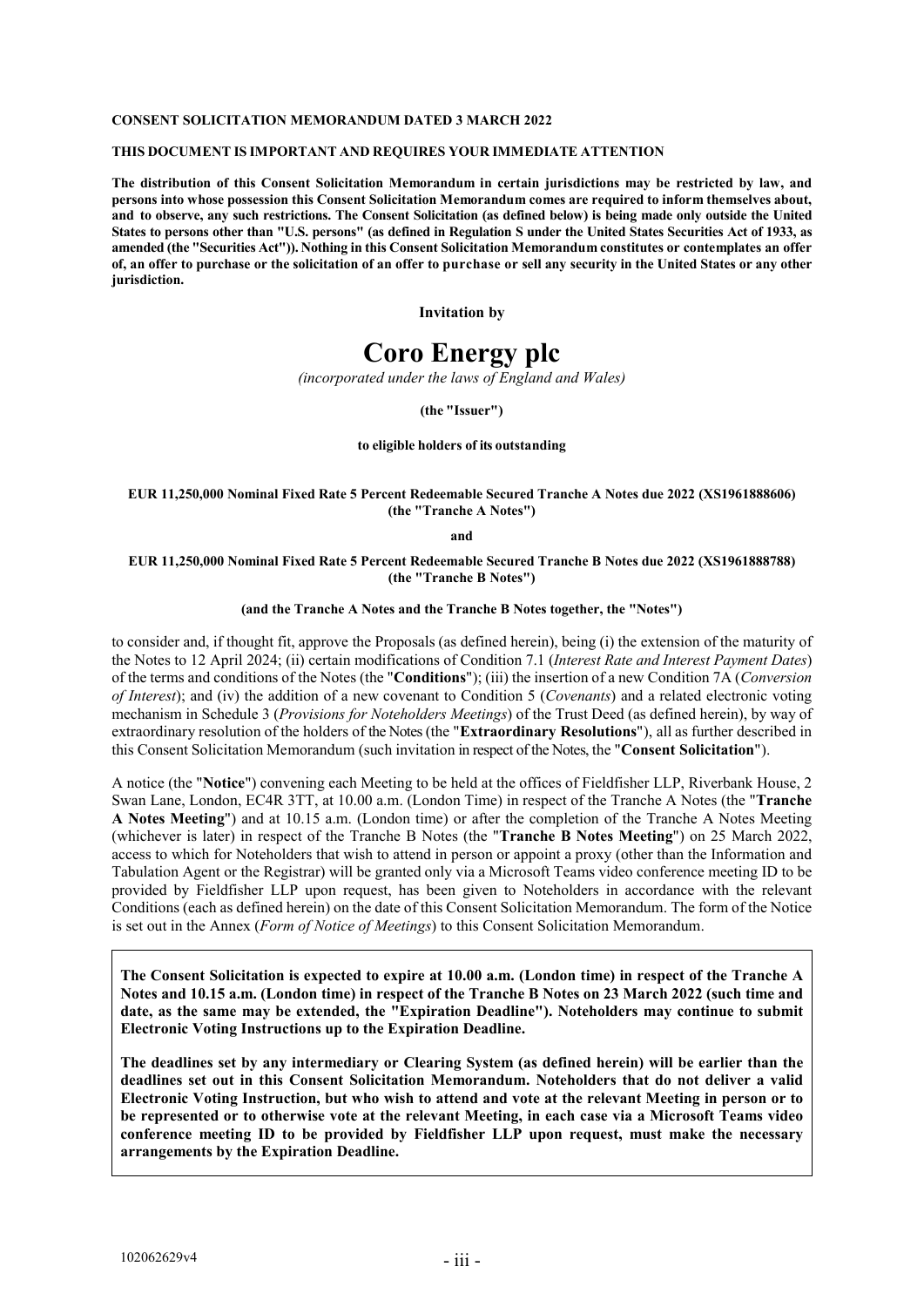**In light of the UK Government's response to the COVID-19 outbreak, the Issuer strongly encourages all Noteholders to submit their Electronic Voting Instructions or to make other arrangements to be represented or to vote at the relevant Meeting in accordance with the Meeting Provisions via a Microsoft Teams video conference meeting ID to be provided by Fieldfisher LLP upon request. Due to the regular changes of the UK Government's laws in relation to COVID-19, attending the relevant Meeting in person may breach UK Government guidelines on the Meeting Date. Therefore, the Issuer is not giving the option for Noteholders to attend at the physical place of the Meetings.**

*Information and Tabulation Agent*

**Idexis Limited**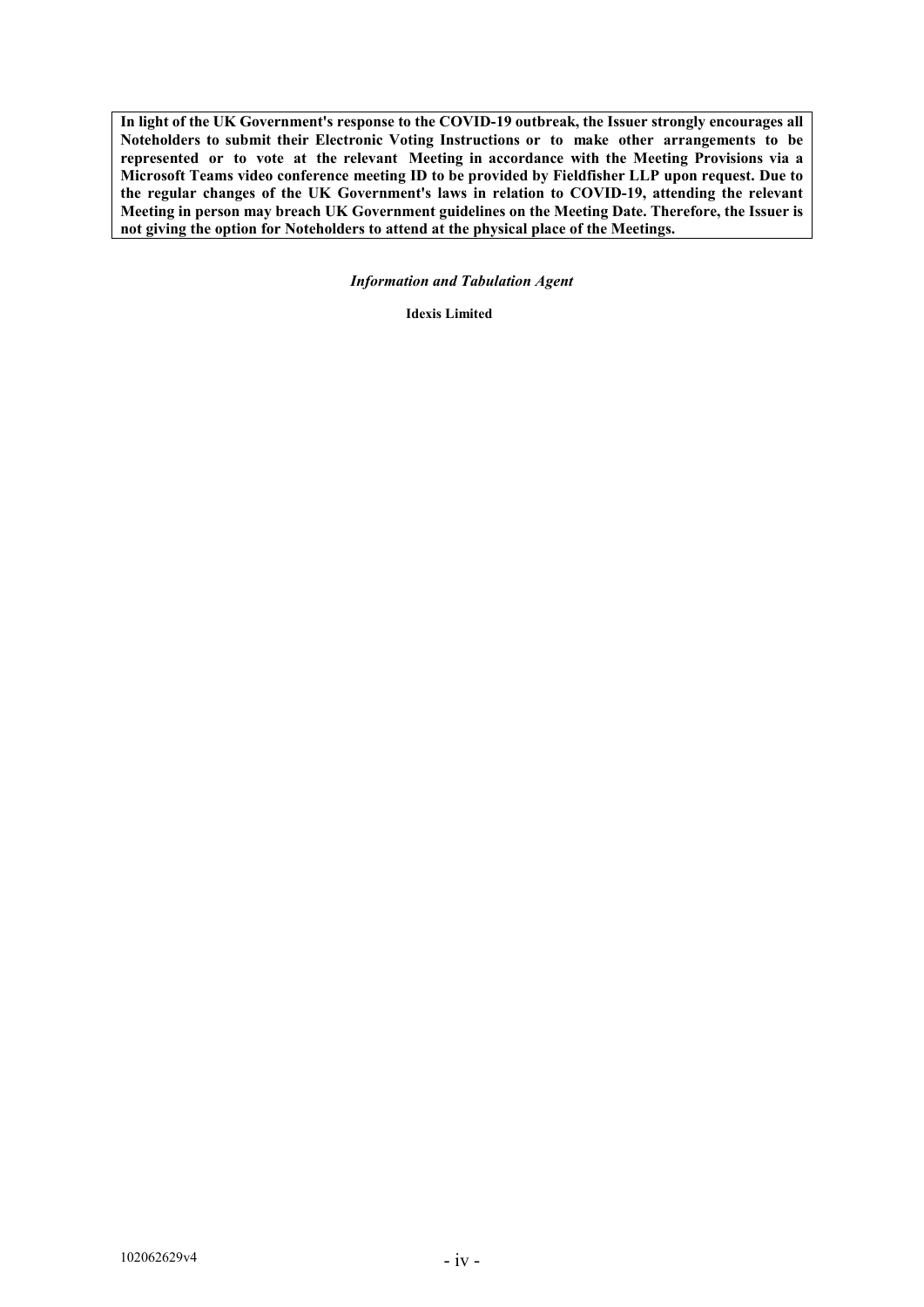**This Consent Solicitation Memorandum contains important information which should be read carefully** before any decision is made with respect to the Consent Solicitation. If any Noteholder is in any doubt as **to the action it should take or is unsure of the impact of the implementation of the Proposals or the passing of the Extraordinary Resolution, it is recommended to seek its own financial and legal advice, including in respect of any tax consequences, immediately from its broker, bank manager, solicitor, accountant or other independent financial, tax or legal adviser. Any individual or company whose Notes are held on its behalf by a broker, dealer, bank, custodian, trust company or other nominee or intermediary must contact such entity if it wishes to participate in the Consent Solicitation or otherwise participate at the relevant meeting (including any adjourned meeting) at which the Extraordinary Resolution is to be considered (each of the relevant meetings a "Meeting").**

**In accordance with normal practice, the Trustee has not been involved in the formulation of the Proposals outlined in this Consent Solicitation Memorandum and the Trustee expresses no opinion on the merits of the Proposals. The Trustee has not made and will not make any assessment of the merits of the Proposals or of the impact of the Proposals on the interests of the Noteholders either as a class or as individuals. The Trustee recommends that Noteholders who are unsure of the impact of the Proposals should take their own independent financial, legal and tax advice on the merits and on the consequences of voting in favour of or against or taking no action in respect of the Proposals, including any tax consequences. The Trustee has not independently verified, does not make any representation or warranty, express or implied, and is not responsible for the accuracy, completeness, validity or correctness of the statements made in this Consent Solicitation Memorandum or omissions therefrom.**

**None of: (i) the Issuer; (ii) Idexis Limited (the "Information and Tabulation Agent"); or (iii) BNY Mellon Corporate Trustee Services Limited (the "Trustee") expresses any opinion about the terms of the Consent Solicitation or the Extraordinary Resolution or makes any recommendation whether Noteholders should participate in the relevant Consent Solicitation or otherwise participate at the relevant Meeting**.

**Capitalised terms used in this Consent Solicitation Memorandum have the meaning given in the section headed "***Definitions***" and any other definitions of such terms are for ease of reference only and shall not affect their interpretation.**

**All documentation relating to the Consent Solicitation, including all announcements, additional copies of this Consent Solicitation Memorandum and any amendments or supplements to this Consent Solicitation Memorandum, will be available from the Information and Tabulation Agent.**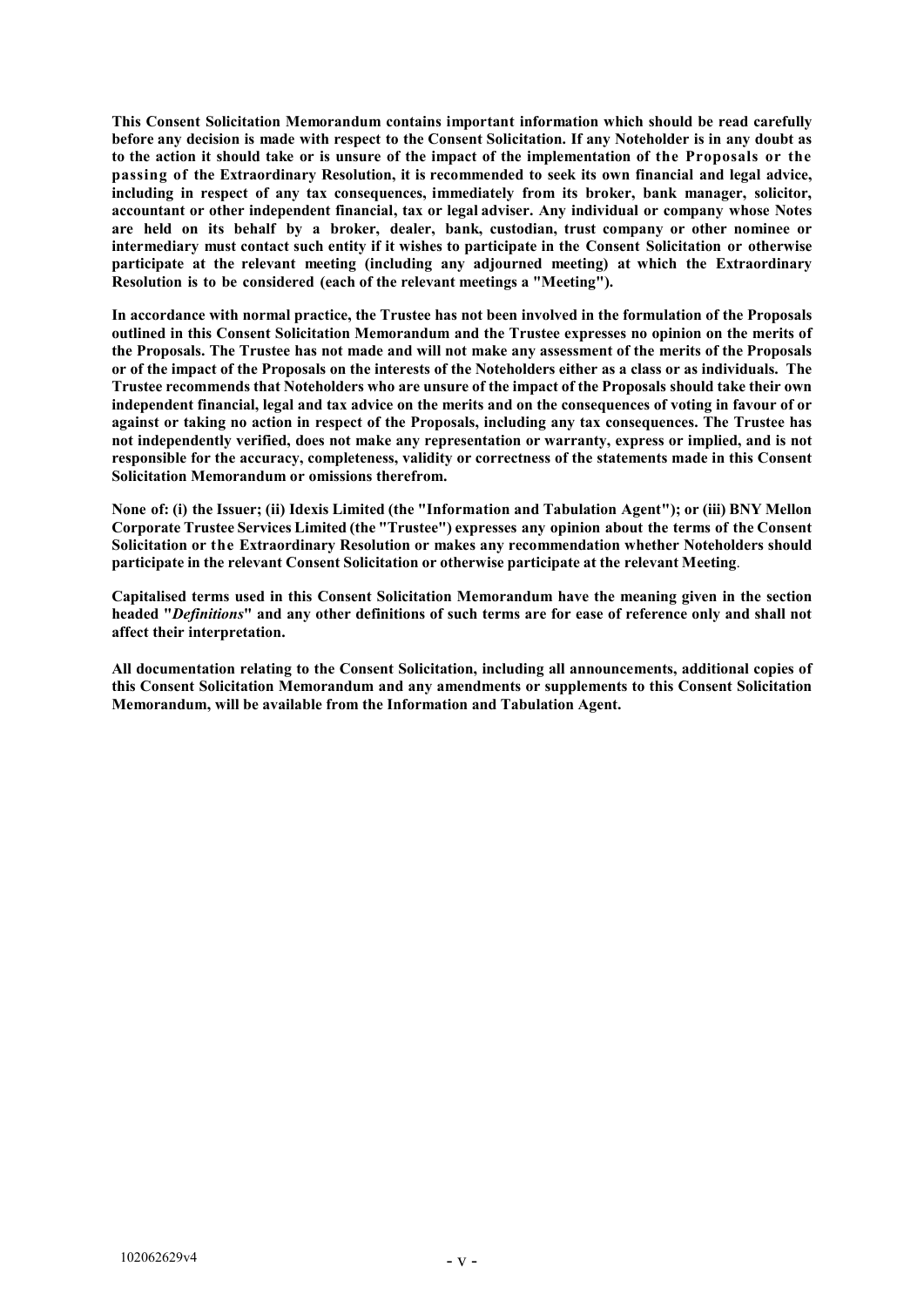# **IMPORTANT INFORMATION – FORWARD-LOOKING STATEMENTS**

Some of the statements in this Consent Solicitation Memorandum include forward-looking statements which reflect the Issuer's current views with respect to financial performance, business strategy, plans and objectives of management for future operations.

These forward-looking statements relate to the Issuer and the Group and the sectors and industries in which each of the Issuer and the Group operates. Statements which include the words "expects", "intends", plans", "believes", "projects", "anticipates", "estimates", "will", "targets", "aims", "may", "should", "would", "could", "continue", "budget", "schedule" and similar statements of a future or forward-looking nature identify forward-looking statements.

Forward-looking statements are necessarily based upon a number of estimates and assumptions that, while considered reasonable by the Issuer, are inherently subject to significant business, economic and competitive uncertainties and contingencies.

All forward-looking statements address matters that involve risks and uncertainties. Accordingly, there are or will be important factors that could cause the Issuer's actual financial results to differ materially from those indicated in these statements. These factors include, but are not limited, to those described in "*Risk Factors and Certain Considerations Relating to the Consent Solicitation*", which should be read in conjunction with the other cautionary statements that are included in this Consent Solicitation Memorandum.

Noteholders are cautioned that forward-looking statements are not guarantees of future performance. Forwardlooking statements may, and often do, differ materially from actual results. Any forward-looking statements in this Consent Solicitation Memorandum speak only as of the date of this Consent Solicitation Memorandum, reflect the Issuer's current belief with respect to future events and are subject to risk relating to future events and other risks, uncertainties and assumptions relating to the Issuer's operations, results of operations, growth strategy, capital and leverage ratios and liquidity. Noteholders should specifically consider the factors identified in this Consent Solicitation Memorandum which could cause actual financial results to differ before participating in the Consent Solicitation. All of the forward-looking statements made in this Consent Solicitation Memorandum are qualified by these cautionary statements.

The Issuer undertakes no obligation publicly to update or review any forward-looking statement, whether as a result of new information, future developments, events or circumstances or otherwise. All subsequent written and oral forward-looking statements attributable to the Issuer or individuals acting on behalf of the Issuer are expressly qualified in their entirety by this section.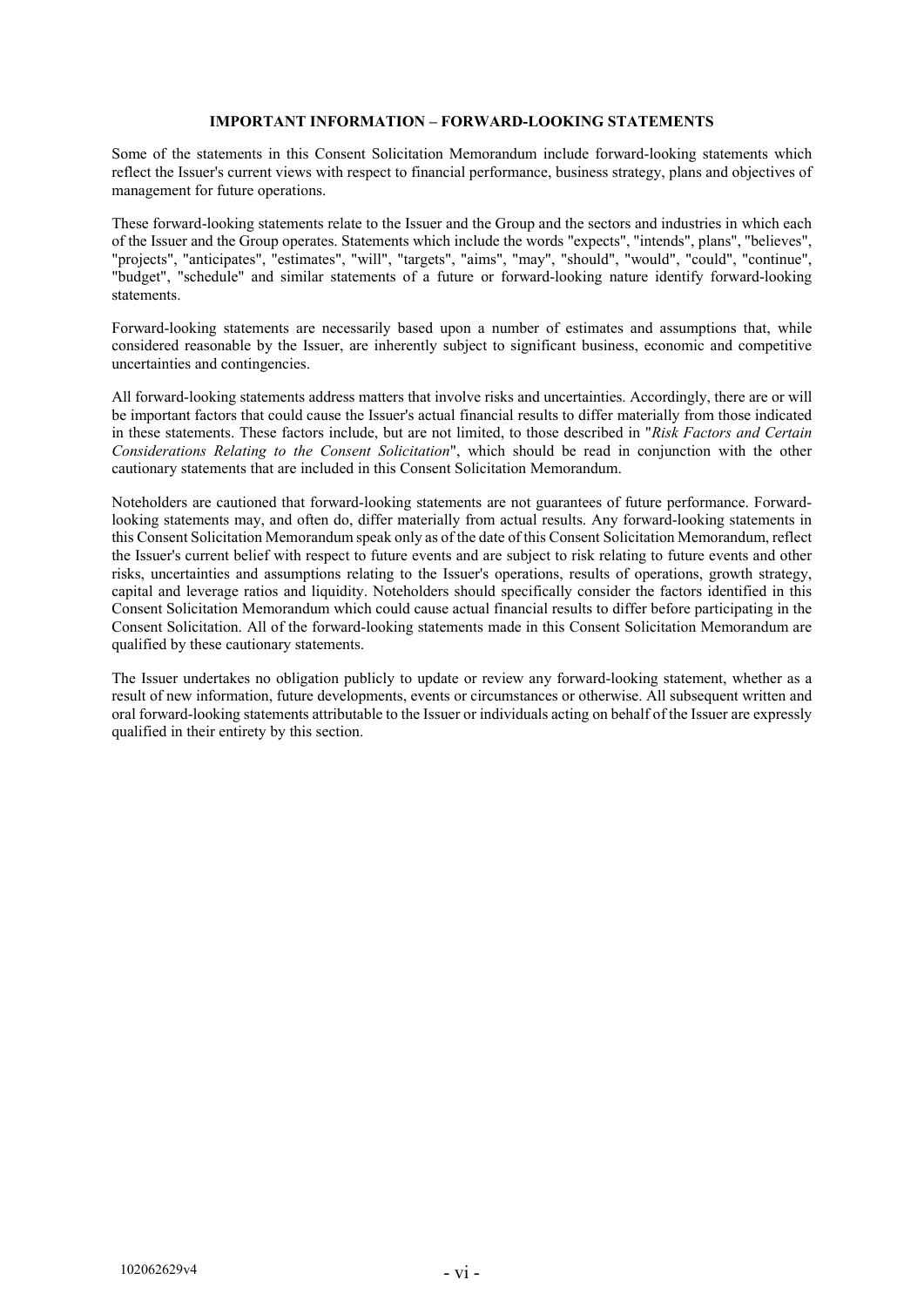# **CONTENTS**

# Page

| RISK FACTORS AND CERTAIN CONSIDERATIONS RELATING TO THE CONSENT SOLICITATION22 |  |
|--------------------------------------------------------------------------------|--|
|                                                                                |  |
|                                                                                |  |
|                                                                                |  |
|                                                                                |  |
|                                                                                |  |
|                                                                                |  |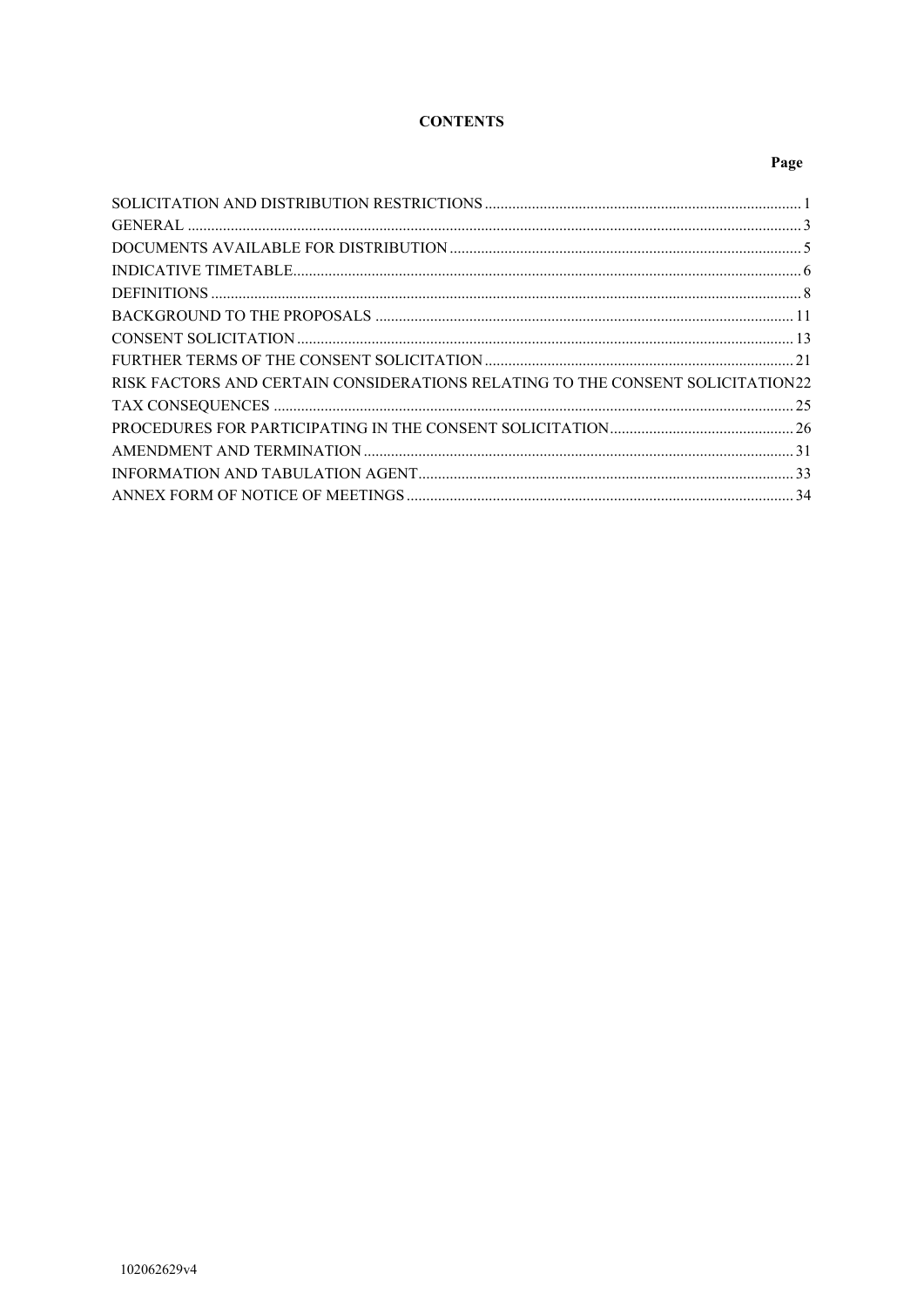# **SOLICITATION AND DISTRIBUTION RESTRICTIONS**

*This Consent Solicitation Memorandum does not constitute an invitation to participate in a Consent Solicitation in any jurisdiction in which, or to any person to whom, it is unlawful to make such invitation or for there to be such participation under applicable securities laws. The distribution of this Consent Solicitation Memorandum in certain jurisdictions may be restricted by law.*

*Persons into whose possession this Consent Solicitation Memorandum comes are required by the Issuer and the Information and Tabulation Agent to inform themselves about, and to observe, any such restrictions. None of the Issuer, the Information and Tabulation Agent or the Trustee will incur any liability for its own failure or the failure of any other person or persons to comply with the provisions of any such restrictions.*

# **United States**

The Consent Solicitation is only being made outside the United States, to persons other than "**U.S. persons**" (as defined in Regulation S under the Securities Act). Any purported participation in the Consent Solicitation resulting directly or indirectly from a violation of these restrictions will be invalid and any participation in the Consent Solicitation by a person that is located or resident in the United States or that is a U.S. person or by any agent, fiduciary or other intermediary acting on a non-discretionary basis for a beneficial owner that is giving instructions from within the United States or that is any U.S. person will not be accepted.

This Consent Solicitation Memorandum is not an offer of securities for sale in the United States or to any U.S. person. Securities may not be offered or sold in the United States absent registration or an exemption from registration. The Notes have not been, and will not be, registered under the Securities Act, or the securities laws of any state or other jurisdiction of the United States, and may not be offered or sold in the United States or to, or for the account or benefit of, U.S. persons, unless an exemption from the registration requirements of the Securities Act is available.

Each Noteholder participating in the Consent Solicitation will represent that it is located and resident outside the United States and is not a U.S. person (as defined in Regulation S under the Securities Act) or a dealer or other professional fiduciary in the United States acting only on a discretionary basis for the benefit or account of non-U.S. persons located outside the United States.

For the purpose of this Consent Solicitation Memorandum, "**United States**" means the United States of America, its territories and possessions, any state of the United States of America and the District of Columbia.

# **United Kingdom**

The communication of this Consent Solicitation Memorandum and any other documents or materials relating to the Proposals is not being made, and such documents and/or materials have not been approved, by an authorised person for the purposes of section 21 of the Financial Services and Markets Act 2000, as amended (the "FSMA"). Accordingly, such documents and/or materials are not being distributed to, and must not be passed on to, the general public in the United Kingdom. The communication of such documents and/or materials is exempt from the restriction on financial promotions under section 21 of the FSMA on the basis that it is only directed at and may only be communicated to: (i) persons who have professional experience in matters relating to investments, being investment professionals as defined in Article 19(5) of the Financial Services and Markets Act 2000 (Financial Promotion) Order 2005 (the "Financial Promotion Order"); (ii) persons who fall within Article 43(2) of the Financial Promotion Order, including existing members and creditors of the Issuer; (iii) high net worth companies, and other persons to whom it may lawfully be communicated, falling within Article 49(2)(a) to (d) of the Financial Promotion Order; or (iv) any other persons to whom these documents and/or materials may lawfully be made under the Financial Promotion Order. Any investment or investment activity to which this Consent Solicitation Memorandum relates is available only to such persons and will be engaged in only with such persons and other persons should not rely on it.

# **General**

Nothing in this Consent Solicitation Memorandum constitutes or contemplates an offer of, an offer to purchase or the solicitation of an offer to sell any security in any jurisdiction and participation in either Consent Solicitation by a Noteholder in any circumstances in which such participation is unlawful will not be accepted.

Each Noteholder participating in the Consent Solicitation will be required to represent that it is an eligible Noteholder as set out in "*Procedures for Participating in the Consent Solicitation*". Any Electronic Voting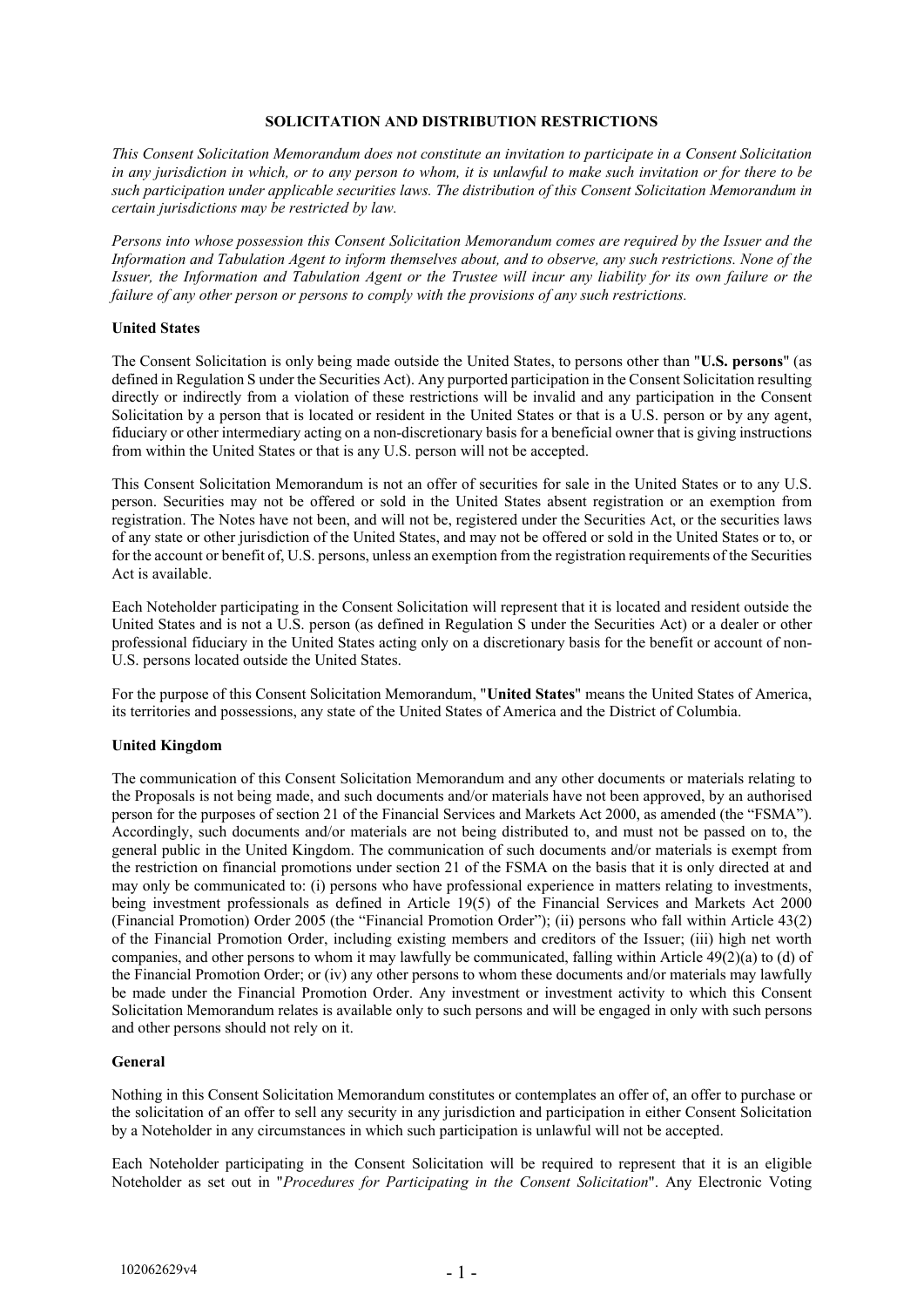Instruction from a Noteholder that is unable to make these representations will not be accepted. Each of the Issuer and the Information and Tabulation Agent reserves the right, in its absolute discretion, to investigate, in relation the any submission of Electronic Voting Instructions, whether any such representation given by a Noteholder is correct and, if such investigation is undertaken and as a result the Issuer determines (for any reason) that such representation is not correct, such Electronic Voting Instruction may be rejected.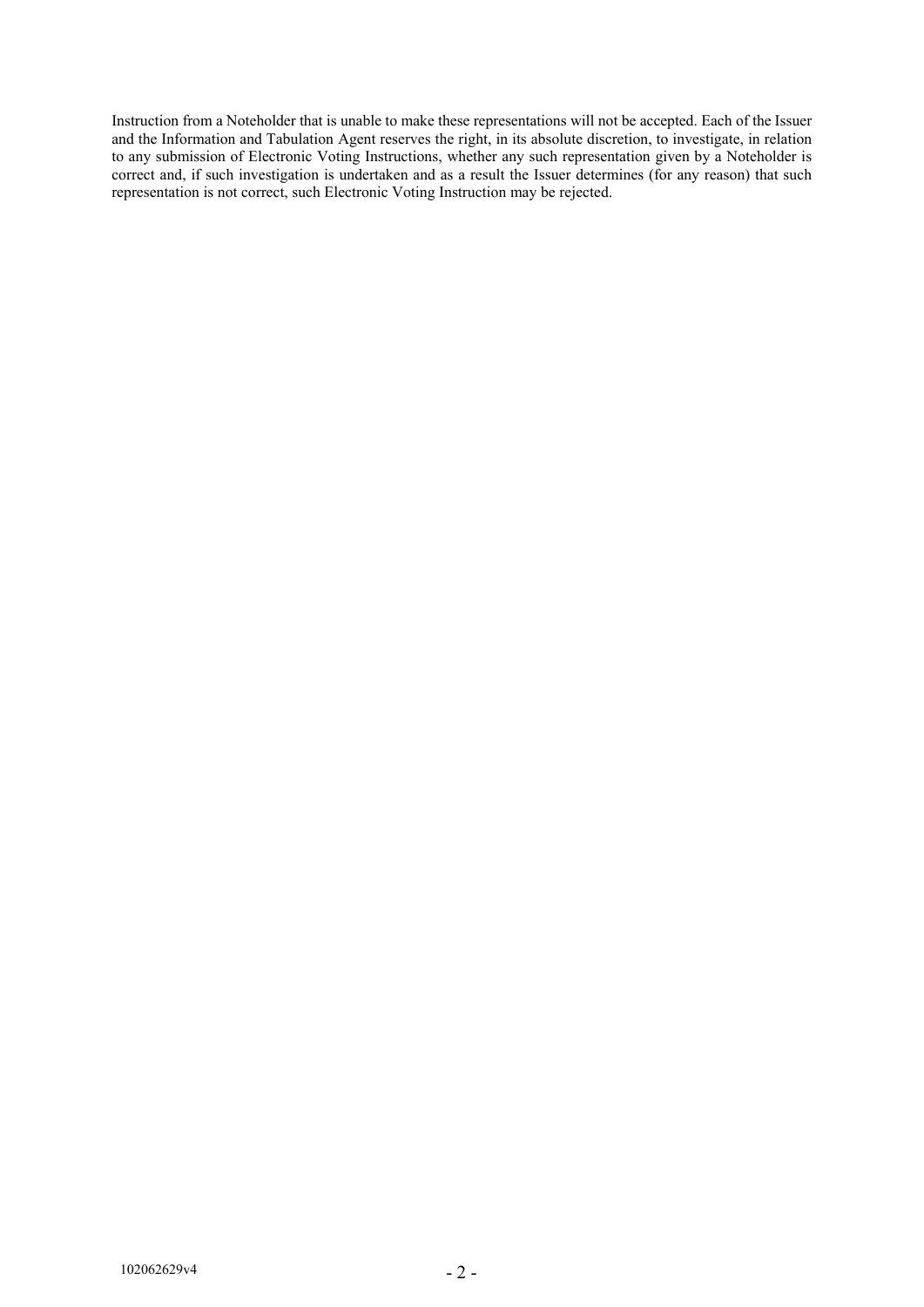#### **GENERAL**

The Issuer accepts responsibility for the information contained in this Consent Solicitation Memorandum. To the best of the knowledge and belief of the Issuer (having taken all reasonable care to ensure that such is the case) the information contained in this Consent Solicitation Memorandum is in accordance with the facts and does not omit anything likely to affect the import of such information.

Each Noteholder is solely responsible for making its own independent appraisal of all matters as such Noteholder deems appropriate (including those relating to the Consent Solicitation and the Extraordinary Resolution and each Noteholder must make its own decision whether to participate in the Consent Solicitation or otherwise participate at the relevant Meeting.

The delivery or distribution of this Consent Solicitation Memorandum shall not under any circumstances create any implication that the information contained in this Consent Solicitation Memorandum is correct as of any time subsequent to the date of this Consent Solicitation Memorandum or that there has been no change in the information set out in this Consent Solicitation Memorandum or in the affairs of the Issuer or that the information in this Consent Solicitation Memorandum has remained accurate and complete. None of the Information and Tabulation Agent, the Trustee, the Principal Paying Agent, the Registrar, the Paying Agent or any of their respective agents accepts any responsibility for the information contained in this Consent Solicitation Memorandum.

If any Noteholder is in any doubt as to any aspect of the Proposals in this Consent Solicitation Memorandum and/or the action it should take, it is recommended to seek its own financial advice, including as to any tax consequences, from its stockbroker, bank manager, solicitor, accountant, independent financial, tax or legal adviser, authorised under the Financial Services and Markets Act 2000, as amended (the "**FSMA**") (if in the United Kingdom) or other appropriately authorised financial adviser.

This Consent Solicitation Memorandum does not constitute a solicitation in any circumstances in which such solicitation is unlawful. No person has been authorised to make any recommendation on behalf of the Issuer, the Information and Tabulation Agent or the Trustee in respect of this Consent Solicitation Memorandum, the Consent Solicitation or the Extraordinary Resolution. No person has been authorised to give any information, or to make any representation in connection with the Consent Solicitation or the Extraordinary Resolution, other than those contained in this Consent Solicitation Memorandum. If made or given, such recommendation or any such information or representation must not be relied upon as having been authorised by any of the Issuer, the Information and Tabulation Agent, the Trustee or any of their respective agents.

**None of the Information and Tabulation Agent, the Trustee, the Principal Paying Agent, the Registrar, the Paying Agent or any of their respective directors, officers, employees, agents or affiliates has verified, or assumes any responsibility for the accuracy or completeness of, any of the information concerning the Consent Solicitation, the Extraordinary Resolution, the Issuer, the Notes or the factual statements contained in, or the effect or effectiveness of, this Consent Solicitation Memorandum, the Annex hereto or any other documents referred to in this Consent Solicitation Memorandum or assumes any responsibility for any failure, acts or omissions by the Issuer, in connection with the Consent Solicitation, to disclose events that may have occurred and may affect the significance or accuracy of such information or the terms of any amendment (if any) to the Consent Solicitation.**

The Information and Tabulation Agent, the Principal Paying Agent, the Registrar and the Paying Agent are the agents of the Issuer and owe no duty to any Noteholder.

This Consent Solicitation Memorandum is only issued to and directed at Noteholders for the purposes of the Consent Solicitation. No other person may rely upon its contents, and it should not be relied upon by any Noteholder for any other purpose.

The applicable provisions of the FSMA must be complied with in respect of anything done in relation to the Consent Solicitation or the Meetings in, from or otherwise involving the United Kingdom.

Unless the context otherwise requires, all references in this Consent Solicitation Memorandum to a "**Noteholder**" or "**holder of Notes**" includes:

(a) each person who is shown in the records of Euroclear Bank SA/NV ("**Euroclear**") or Clearstream Banking S.A. ("**Clearstream, Luxembourg**", and together with Euroclear, the "**Clearing Systems**" and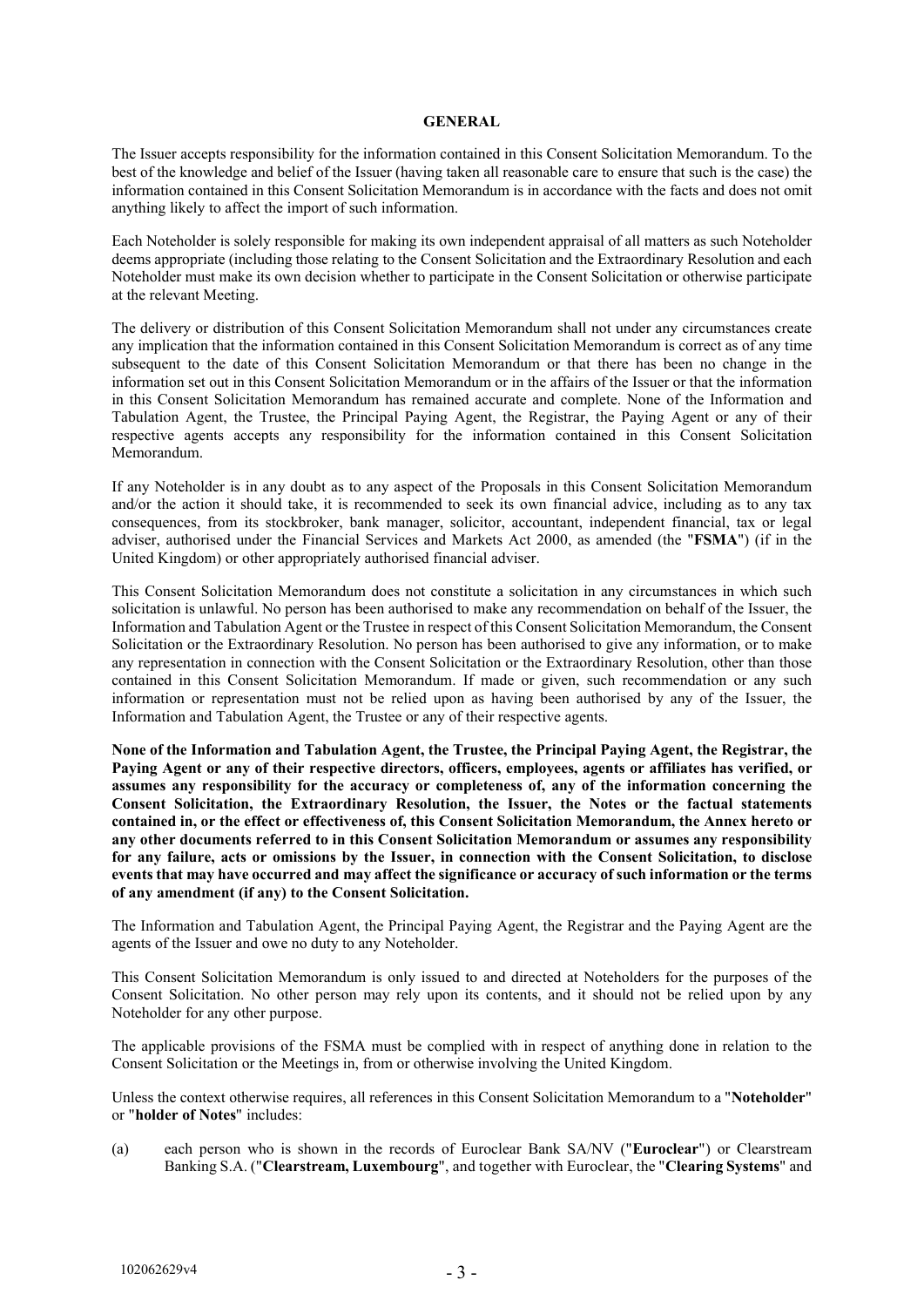each a "**Clearing System**") as a holder of the Notes (also referred to as "**Direct Participants**" and each a "**Direct Participant**"); and

(b) each beneficial owner of the Notes holding such Notes, directly or indirectly, in an account in the name of a Direct Participant acting on such beneficial owner's behalf.

All references in this Consent Solicitation Memorandum to "**48 hours**" shall have the meaning given to it in the Notice.

This Consent Solicitation Memorandum does not constitute an offer to purchase Notes or the solicitation of an offer to sell Notes. The Consent Solicitation will not apply to Noteholders in any jurisdiction in which such solicitation is unlawful. In those jurisdictions where the securities or other laws require the Consent Solicitation to be made by a licensed broker or dealer, any actions in connection with the Consent Solicitation shall be deemed to be made on behalf of the Issuer by one or more registered brokers or dealers licensed under the laws of such jurisdiction.

The distribution of this Consent Solicitation Memorandum in certain jurisdictions may be restricted by law. Persons into whose possession this Consent Solicitation Memorandum comes are required by the Issuer and the Information and Tabulation Agent to inform themselves about, and to observe, any such restrictions. None of the Issuer, the Information and Tabulation Agent or the Trustee will incur any liability for its own failure or the failure of any other person or persons to comply with the provisions of any such restrictions.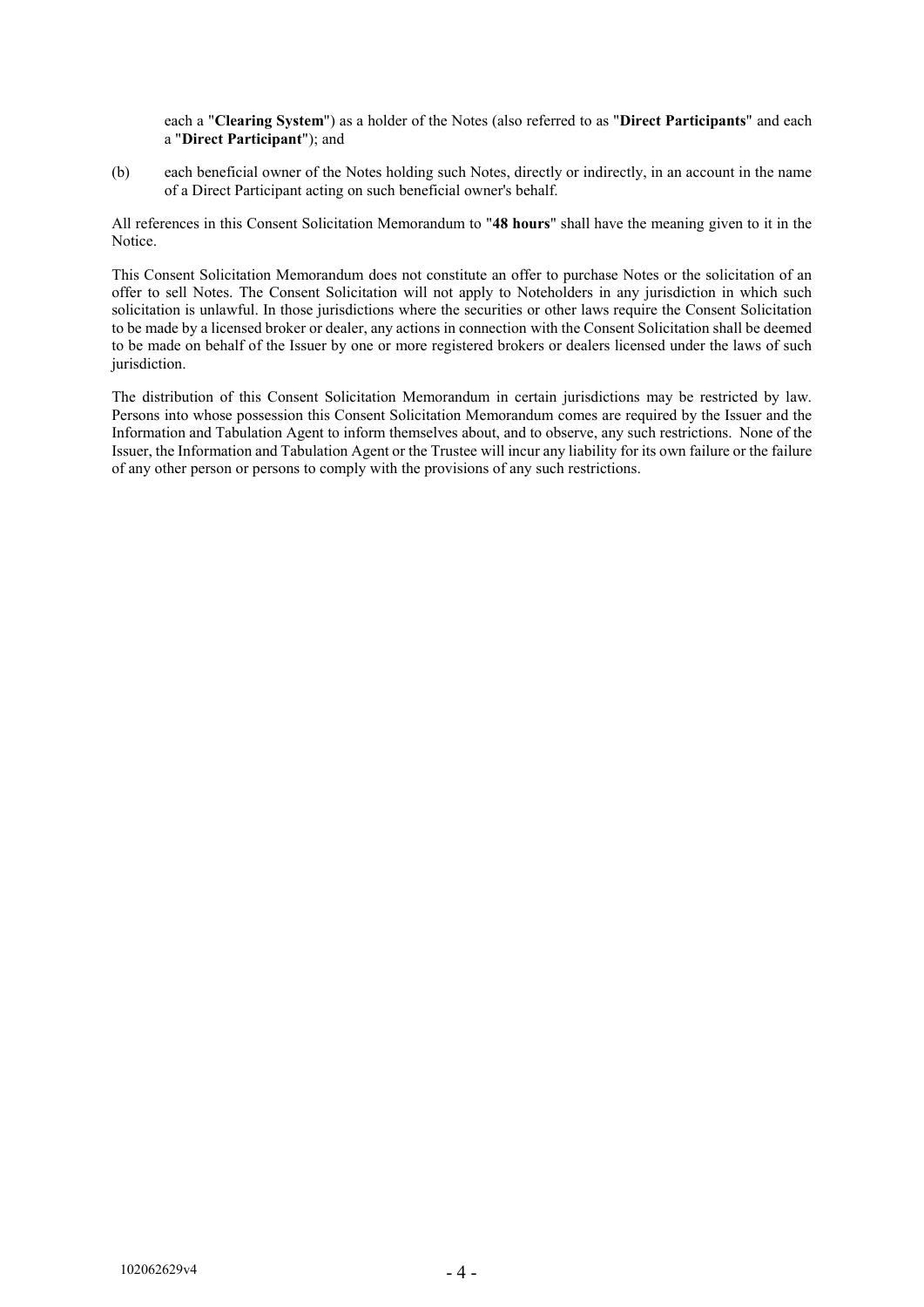#### **DOCUMENTS AVAILABLE FOR DISTRIBUTION**

The following documents (as applicable) are available for distribution upon request: (a) at any time during normal business hours on any weekday (Saturdays, Sundays and bank and other public holidays excepted) prior to and during each Meeting, by emailing the Information and Tabulation Agent at ce@idex-is.com; and (b) at each Meeting by emailing Fieldfisher LLP at yannis.erifillidis@fieldfisher.com for 15 minutes before the relevant Meeting:

- this Consent Solicitation Memorandum;
- the Notice;
- the Trust Deed;
- the Agency Agreement; and
- the current draft of the Supplemental Trust Deed.

Any revised version of the draft Supplemental Trust Deed will be made available as described above and marked to indicate changes to the draft made available on the date of this Consent Solicitation Memorandum and will supersede the previous draft of the Supplemental Trust Deed and Noteholders will be deemed to have notice of any such changes. Any revised versions of the Supplemental Trust Deed shall be automatically available to any Noteholders who have previously obtained copies of the Supplemental Trust Deed. Any revisions to the Supplemental Trust Deed shall be made at least 48 hours before the Expiration Deadline.

A Noteholder will be required to produce evidence satisfactory to the Information and Tabulation Agent or Fieldfisher LLP (as applicable) as to its status as a Noteholder and that it is a person to whom the Proposals are being made (pursuant to the offer and distribution restrictions referred to above) or to whom it is lawful to send the documents available for distribution and to make an invitation pursuant to the Proposals under applicable laws before being sent a copy of any document available for distribution.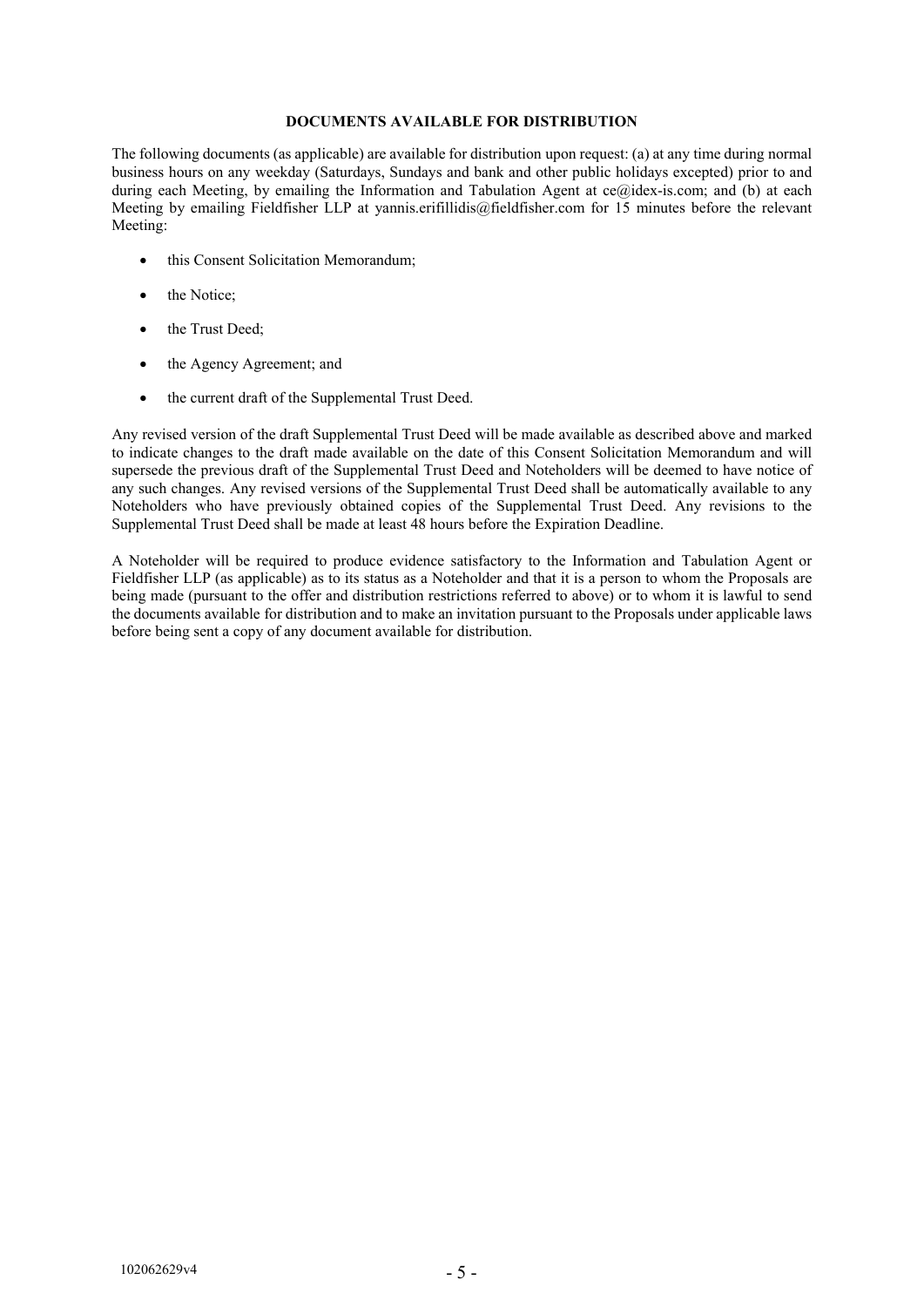#### **INDICATIVE TIMETABLE**

*Set out below is an indicative timetable showing one possible outcome for the timing of the Consent Solicitation, which will depend, among other things, on timely receipt (and non-revocation, in the limited circumstances in which revocation is permitted) of instructions, the rights of the Issuer (where applicable) to extend, re-open, waive any condition of, amend and/or terminate the Consent Solicitation (other than the terms of the Extraordinary Resolution) as described in this Consent Solicitation Memorandum and the passing of the Extraordinary Resolution at the initial Meetings. Accordingly, the actual timetable may differ significantly from the timetable below.*

#### **Event**

#### *Announcement of Consent Solicitation*

Notice delivered to the Clearing Systems for communication to Direct 3 March 2022 Participants and made by publication: (A) on the website of the Luxembourg Stock Exchange; and (B) via regulatory news announcement of the London Stock Exchange ("**RNS**").

Documents referred to under "*Documents available for distribution*" in the Notice are available from the Information and Tabulation Agent.

#### *Expiration Deadline*

Final deadline for receipt by the Information and Tabulation Agent of valid Electronic Voting Instructions from Noteholders for such Noteholders to be represented at the relevant Meeting.

#### *Final deadline for other arrangements to attend or be represented at the relevant Meeting*

Deadline for making any other arrangements to attend or be represented at the relevant Meeting via a bluejeans video conference meeting ID to be provided by Fieldfisher LLP upon request.

Meetings to be held at the offices of Fieldfisher LLP at Riverbank House, 2 Swan Lane, London, EC4R 3TT, access to which for Noteholders that wish to attend in person or appoint a proxy (other than the Information and Tabulation Agent or the Registrar) will be granted only via a Microsoft Teams video conference

10.00 a.m. (London Time) in respect of the Tranche A Notes and 10.15 a.m. (London time) in respect of the Tranche B Notes on 23 March 2022

10.00 a.m. (London Time) in respect of the Tranche A Notes and 10.15 a.m. (London time) in respect of the Tranche B Notes on 23 March 2022

10.00 a.m. (London time) in respect of the Tranche A Notes and 10.15 a.m. (London time) or after the completion of the Tranche A Notes meeting (whichever is later) in respect of the Tranche B Notes on 25 March 2022

#### *Announcement of results of Meetings*

Announcement of the results of the Meetings. As soon as reasonably

meeting ID to be provided by Fieldfisher LLP upon request.

practicable after the Meetings

*Meetings*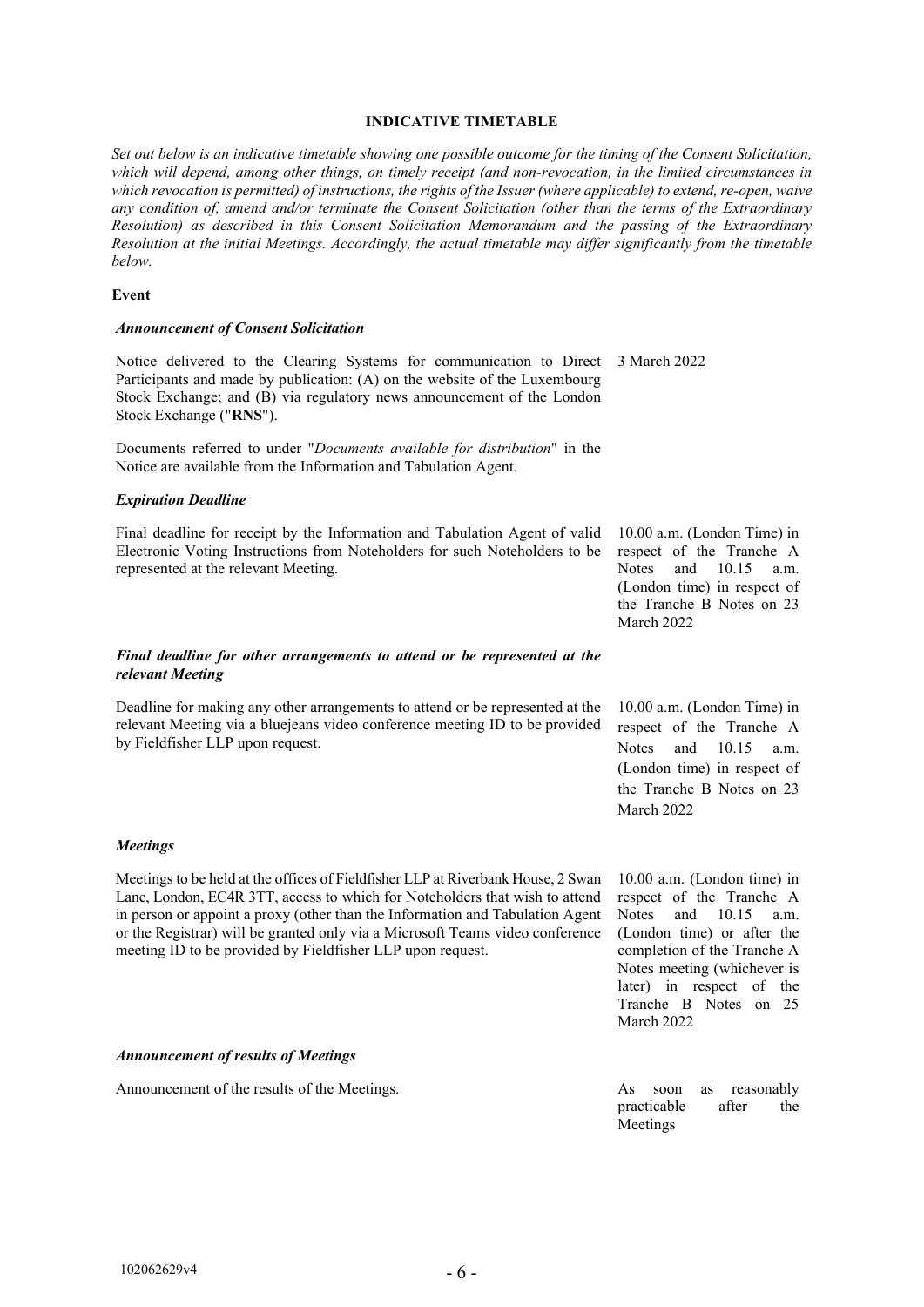#### *Implementation Date*

The date on which the Supplemental Trust Deed (together with any related documentation thereto) will be executed if the Proposals are approved by the Noteholders.

As soon as reasonably practicable after the Meetings subject to the passing of the Extraordinary Resolution

**Noteholders are advised to check with any bank, securities broker or other intermediary through which they hold their Notes when such intermediary would need to receive Electronic Voting Instructions from a Noteholder in order for such Noteholder to participate in, or (in the limited circumstances in which revocation is permitted) to validly revoke their instruction to participate in, the Consent Solicitation and/or the relevant Meeting by the deadlines specified above. The deadlines set by any such intermediary and each Clearing System for the submission and (where permitted) revocation of Electronic Voting Instructions will be earlier than the relevant deadlines above.**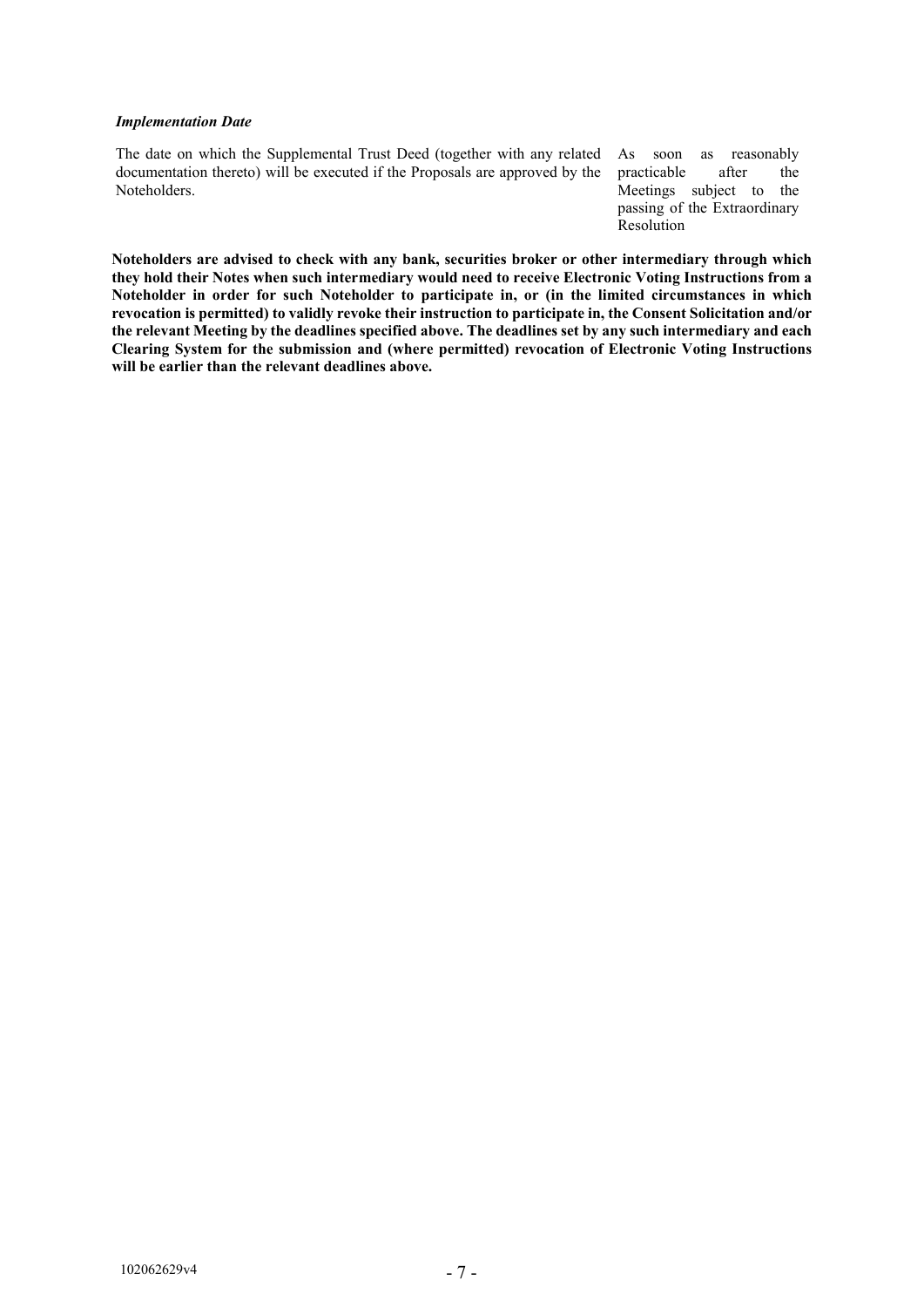# **DEFINITIONS**

Capitalised terms used but not defined in this Consent Solicitation Memorandum shall, unless the context otherwise requires, have the meanings set out in the Conditions.

| <b>Agency Agreement</b>                         | The agency agreement dated 12 April 2019 between, amongst others, the<br>Issuer and The Bank of New York Mellon, London Branch as amended<br>and/or supplemented from time to time                                                                                                                                                                                   |
|-------------------------------------------------|----------------------------------------------------------------------------------------------------------------------------------------------------------------------------------------------------------------------------------------------------------------------------------------------------------------------------------------------------------------------|
| <b>Business Day</b>                             | (i) a day on which commercial banks and foreign exchange markets settle<br>payments and are open for general business (including dealings in foreign<br>exchange and foreign currency deposits) in London and (ii) a day on which<br>the Trans-European Automated Real Gross Settlement Express Transfer<br>(TARGET) System or any successor system is open          |
| <b>Clearing Systems</b>                         | Euroclear and Clearstream, Luxembourg                                                                                                                                                                                                                                                                                                                                |
| <b>Clearstream, Luxembourg</b>                  | Clearstream Banking S.A.                                                                                                                                                                                                                                                                                                                                             |
| <b>Conditions</b>                               | The terms and conditions of the Notes as set out in the Trust Deed                                                                                                                                                                                                                                                                                                   |
| <b>Consent Solicitation</b>                     | The invitation by the Issuer to Noteholders to consent to the approval of the<br>Extraordinary Resolution on the terms described in this Consent Solicitation<br>Memorandum                                                                                                                                                                                          |
| <b>Direct Participant</b>                       | Each person who is shown in the records of the Clearing Systems as a holder<br>of the Notes                                                                                                                                                                                                                                                                          |
| <b>Electronic Voting</b><br><b>Instructions</b> | The electronic voting and blocking instruction for submission by Direct<br>Participants to the Information and Tabulation Agent through the relevant<br>Clearing System and in accordance with the requirements of such Clearing<br>System by the relevant deadline in order for Noteholders to be able to<br>consent to, vote against or abstain from the Proposals |
| Euroclear                                       | Euroclear Bank SA/NV                                                                                                                                                                                                                                                                                                                                                 |
| <b>Expiration Deadline</b>                      | 10.00 a.m. (London time) in respect of the Tranche A Notes and 10.15 a.m.<br>(London time) in respect of the Tranche B Notes on 23 March 2022 (subject<br>to the right of the Issuer to extend, re-open and/or terminate the Consent<br>Solicitation)                                                                                                                |
| <b>Extraordinary Resolutions</b>                | The Extraordinary Resolutions in respect of the Tranche A Notes and the<br>Tranche B Notes set out in the Notice                                                                                                                                                                                                                                                     |
| Group                                           | The Issuer and its subsidiaries taken as a whole                                                                                                                                                                                                                                                                                                                     |
| <b>Implementation Date</b>                      | The date on which the Supplemental Trust Deed (together with any related<br>documentation thereto) will be executed if the Proposals are approved by the<br>Noteholders                                                                                                                                                                                              |
| <b>Information and Tabulation</b><br>Agent      | Idexis Limited. The Information and Tabulation Agent is not acting through<br>a U.S. broker-dealer affiliate and, accordingly, will not discuss the Consent<br>Solicitation with any Noteholder who is unable to confirm it is not located<br>or resident in the United States                                                                                       |
| <b>Issuer</b>                                   | Coro Energy plc                                                                                                                                                                                                                                                                                                                                                      |
| <b>Meeting Provisions</b>                       | The provisions for Noteholders meetings as set out in Schedule 3 to the Trust<br>Deed                                                                                                                                                                                                                                                                                |
| <b>Meetings</b>                                 | The meetings of Noteholders convened by the Notice, to be held at the<br>offices of Fieldfisher LLP, Riverbank House, 2 Swan Lane, London, EC4R<br>3TT on 25 March 2022 at the times specified in the Notice, and to consider                                                                                                                                        |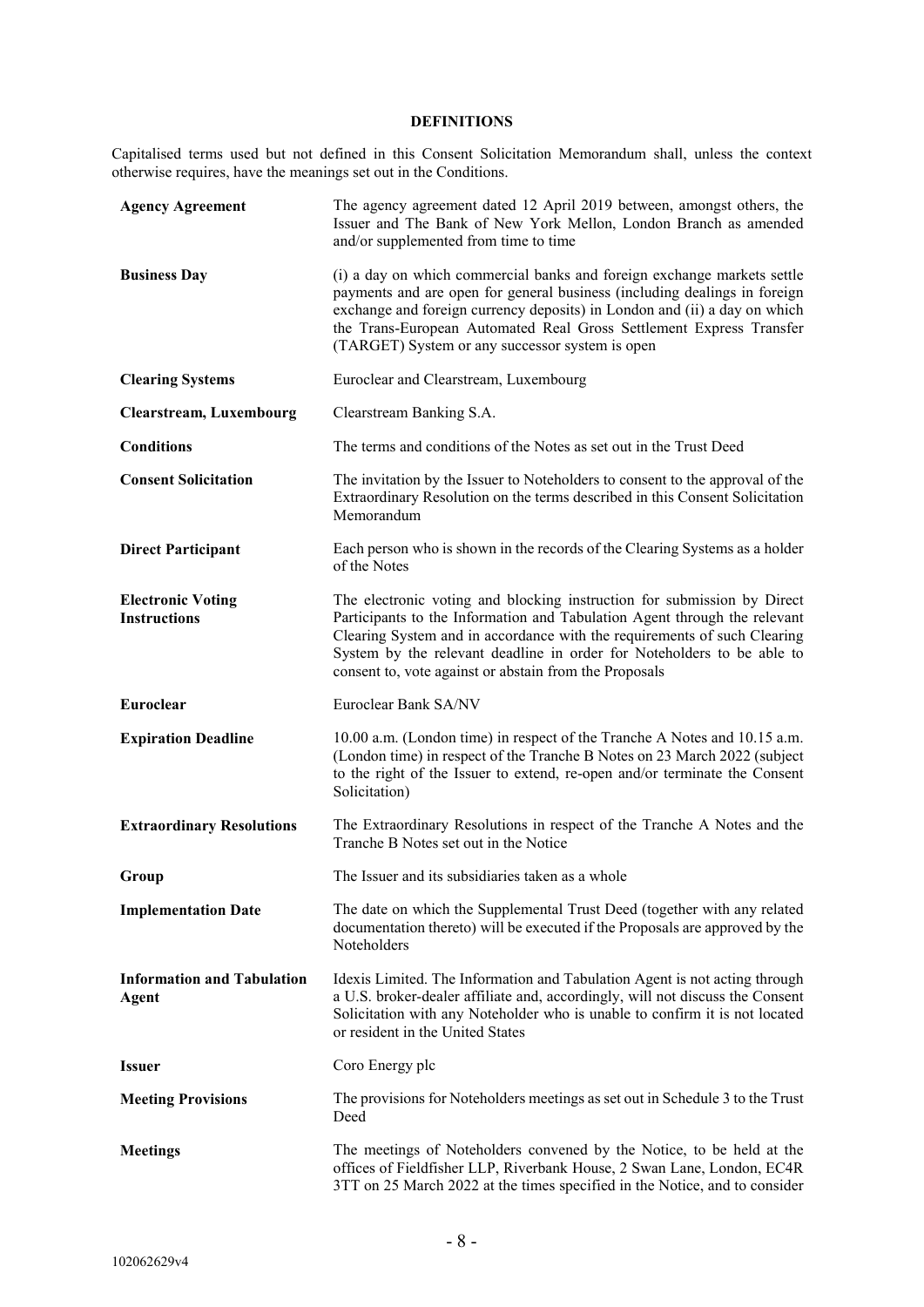|                                    |        | and, if thought fit, pass the Extraordinary Resolutions and any such<br>adjourned Meetings, access to which for Noteholders that wish to attend in<br>person or appoint a proxy (other than the Information and Tabulation Agent<br>or the Registrar) will be granted only via a Microsoft Teams video<br>conference meeting ID to be provided by Fieldfisher LLP upon request (see<br>"Annex – Form of Notice of Meeting")                                                                                                                                                                                                                                                                                                                  |
|------------------------------------|--------|----------------------------------------------------------------------------------------------------------------------------------------------------------------------------------------------------------------------------------------------------------------------------------------------------------------------------------------------------------------------------------------------------------------------------------------------------------------------------------------------------------------------------------------------------------------------------------------------------------------------------------------------------------------------------------------------------------------------------------------------|
| <b>Notes</b>                       |        | The Tranche A Notes and the Tranche B Notes                                                                                                                                                                                                                                                                                                                                                                                                                                                                                                                                                                                                                                                                                                  |
| <b>Notice</b>                      |        | The notice dated 3 March 2022 convening the Meetings, as set out in "Annex"<br>- Form of Notice of Meetings"                                                                                                                                                                                                                                                                                                                                                                                                                                                                                                                                                                                                                                 |
| <b>Ordinary Shares</b>             |        | Means shares of 0.1 pence each (or such other applicable nominal value from<br>time to time) having the rights set out in the Issuer's constitutional documents                                                                                                                                                                                                                                                                                                                                                                                                                                                                                                                                                                              |
| <b>Paying Agent</b>                |        | The Bank of New York Mellon SA/NV, Luxembourg Branch                                                                                                                                                                                                                                                                                                                                                                                                                                                                                                                                                                                                                                                                                         |
| <b>Principal Paying Agent</b>      |        | The Bank of New York Mellon, London Branch                                                                                                                                                                                                                                                                                                                                                                                                                                                                                                                                                                                                                                                                                                   |
| <b>Proposals</b>                   |        | The invitation by the Issuer to each Noteholder to consent by adopting the<br>Extraordinary Resolutions, to: (i) the extension of the maturity of the Notes<br>to 12 April 2024; (ii) certain modifications of Condition 7.1 (Interest Rate<br>and Interest Payment Dates) of the terms and conditions of the Notes (the<br>"Conditions"); (iii) the insertion of a new Condition 7A (Conversion of<br><i>Interest</i> ); and (iv) the addition of a new covenant to Condition 5 ( <i>Covenants</i> )<br>and a related electronic voting mechanism in the Meeting Provisions, as set<br>out in the Notice of Meetings. Such invitation is made on the terms and<br>subject to the conditions set out in this Consent Solicitation Memorandum |
| Registrar                          |        | The Bank of New York Mellon SA/NV, Luxembourg Branch                                                                                                                                                                                                                                                                                                                                                                                                                                                                                                                                                                                                                                                                                         |
| <b>Sanctions Authority</b>         | Means: |                                                                                                                                                                                                                                                                                                                                                                                                                                                                                                                                                                                                                                                                                                                                              |
|                                    | (i)    | The United Kingdom government;                                                                                                                                                                                                                                                                                                                                                                                                                                                                                                                                                                                                                                                                                                               |
|                                    | (ii)   | the United States government;                                                                                                                                                                                                                                                                                                                                                                                                                                                                                                                                                                                                                                                                                                                |
|                                    | (iii)  | the United Nations;                                                                                                                                                                                                                                                                                                                                                                                                                                                                                                                                                                                                                                                                                                                          |
|                                    | (iv)   | the European Union (or any of its member states);                                                                                                                                                                                                                                                                                                                                                                                                                                                                                                                                                                                                                                                                                            |
|                                    | (v)    | any other equivalent governmental or regulatory authority,<br>institution or agency which administers economic, financial or trade<br>sanctions; or                                                                                                                                                                                                                                                                                                                                                                                                                                                                                                                                                                                          |
|                                    | (vi)   | the respective governmental institutions and agencies of any of the<br>foregoing including, without limitation, the Office of Foreign<br>Assets Control of the US Department of the Treasury, the United<br>States Department of State, the United States Department of<br>Commerce and Her Majesty's Treasury                                                                                                                                                                                                                                                                                                                                                                                                                               |
| <b>Sanctions Restricted Person</b> |        | Each person or entity (a "Person"):                                                                                                                                                                                                                                                                                                                                                                                                                                                                                                                                                                                                                                                                                                          |
|                                    | (a)    | that is, or is directly or indirectly owned or controlled by a Person<br>that is, described or designated in (i) the most current "Specially<br>Designated Nationals and Blocked Persons" list (which as of the<br>date<br>hereof<br>found<br>be<br>can<br>at:<br>https://www.treasury.gov/ofac/downloads/sdnlist.pdf) or (ii) the<br>Foreign Sanctions Evaders List (which as of the date hereof can be<br>found at: http://www.treasury.gov/ofac/downloads/fse/fselist.pdf)<br>or (iii) the most current "Consolidated list of persons, groups and<br>entities subject to EU financial sanctions" (which as of the date                                                                                                                    |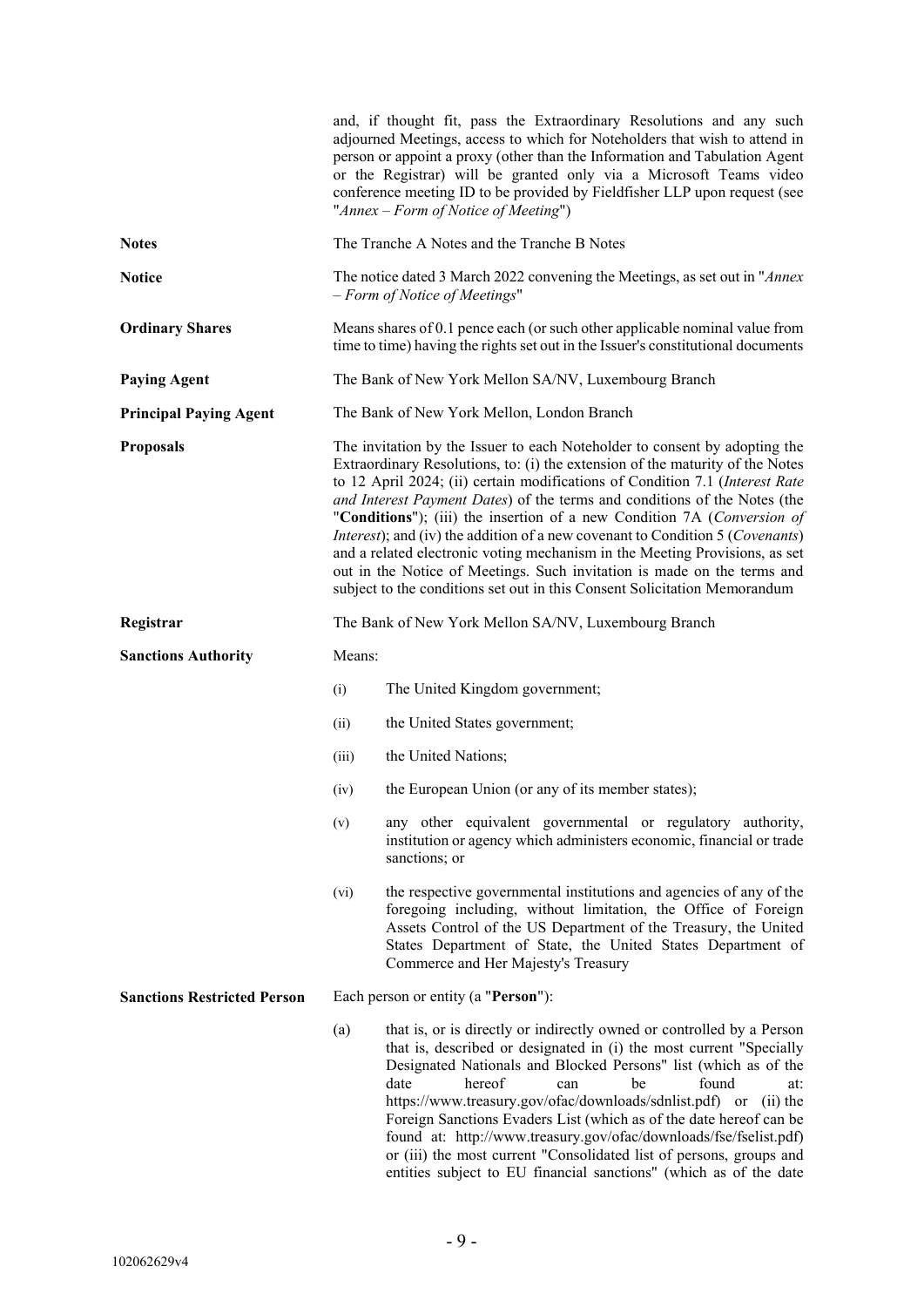|                                |     | hereof can be found at: http://eeas.europa.eu/cfsp/sanctions/consol-<br>list/index en.htm); or                                                                                                                                                                                                                                                                                                                                                                                                                                                                                                                                                        |
|--------------------------------|-----|-------------------------------------------------------------------------------------------------------------------------------------------------------------------------------------------------------------------------------------------------------------------------------------------------------------------------------------------------------------------------------------------------------------------------------------------------------------------------------------------------------------------------------------------------------------------------------------------------------------------------------------------------------|
|                                | (b) | that is otherwise the subject of any sanctions administered or<br>enforced by any Sanctions Authority, other than solely by virtue of<br>their inclusion in: (i) the most current "Sectoral Sanctions<br>Identifications" list (which as of the date hereof can be found at:<br>http://www.treasury.gov/resource-center/sanctions/SDN-<br>List/Pages/ssi list.aspx) (the "SSI List"), (ii) Annexes 3, 4, 5 and 6<br>of Council Regulation No. 833/2014, as amended by Council<br>Regulation No. 960/2014 (the "EU Annexes"), or (iii) any other list<br>maintained by a Sanctions Authority, with similar effect to the SSI<br>List or the EU Annexes |
| <b>Supplemental Trust Deed</b> |     | The supplemental trust deed to be entered into by the Issuer and the Trustee<br>on the Implementation Date                                                                                                                                                                                                                                                                                                                                                                                                                                                                                                                                            |
| <b>Tranche A Notes</b>         |     | The Issuer's EUR 11,250,000 nominal fixed rate 5 percent redeemable<br>secured tranche A notes due 2022 (XS1961888606)                                                                                                                                                                                                                                                                                                                                                                                                                                                                                                                                |
| <b>Tranche B Notes</b>         |     | The Issuer's EUR 11,250,000 nominal fixed rate 5 percent redeemable<br>secured tranche B notes due 2022 (XS1961888788)                                                                                                                                                                                                                                                                                                                                                                                                                                                                                                                                |
| <b>Trust Deed</b>              |     | Means the trust deed dated 12 April 2019 between the Issuer and the Trustee,<br>as amended and/or supplemented from time to time                                                                                                                                                                                                                                                                                                                                                                                                                                                                                                                      |
| <b>Trustee</b>                 |     | BNY Mellon Corporate Trustee Services Limited                                                                                                                                                                                                                                                                                                                                                                                                                                                                                                                                                                                                         |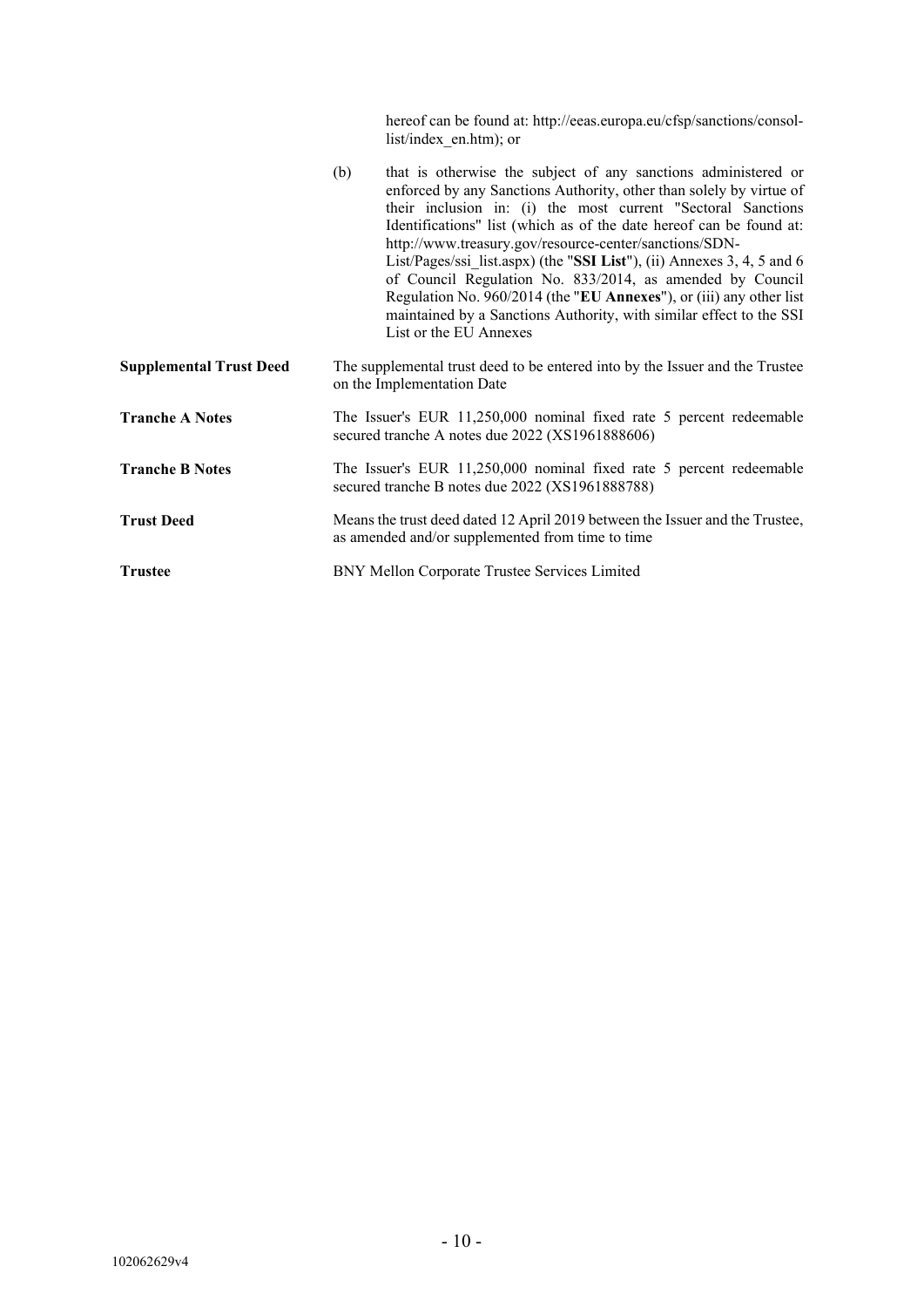# **BACKGROUND TO THE PROPOSALS**

# **BACKGROUND**

During 2021 the Issuer embarked on a strategic pivot, targeting a transition from a hydrocarbon-led strategy to one centred on low carbon energy investments. The Issuer, following the maiden clean energy investment in ion Ventures Holdings Ltd and the acquisition of Global Energy Partnership Limited, has established itself as a South East Asia centric developer of clean energy projects alongside its investment in the Duyung PSC.

The Mako gas field, contained within the Duyung PSC area (operated by Conrad Asia Energy Ltd), remains a high value asset in the Issuer's portfolio, and the operator Conrad Asia Energy Ltd are very focused on the commercial workstreams including an updated Plan of Development for submission to the Indonesian authorities and gas sales agreement negotiations with various counterparties. Achievement of these commercial milestones will be key to monetising the asset, upgrading contingent resources to reserves, and ultimately to enabling the partners to take a Final Investment Decision.

Against this background, the Issuer took the decision to propose a restructuring of the Notes, including the extension of the maturity of the Notes to 12 April 2024 and the delayed payment of interest due on the Tranche A Notes with respect to interest accruing from 12<sup>th</sup> April 2021. These changes will provide the Issuer with the time it requires to deliver the monetisation of the Duyung PSC.

# **DETAILS OF THE PROPOSALS**

If the Proposals are approved by the Noteholders: (i) the extension of the maturity of the Notes to 12 April 2024; (ii) certain modifications of Condition 7.1 (*Interest Rate and Interest Payment Dates*); (iii) the insertion of a new Condition 7A (*Conversion of Interest*); and (iv) the addition of a new covenant to Condition 5 (*Covenants*) and a related electronic voting mechanism in the Meeting Provisions, will each take effect on the Implementation Date.

# **Amendments to Condition 9.1 (***Redemption at Maturity***)**

It is proposed that Condition 9.1 (*Redemption at Maturity*) be amended by the Supplemental Trust Deed in order to provide that, unless previously redeemed or purchased and cancelled as provided in the Conditions, the Issuer will redeem the Notes at their principal amount on 12 April 2024. The proposed amendments to Condition 9.1 (*Redemption at Maturity*) are set out under "*Consent Solicitation – Amendments to Condition 9.1 (Redemption at Maturity)*" and in the Extraordinary Resolutions.

# **Amendments to Condition 7.1 (***Interest Rate and Interest Payment Dates***)**

It is proposed that Condition 7.1 (*Interest Rate and Interest Payment Dates*) be amended by the Supplemental Trust Deed in order to provide that all and any interest on the Notes, accruing from 12<sup>th</sup> April 2021, will be paid upon the extended maturity of the Notes, subject to the provisions of new Condition 7A (*Conversion of Interest*). The proposed amendments to Condition 7.1 (*Interest Rate and Interest Payment Dates*) are set out under "*Consent Solicitation – Amendments to Condition 7.1 (Interest Rate and Interest Payment Dates)*" and in the Extraordinary Resolutions.

# **Insertion of new Condition 7A (***Conversion of Interest***)**

It is proposed that a new Condition 7A (*Conversion of Interest*) be inserted in the Conditions by the Supplemental Trust Deed in order to provide that, with respect to interest accruing from 12th April 2022, each Noteholder may elect to receive interest, accrued on its Notes in the immediately preceding quarter, in equity on  $12<sup>th</sup>$  January,  $12<sup>th</sup>$ April, 12th July and 12th October, in each year of 2022 to 2024 (each an "**Interest Conversion Date**").

# **Addition of a new covenant to Condition 5 (***Covenants***) and related electronic voting mechanism in Schedule 3** *(Provisions for Noteholders Meetings***)**

It is proposed that a new covenant be added to Condition 5 (*Covenants*) by the Supplemental Trust Deed in relation to the sale of the Duyung PSC Asset (as defined in the Conditions). More specifically: (i) the Issuer shall have the obligation to continue to pursue, and support Conrad Asia Energy Ltd, as the operator of the Duyung PSC, to pursue, the sale of the Duyung PSC Asset; (ii) the Noteholders will form a steering committee representing all Noteholders in order to help the Issuer to assess any offers received in relation to the sale of the Duyung PSC Asset or part of it; (iii) strictly subject to director statutory duties, the Issuer shall have the obligation to engage in good faith in any related proposal supported by a simple majority of Noteholders and work to secure shareholder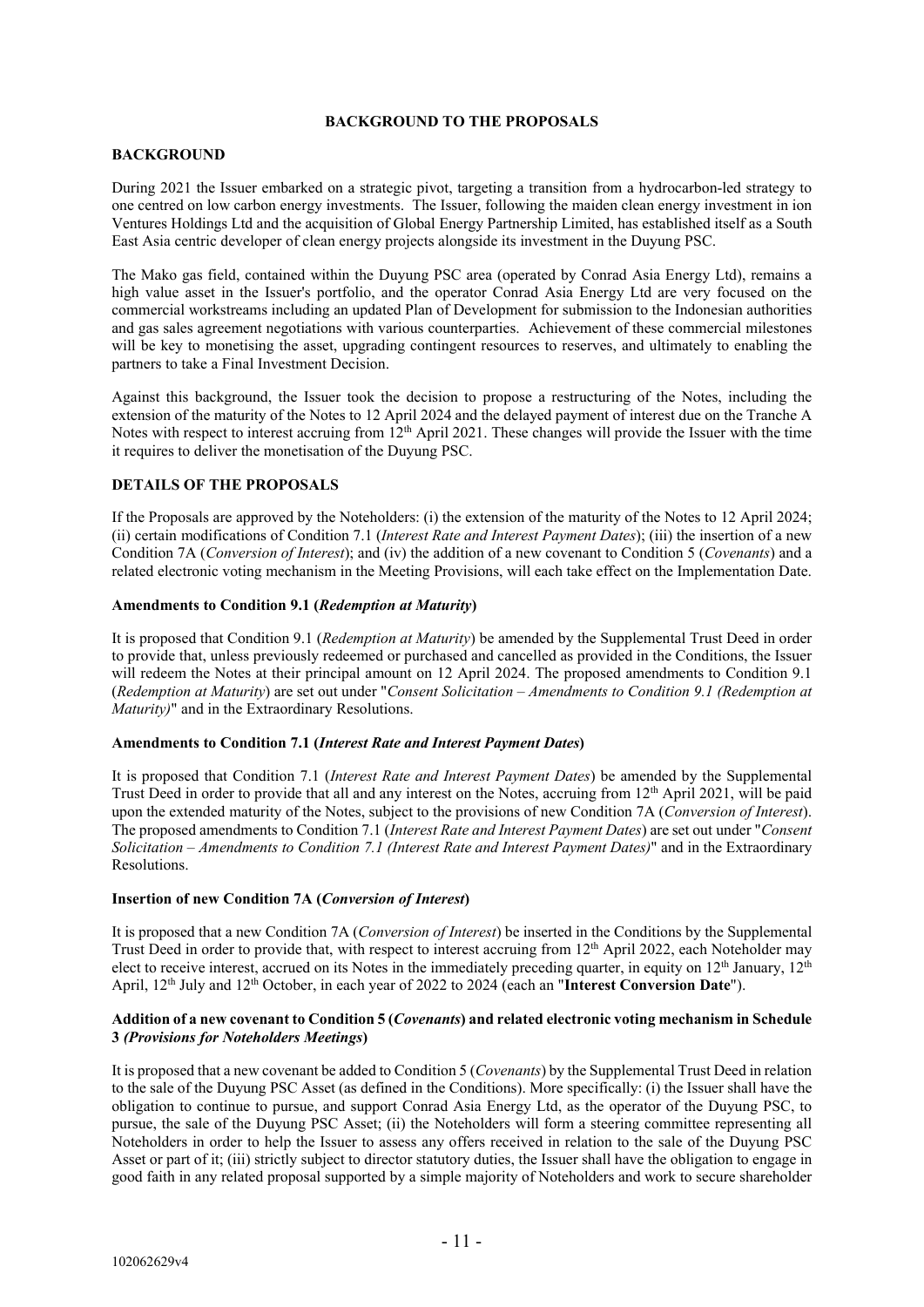support, as required; and (iv) the proceeds of any sale of the Duyung PSC Asset (or part of it) shall be used as follows: (A) first to repay capital and interest (rolled up as set out above) on the Notes and up to the total amount of capital and interest due on the Notes; and (B) the excess to be shared between the Noteholders (20%) and the Issuer to be retained and/or distributed to its shareholders (80%) with the Issuer's board of directors at all times ensuring the Issuer has sufficient funds to retain its status as a going concern. Noteholders may give their consent through a new electronic voting mechanism to be added, specifically with respect to such consent, in Schedule 3 (*Provisions for Noteholders Meetings*) to the Trust Deed.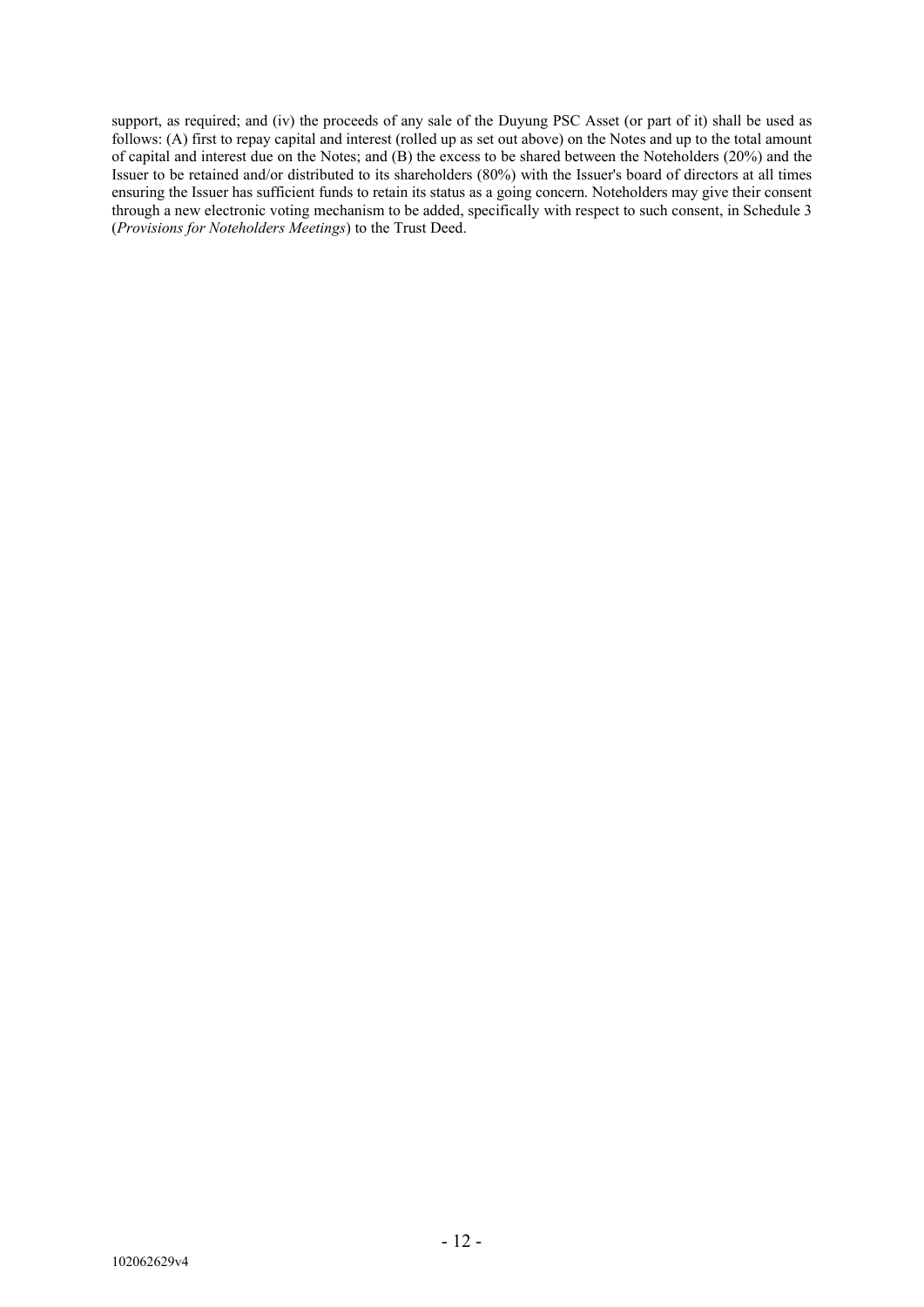#### **CONSENT SOLICITATION**

The Issuer is inviting the eligible Noteholders to approve, by Extraordinary Resolution, the Proposals in accordance with the Conditions, as set out in the Notice (as defined herein).

The Consent Solicitation is made on the terms and subject to the conditions contained in this Consent Solicitation Memorandum. Capitalised terms used in this Consent Solicitation Memorandum have the meanings given in the section headed "*Definitions*" and any other definitions of such terms are for ease of reference only and shall not affect their interpretation.

**Before making a decision on whether to participate in the Consent Solicitation or otherwise participate at the relevant Meeting, Noteholders should carefully consider all of the information in this Consent Solicitation Memorandum and, in particular, the considerations described in "Risk Factors and Certain Considerations Relating to the Consent Solicitations" on pages 22 to 24 hereof.**

#### **Proposals**

#### *Rationale for Consent Solicitation*

The purpose of the Consent Solicitation is to invite eligible Noteholders to consider and, if thought fit, approve, (i) the extension of the maturity of the Notes to 12 April 2024; (ii) certain modifications of Condition 7.1 (*Interest Rate and Interest Payment Dates*); (iii) the insertion of a new Condition 7A (*Conversion of Interest*); and (iv) the addition of a new covenant to Condition 5 (*Covenants*) and a related electronic voting mechanism to the Meeting Provisions, and more specifically, to provide that the Noteholders:

- (i) direct the Trustee to enter into the Supplemental Trust Deed in order to effect the proposed amendments to Condition 9.1 (*Redemption at Maturity*) and Condition 7.1 (*Interest Rate and Interest Payment Dates*), the insertion of a new Condition 7A (*Conversion of Interest*) and the addition of a new covenant to Condition 5 (*Covenants*) and a new paragraph 28 to the Meeting Provisions; and
- (ii) acknowledge and accept any other consequential amendments to the Conditions and the Trust Deed,

#### (together, the "**Proposals**").

The background to the Proposals is more fully described herein in the section entitled "*Background to the Proposals*".

If these Proposals are approved by the Noteholders, the amendments to Condition 9.1 (*Redemption at Maturity*) and Condition 7.1 (*Interest Rate and Interest Payment Dates*), the insertion of a new Condition 7A (*Conversion of Interest*) and the addition of a new covenant to Condition 5 (*Covenants*) and a new paragraph 28 to the Meeting Provisions, together with any other consequential amendments to the Conditions and the Trust Deed, will be effected on the Implementation Date.

The deadline for receipt by the Information and Tabulation Agent of Electronic Voting Instructions from Noteholders wishing to vote in respect of the relevant Extraordinary Resolution is 10.00 a.m. (London time) in respect of the Tranche A Notes and 10.15 a.m. (London time) in respect of the Tranche B Notes on 23 March 2022 (such times and date, each an "**Expiration Deadline**"). The deadlines set by any intermediary or Clearing System will be earlier than the Expiration Deadlines.

# **Amendments to Condition 9.1 (***Redemption at Maturity***) and Condition 7.1 (***Interest Rate and Interest Payment Dates***)**

For the convenience of the Noteholders, the amendments to Condition 9.1 (*Redemption at Maturity*) and Condition 7.1 (*Interest Rate and Interest Payment Dates*) are set out in the table below.

For the purposes of this summary, capitalised terms in the table below and not otherwise defined shall have the meanings ascribed to them in the Trust Deed and the Conditions.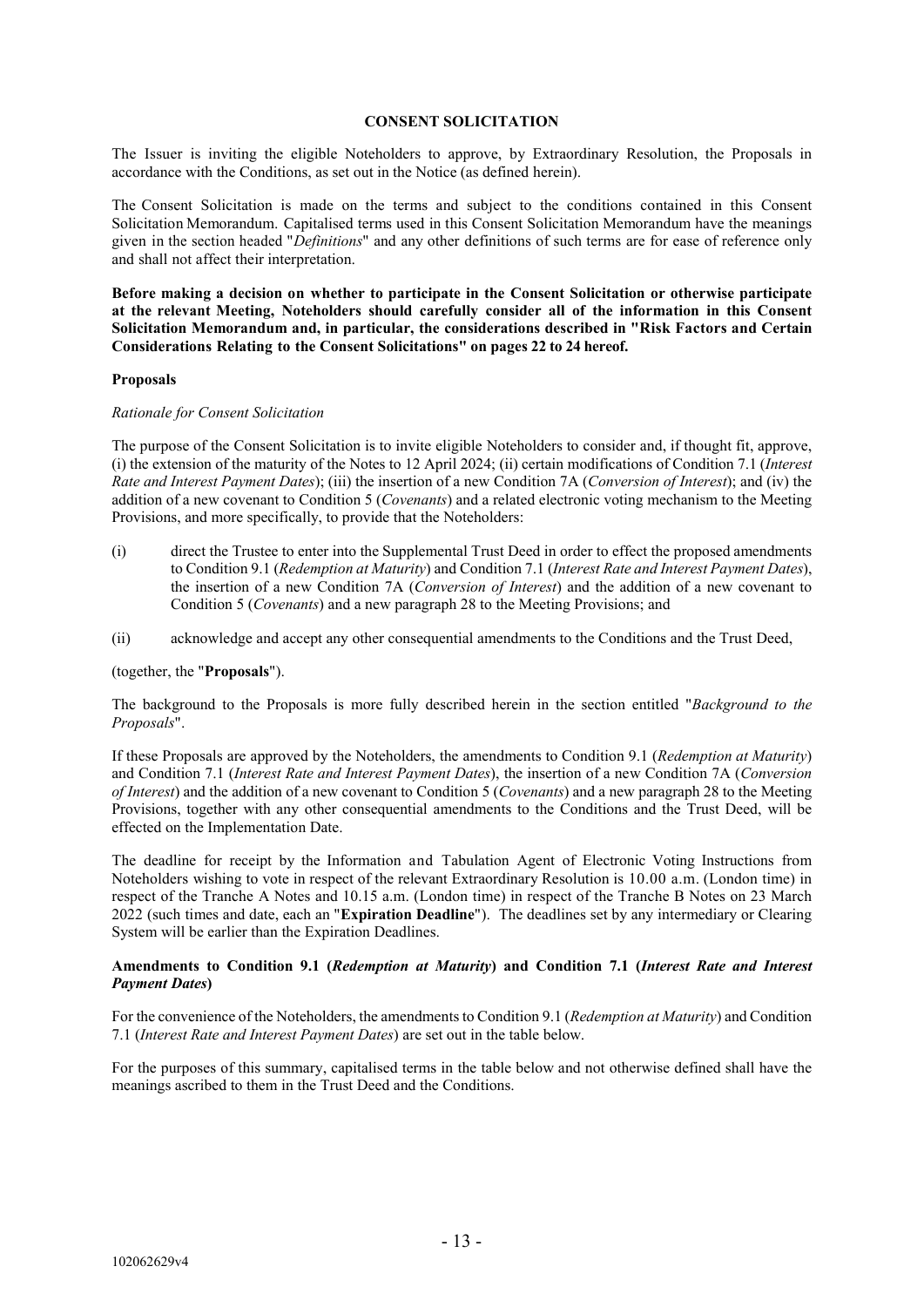|                                                                           | <b>Existing version</b>                                                                                                                                                                                                                                                                                                                                                                                                                                                                                                                                                                                                        | <b>Amended version</b>                                                                                                                                                                                                                                                                                                                                                                                                                                                                                                                                                                                                                                 |
|---------------------------------------------------------------------------|--------------------------------------------------------------------------------------------------------------------------------------------------------------------------------------------------------------------------------------------------------------------------------------------------------------------------------------------------------------------------------------------------------------------------------------------------------------------------------------------------------------------------------------------------------------------------------------------------------------------------------|--------------------------------------------------------------------------------------------------------------------------------------------------------------------------------------------------------------------------------------------------------------------------------------------------------------------------------------------------------------------------------------------------------------------------------------------------------------------------------------------------------------------------------------------------------------------------------------------------------------------------------------------------------|
| Condition 9.1 (Redemption at<br><b>Maturity</b> )                         | Unless previously redeemed or<br>purchased<br>and<br>cancelled<br>as<br>provided below, the Issuer will<br>redeem the Notes at their principal<br>amount on 12 April 2022.                                                                                                                                                                                                                                                                                                                                                                                                                                                     | Unless previously redeemed or<br>purchased<br>and<br>cancelled<br>as<br>provided below, the Issuer will<br>redeem the Notes at their principal<br>amount on 12 April 2024.                                                                                                                                                                                                                                                                                                                                                                                                                                                                             |
| <b>Condition 7.1 (Interest Rate and</b><br><b>Interest Payment Dates)</b> | The Tranche A Notes bear interest<br>from and including 12 April 2019<br>"Tranche<br>${\bf A}$<br><b>Interest</b><br>(the<br><b>Commencement Date"</b> ) at the rate<br>of 5.0% per annum, payable                                                                                                                                                                                                                                                                                                                                                                                                                             | The Tranche A Notes bear interest<br>from and including 12 April 2019<br>"Tranche<br>A Interest<br>(the<br><b>Commencement Date"</b> ):                                                                                                                                                                                                                                                                                                                                                                                                                                                                                                                |
|                                                                           | annually in arrear on 12 April in<br>each year (each a "Tranche A<br><b>Interest</b><br>Payment<br>Date"),<br>beginning on 12 April 2020,<br>subject as provided in Condition 8<br>(Payments). Each period beginning<br>on (and including) the Tranche A<br>Interest Commencement Date or<br>any Tranche A Interest Payment<br>Date and ending on (but excluding)<br>the next Tranche A Interest<br>Payment Date is herein called a<br>"Tranche A Interest Period".                                                                                                                                                            | (A)<br>with respect to interest<br>accruing from the Tranche A<br>Interest Commencement Date and<br>until (but excluding) 12 <sup>th</sup> April<br>$2021$ , at the rate of $5.0\%$ per<br>annum, payable annually in arrear<br>on 12 April in each year of 2020<br>and 2021 (as applicable) (each a<br>"Tranche A Interest Payment<br>Date"), beginning on 12 April<br>2020, subject as provided in<br>Condition 8 (Payments); and<br>(B) with respect to interest                                                                                                                                                                                    |
|                                                                           | The Tranche B Notes bear interest<br>from and including 12 April 2019<br>"Tranche<br>B<br><b>Interest</b><br>(the<br><b>Commencement Date"</b> ) at the rate<br>of 5.0% per annum, payable on the<br>Maturity Date or earlier date of<br>redemption in whole or in part (the<br>"Tranche B Interest Payment<br>Date", and together with any<br>Tranche A Interest Payment Date<br>(as the context may require) an<br>"Interest Payment Date") subject<br>as provided in Condition 8<br>(Payments). The period beginning<br>on (and including) the Tranche B<br>Interest Commencement Date and<br>ending on (but excluding) the | accruing from 12 <sup>th</sup> April 2021, at<br>the rate of 10.0% per annum,<br>Condition<br>subject<br>7A<br>to<br>(Conversion<br>of<br>Interest),<br>calculated<br>compounded<br>and<br>annually on 12 April in each year<br>and 2023 (each a<br>of 2022<br>"Tranche A Compound Interest<br><b>Date"</b> ) and on the date of maturity<br>of the Notes (the "Maturity Date")<br>(as applicable), beginning on 12<br>April 2022, so as to form part of the<br>principal amount of the Tranche A<br>Notes, and payable on the Maturity<br>Date (the "Tranche A Final<br>Interest Payment Date"), subject<br>as provided in Condition 8<br>(Payments). |
|                                                                           | Tranche B Interest Payment Date is<br>herein called the "Tranche B<br>Interest Period" (and, together<br>with any Tranche A Interest Period<br>(as the context may require) an<br>"Interest Period").                                                                                                                                                                                                                                                                                                                                                                                                                          | Each period beginning on (and<br>including) the Tranche A Interest<br>Commencement Date or<br>any<br>Tranche A Interest Payment Date<br>or Tranche A Compound Interest<br>Date (as applicable) and ending on<br>(but excluding) the next Tranche A<br>Interest Payment Date or Tranche                                                                                                                                                                                                                                                                                                                                                                 |

A Compound Interest Date or the Tranche A Final Interest Payment Date (as applicable) is herein called a "**Tranche A Interest Period**").

The Tranche B Notes bear interest from and including 12 April 2019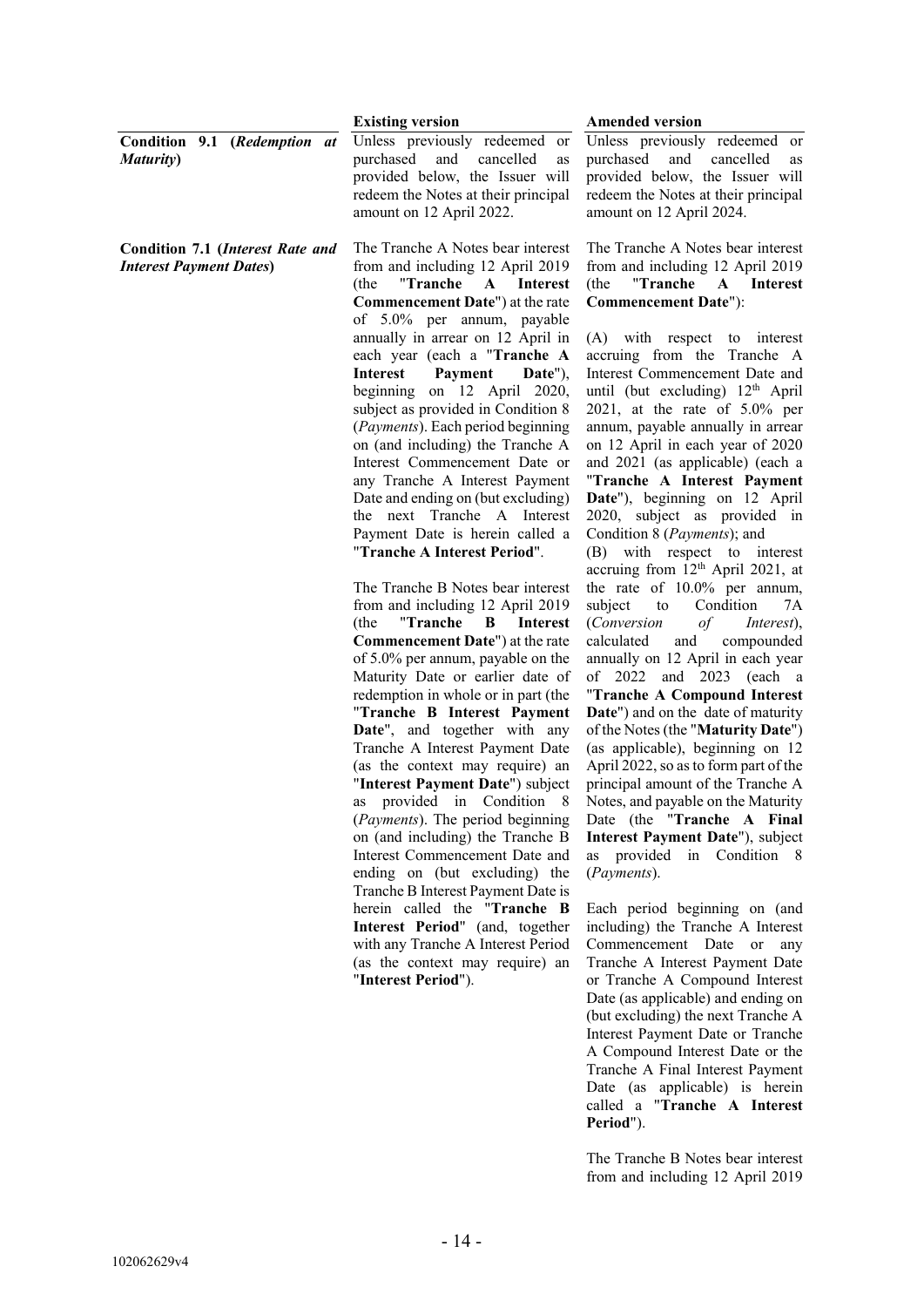# (the "**Tranche B Interest Commencement Date**"):

(A) with respect to interest accruing from the Tranche B Interest Commencement Date and until (but excluding)  $12<sup>th</sup>$  April 2021, at the rate of 5.0% per annum, payable on the Maturity Date (the "**Tranche B Interest Payment Date**", and together with any Tranche A Interest Payment Date and the Tranche A Final Interest Payment Date (as the context may require) an "**Interest Payment Date"**) subject as<br>provided in Condition 8 in Condition 8 (*Payments*); and

(B) with respect to interest accruing from  $12<sup>th</sup>$  April 2021, at the rate of 10.0% per annum, subject to Condition 7A (*Conversion of Interest*), calculated and compounded annually on 12 April in each year of 2022 and 2023 (each a "**Tranche B Compound Interest Date**") and on the Maturity Date (as applicable), beginning on 12 April 2022, so as to form part of the principal amount of the Tranche B Notes, and payable on the Tranche B Interest Payment Date, subject as provided in Condition 8 (*Payments*).

Each period beginning on (and including) the Tranche B Interest Commencement Date or any Tranche B Compound Interest Date (as applicable) and ending on (but excluding) the next Tranche B Compound Interest Date or the Tranche B Interest Payment Date (as applicable) is herein called a "**Tranche B Interest Period**" (and, together with any Tranche A Interest Period (as the context may require) an "**Interest Period**").

# **Insertion of new Condition 7A (***Conversion of Interest***)**

A new Condition 7A (*Conversion of Interest*) shall be inserted as follows:

# "**7A (***Conversion of Interest***)**

7A.1 Each Noteholder may, quarterly on 12<sup>th</sup> January, 12<sup>th</sup> April, 12<sup>th</sup> July and 12<sup>th</sup> October of each year of 2022 to 2024, commencing on 12th July 2022 (each of such dates, an "**Interest Conversion Date**"),elect, by notice to the Issuer (the "**Election Notice**"), to convert all of the interest, that accrued with respect to the immediately preceding quarter to Ordinary Shares at a price (calculated by the Issuer) equal to the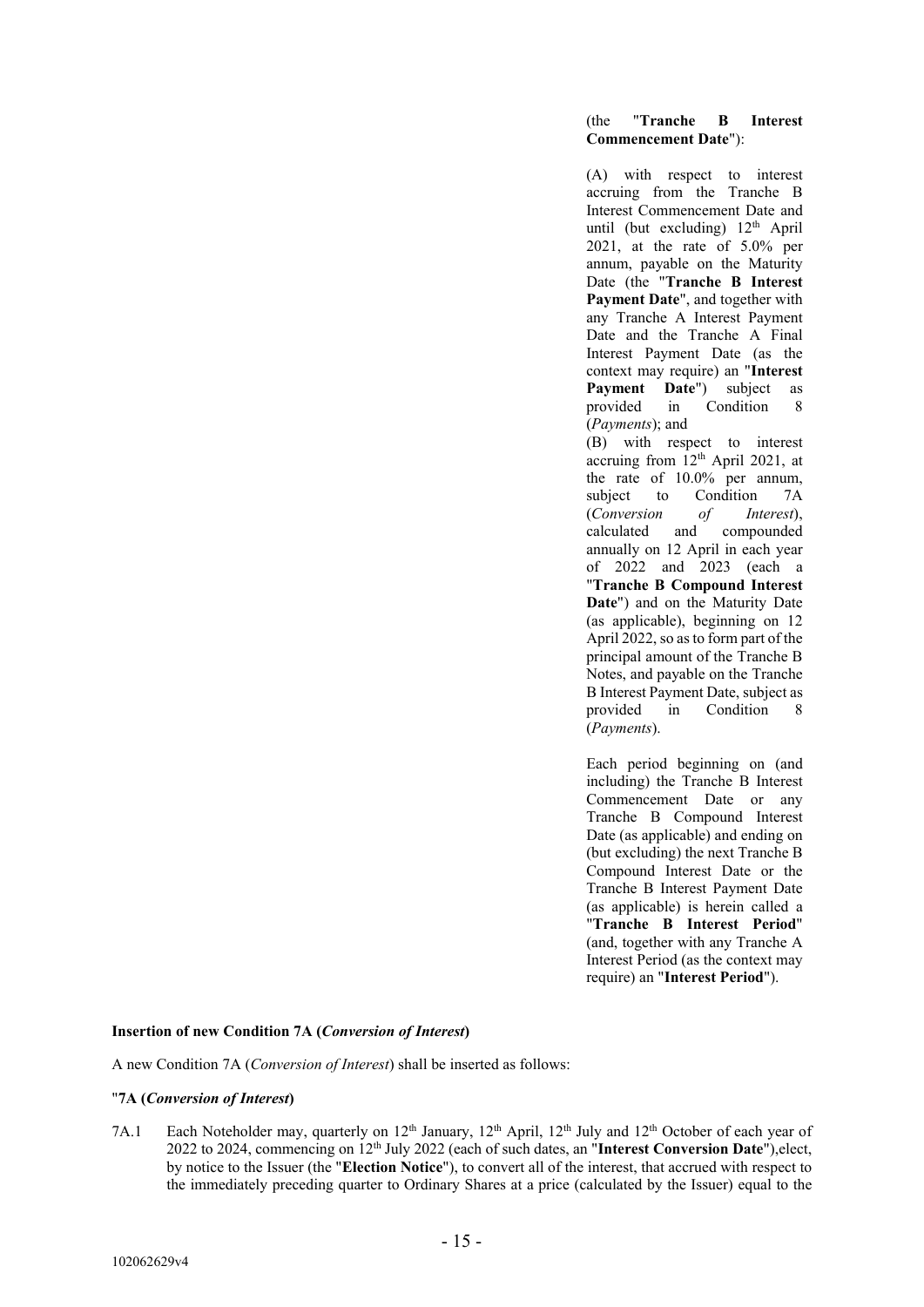volume weighted average price of an Ordinary Share as derived from IRESS or Factset or Bloomberg, at the Issuer's discretion, for the 10 Business Days before the relevant Interest Conversion Date (the "**Conversion Price**"). Subject to Condition 5.3 (ii), such election may be made by each Noteholder on the fifteenth (15<sup>th</sup>) Business Day before each Interest Conversion Date, with the date of such election being referred to hereafter as the "**Election Date**". The Election Notice shall state the Noteholder's holding of Notes at the close of business on the Clearing System Business Day (as defined in Condition 8 (*Payments*)) before the relevant Election Date and its election to receive Ordinary Shares at the Conversion Price on the relevant Interest Conversion Date and shall be in such form as notified to the Noteholders by the Issuer and accompanied by proof of such Noteholder's holding of Notes at the close of business on the Clearing System Business Day before the relevant Election Date.

- 7A.2 Subject to the Issuer: (i) having obtained the Corporate Authorities; and (ii) having received Election Notices from Noteholders holding not less than 50 per cent. of the aggregate principal amount of the outstanding Notes, and provided that after the exercise of their right under this Condition 7A all Noteholders together will not hold more than 29% of the Issuer's issued share capital, the Issuer shall, no later than ten (10) Business Days before the relevant Interest Conversion Date, send a notice to all Noteholders (the "**Conversion Notice**") informing them that the interest that accrued on all outstanding Notes with respect to the immediately preceding quarter (the "**Interest Redemption Amount**"), will be converted to Ordinary Shares at the Conversion Price on the relevant Interest Conversion Date.
- 7A.3 Upon the issue of a Conversion Notice pursuant to Condition 7A.2 above, the Issuer shall deliver to the Principal Paying Agent, the Registrar and the Shares Registrar a certificate signed by two authorised signatories of the Issuer stating that (i) a Conversion Notice has been issued in relation to the relevant Interest Conversion Date; and (ii) the Interest Redemption Amount.
- 7A.4 The number of Ordinary Shares to be issued in accordance with this Condition 7A shall be delivered to the Shares Registrar by dividing the Interest Redemption Amount (as converted into Sterling at the relevant exchange rate provided by the Bank of England on the Interest Conversion Date) by the Conversion Price. The resulting number of Ordinary Shares shall be rounded down to the nearest whole number. The Issuer shall issue and allot the relevant Ordinary Shares within fifteen (15) Business Days of the Interest Conversion Date (the "**Interest Allotment and Issue Date**") in respect of the relevant Interest Redemption Amount to each holder shown on the register of Noteholders at the close of business on the Clearing System Business Day before the relevant Interest Conversion Date. The issue and allotment of Ordinary Shares in accordance with this Condition 7A shall discharge the interest accrued on all outstanding Notes with respect to the relevant quarter in an amount equal to the Interest Redemption Amount.
- 7A.5 If the Issuer has been unable to appoint a Shares Registrar, it shall make such other arrangements for the issuance and delivery of the Ordinary Shares to be issued and delivered to the Noteholders in accordance with this Condition 7A as it shall consider reasonable in the circumstances, which may include issuing and delivering the Ordinary Shares to another independent nominee or to the Noteholders directly, which issuance and delivery of the Ordinary Shares shall irrevocably and automatically satisfy all of the Issuer's obligations in relation to the Interest Redemption Amount as if the relevant Ordinary Shares had been issued and delivered to the Shares Registrar and, in which case, where the context so admits, references in these Conditions to the issue and delivery of Ordinary Shares to the Shares Registrar shall be construed accordingly and apply mutatis mutandis.
- 7A.6 The Ordinary Shares shall be issued and delivered to the Shares Registrar on or before the Interest Allotment and Issue Date. By virtue of its holding of any Note, each Noteholder shall be deemed to have irrevocably directed the Issuer to issue and deliver such Ordinary Shares to the Shares Registrar. The Ordinary Shares will be delivered to Noteholders by the Shares Registrar on the Interest Allotment and Issue Date in uncertificated form through Euroclear or Clearstream, Luxembourg, unless at the relevant time the Ordinary Shares are not a participating security in Euroclear or Clearstream, Luxembourg, in which case the Ordinary Shares will be delivered either in the form required by the relevant clearing system in which the Ordinary Shares are a participating security or in certificated form.
- 7A.7 Fractions of Ordinary Shares will not be delivered to the Shares Registrar or to Noteholders upon a conversion and no cash payment will be made in lieu thereof. However, if one or more Election Notices are delivered to the Issuer such that any Ordinary Shares to be issued and delivered to a Noteholder on conversion are to be registered in the same name, the number of Ordinary Shares to be issued and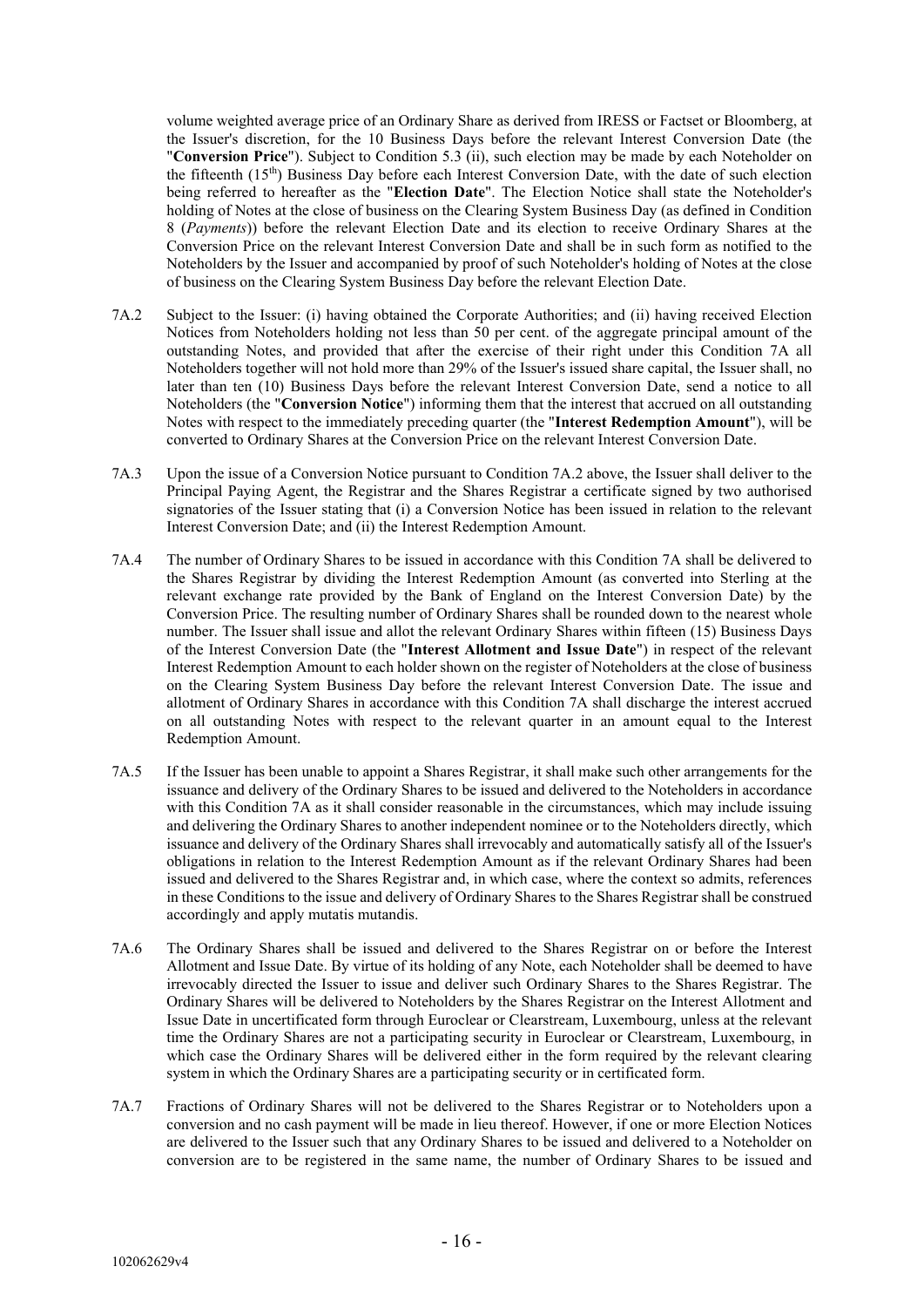delivered in respect thereof shall be calculated on the basis of the aggregate amount of such interest to be converted.

- 7A.8 Upon conversion and delivery of the Ordinary Shares in accordance with this Condition 7A, the relevant Interest Redemption Amount will be deemed to have been paid in full. Noteholders shall be deemed to have waived all rights and claims in respect of such Interest Redemption Amount and shall be deemed irrevocably to have directed and authorised the Issuer to apply such Interest Redemption Amount on their behalf in paying up the relevant fully-paid Ordinary Shares to be issued and delivered to the Shares Registrar on conversion of the relevant Interest Redemption Amount.
- 7A.9 Any determination as to whether any Election Notice has been properly completed and delivered as provided in these Conditions, shall be made by the Issuer in its sole and absolute discretion and shall be conclusive and binding on the Noteholders.
- 7A.10 Neither the Trustee nor the Issuer shall be liable for any taxes or capital, stamp, issue, registration or transfer taxes or duties arising on conversion or that may arise or be paid as a consequence of the issue and delivery of Ordinary Shares upon conversion ("**Conversion Liabilities**"). Each Noteholder shall be liable for all Conversion Liabilities in connection with Ordinary Shares delivered to such Noteholder or to the Shares Registrar on behalf of such Noteholder and must pay all, if any, such Conversion Liabilities arising by reference to any disposal or deemed disposal of the Interest Redemption Amount and/or the issue or delivery to it of any Ordinary Shares.
- 7A.11 The Ordinary Shares shall be credited as fully paid and rank pari passu with the Ordinary Shares in issue on the Interest Allotment and Issue Date and shall carry the right to receive all dividends and other distributions declared on or after the Interest Allotment and Issue Date.
- 7A.12 Whilst the Ordinary Shares are at any time admitted to trading on AIM or to the Official List of the FCA, the Issuer shall use its reasonable endeavours to obtain admission to trading on AIM or to the Official List of the FCA (as the case may be) of the Ordinary Shares allotted in accordance with this Condition 7A on or within 3 Business Days after such allotment.
- 7A.13 The Issuer undertakes that, while any Notes remain outstanding, it shall (pending the issue of any Ordinary Shares in accordance with this Condition 7A):
	- (a) not permit its shareholders to alter the articles of association of the Issuer in any way which would adversely affect the rights of the Noteholders without the approval of the Noteholders; and
	- (b) not create any new class of equity share capital or issue any new equity shares other than equity shares in a class already created or, unless the Noteholders' prior approval is obtained, in any way modify the rights attaching to any shares.

For the purposes of this Condition 7A,

"**Corporate Authorities**" means the corporate authorities necessary to issue and allot a sufficient number of Ordinary Shares on the relevant Interest Allotment and Issue Date.

"**Ordinary Shares**" means shares of the Issuer of 0.1 pence each (or such other applicable nominal value from time to time) having the rights set out in the Issuer's constitutional documents.

"**Shares Registrar**" means Link Group or any other shares registrar the Issuer may appoint from time to time."

# **Addition of a new covenant to Condition 5 (***Covenants***) and related electronic voting mechanism in Schedule 3** *(Provisions for Noteholders Meetings***)**

A new covenant shall be added to Condition 5 (*Covenants*) as follows:

- "5.3 Sale of the Duyung PSC Asset
	- (i) The Issuer shall have the obligation to continue to pursue, and support Conrad Asia Energy Ltd, as the operator of the Duyung PSC, to pursue, the sale of the Duyung PSC Asset;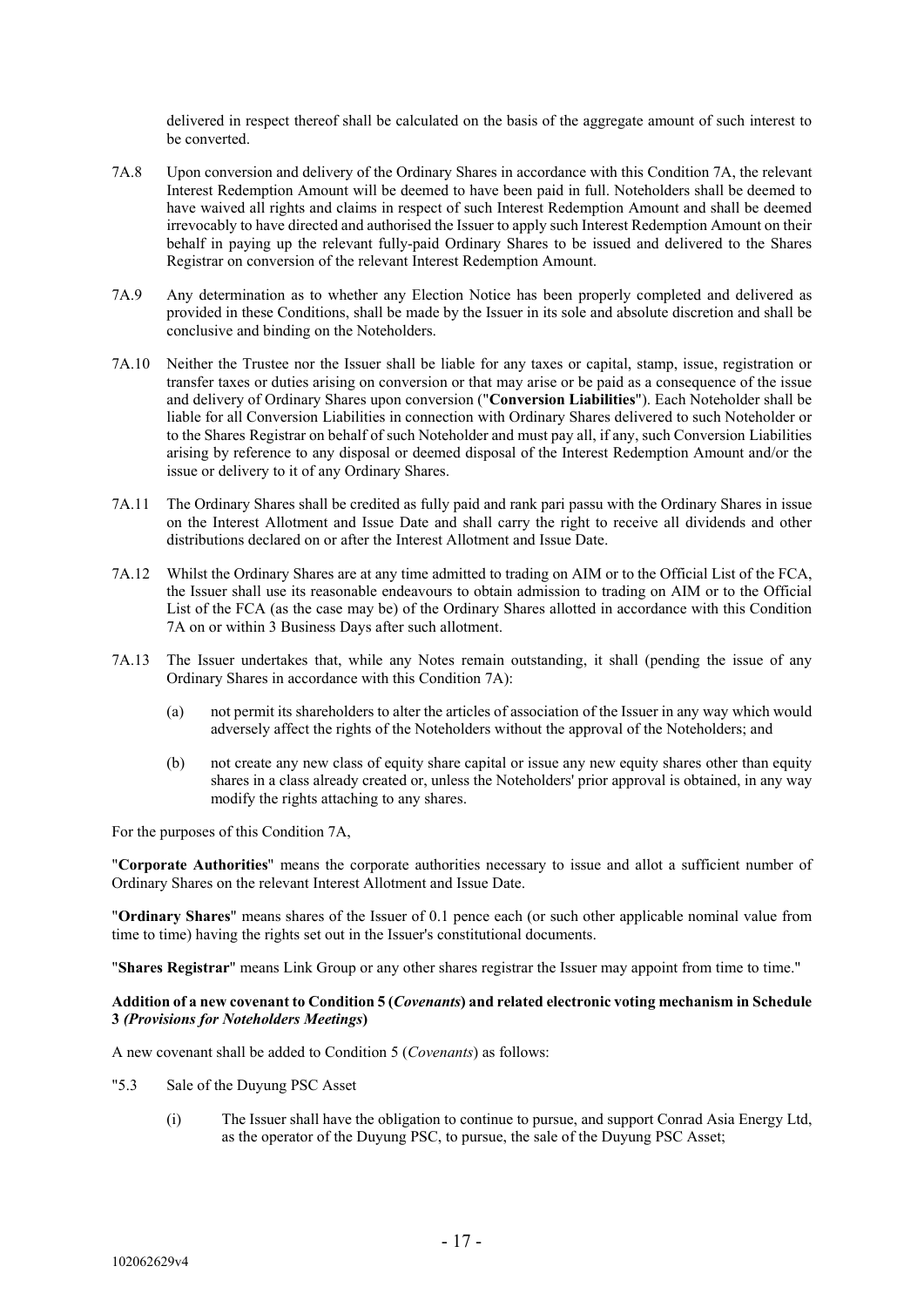- (ii) the Noteholders will form a steering committee representing all Noteholders in order to help the Issuer to assess any offers received in relation to the sale of the Duyung PSC Asset or part of it. Such steering committee will consist of Henry Turcan (representing Lombard Odier Asset Management (Europe) Limited) and one representative of CIP Merchant Capital plc. Members of the steering committee may become insiders in relation to Duyung PSC's matters (and thus be prevented from dealing in their existing shares in the Issuer) and may receive price sensitive information in relation to potential offers relating to the sale of the Duyung PSC Asset. The ability of Noteholders to be paid interest in equity pursuant to Condition 7A could be prohibited if any such Noteholder were an insider at the time of the relevant election(s) made in accordance with Condition 7A.1; however, where possible (in consultation with the relevant Noteholders), the Issuer shall extend the period of time in which Noteholders are entitled to submit an Election Notice pursuant to Condition 7A.1 until a point in time when the relevant Noteholders are no longer in possession of price sensitive information or deemed insiders in relation to Duyung PSC's matters;
- (iii) strictly subject to director statutory duties, the Issuer shall have the obligation to engage in good faith in any proposal related to the sale of the Duyung PSC Asset which is supported by a simple majority of Noteholders and shall work to secure shareholder support, as required;
- (iv) the proceeds of any sale of the Duyung PSC Asset (or part of it) shall be used as follows: (A) first to repay capital and interest (rolled up as set out above) on the Notes and up to the total amount of capital and interest due on the Notes; and (B) any excess to be shared between the Noteholders (20%) and the Issuer to be retained and/or distributed to its shareholders (80%) with the Issuer's board of directors at all times ensuring the Issuer has sufficient funds to retain its status as a going concern.

For the purposes of this Condition 5.3:

"**Duyung PSC Asset**" means the 15% direct interest in the Duyung PSC; and

"**Duyung PSC**" means the Duyung production sharing contract."

A new paragraph 28 shall be added to Schedule 3 (*Provisions for Noteholders Meetings*) to the Trust Deed as follows:

# "28. **Electronic Voting Consents**

In relation to the covenant set out in Condition 5.3 (iii) (*Sale of the Duyung PSC Asset*) only, consent may be given by Noteholders by way of electronic voting instructions through the relevant Clearing System(s), by a majority consisting of not less than half of the votes given by way of such electronic voting instructions. At least 14 days' written notice (exclusive of the day on which the notice is given or deemed to be given and the day on which the votes are counted) specifying the matter in relation to which consent by electronic voting instructions is requested and setting out the electronic voting mechanics shall be sent to all Noteholders in the manner provided by the Conditions. Solely in relation to the electronic voting instructions described in this paragraph 28, each Noteholder shall have one vote for every EUR10,000 in nominal amount of Notes in respect of which she or he is the holder. The votes will be calculated by the Issuer or by an agent appointed by the Issuer for this purpose and notice of the result of the voting shall be notified to the Trustee and to the Noteholders pursuant to paragraph 22 (*Resolution Binding on all Noteholders*)."

#### **Key Terms and Conditions of the Consent Solicitation**

The Consent Solicitation commences on the date of this Consent Solicitation Memorandum.

#### *Implementation of the Proposals*

The implementation of the Proposals will be conditional on the passing of the Extraordinary Resolutions at each Meeting.

The Issuer will announce: (i) the results of the Meetings; and (ii) if the Extraordinary Resolutions are passed, the implementation of the Proposals, as soon as reasonably practicable after the Meetings.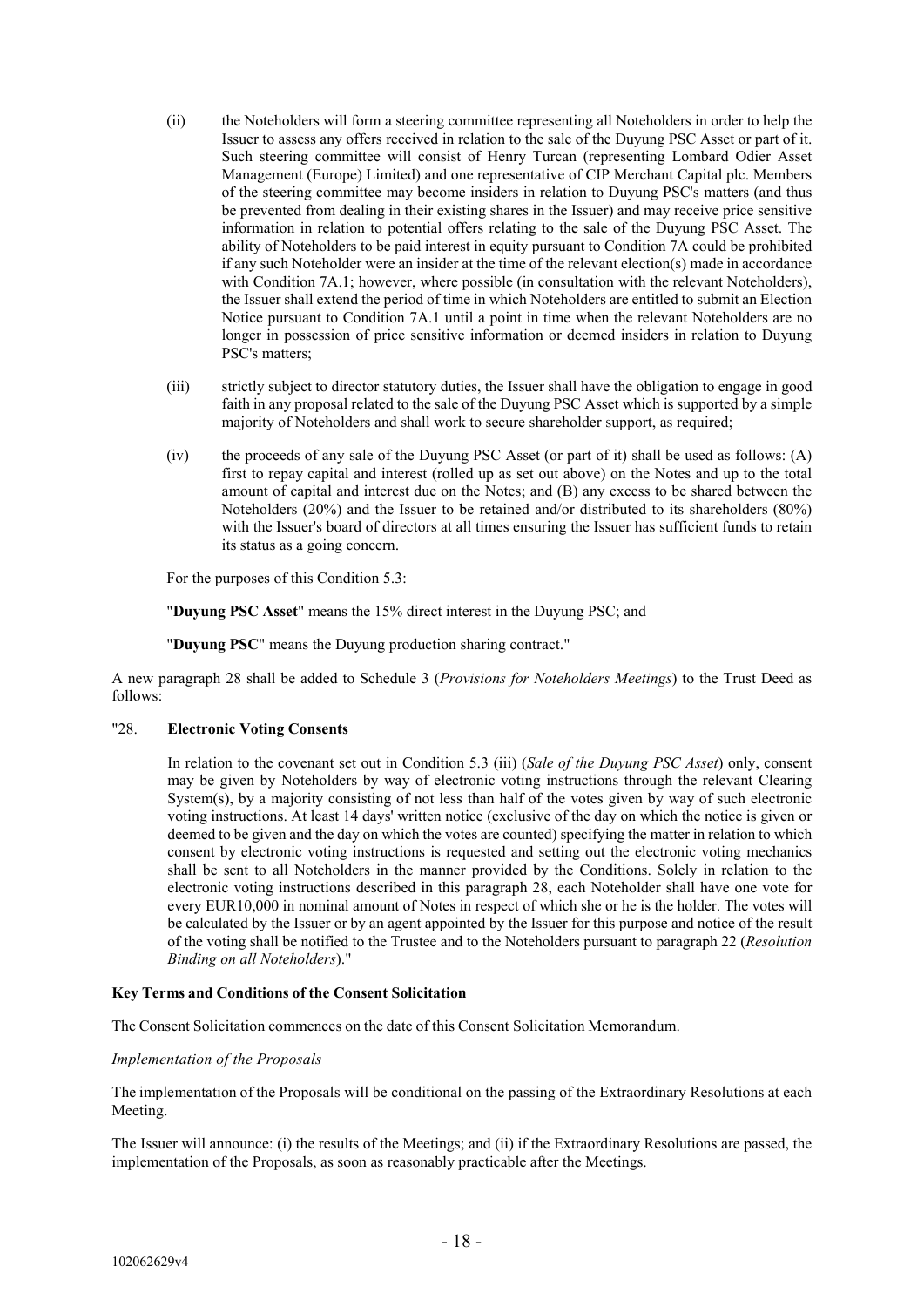The Supplemental Trust Deed shall take effect on the Implementation Date.

Further information in relation to the Consent Solicitation is set out under "*Further Terms of the Consent Solicitation*".

# **Meetings**

The notice convening the Meetings (the "**Notice**") to be held at the offices of Fieldfisher LLP, Riverbank House, 2 Swan Lane, London, EC4R 3TT on 25 March 2022 (the "**Meeting Date**"), access to which for Noteholders that wish to attend in person or appoint a proxy (other than the Information and Tabulation Agent or the Registrar) will be granted only via a Microsoft Teams video conference meeting ID to be provided by Fieldfisher LLP upon request, has been given to Noteholders in accordance with the Conditions on the date of this Consent Solicitation Memorandum. The form of the Notice is set out in the Annex (*Form of Notice of Meetings*) to this Consent Solicitation Memorandum.

The Meetings will commence at 10.00 a.m. (London time) in respect of the Tranche A Notes and 10.15 a.m. (London time) or after the completion of the Tranche A Notes meeting (whichever is later) in respect of the Tranche B Notes.

At the Meetings, Noteholders will be invited to consider and, if thought fit, vote in favour of the relevant Extraordinary Resolution, all as more fully described in the Notice. See "*Annex – Form of Notice of Meeting*".

The quorum required to pass each Extraordinary Resolution is two or more persons (where there is more than one Noteholder, failing which the quorum shall be one Noteholder) present holding Notes of the relevant Tranche or being proxies and holding or representing more than 50 per cent of the principal amount of the relevant Tranche of Notes for the time being outstanding.

To be passed at each Meeting, each Extraordinary Resolution requires a majority in favour consisting of not less than two thirds of the votes cast at such Meeting.

Noteholders should refer to the Notice for full details of the procedures in relation to the Meetings. See "*Annex – Form of Notice of Meetings*".

#### **AdjournedMeetings**

In the event the Meetings are required to be adjourned the Meetings will be adjourned for not less than 14 days and not more than 42 days and the Issuer may, in its sole discretion (but subject to applicable law), extend the Expiration Deadline.

At any adjourned Meeting, one or more persons present and holding or representing not less than 25 per cent of the Tranche of Notes for the time being outstanding will form a quorum. Electronic Voting Instructions which are submitted in accordance with the procedures set out in this Consent Solicitation Memorandum and which have not been subsequently revoked (in the limited circumstances in which such revocation is permitted) shall remain valid for such adjourned Meeting.

To be passed at the relevant adjourned Meeting, an Extraordinary Resolution requires a majority in favour consisting of not less than two thirds of the votes cast at such adjourned Meeting.

#### **Electronic Voting Instructions**

By submitting an Electronic Voting Instruction by the Expiration Deadline, a Noteholder will instruct the Registrar to appoint the Information and Tabulation Agent as its proxy under a block voting instruction to attend the relevant Meeting (and any adjourned Meeting) and vote in the manner specified or identified in such Electronic Voting Instruction in respect of such Extraordinary Resolution. It will not be possible to submit an Electronic Voting Instruction without at the same time giving such instructions to the Registrar.

# **General**

It is a term of the Consent Solicitation that Electronic Voting Instructions shall be irrevocable (save in certain limited circumstances as provided in "*Amendment and Termination*").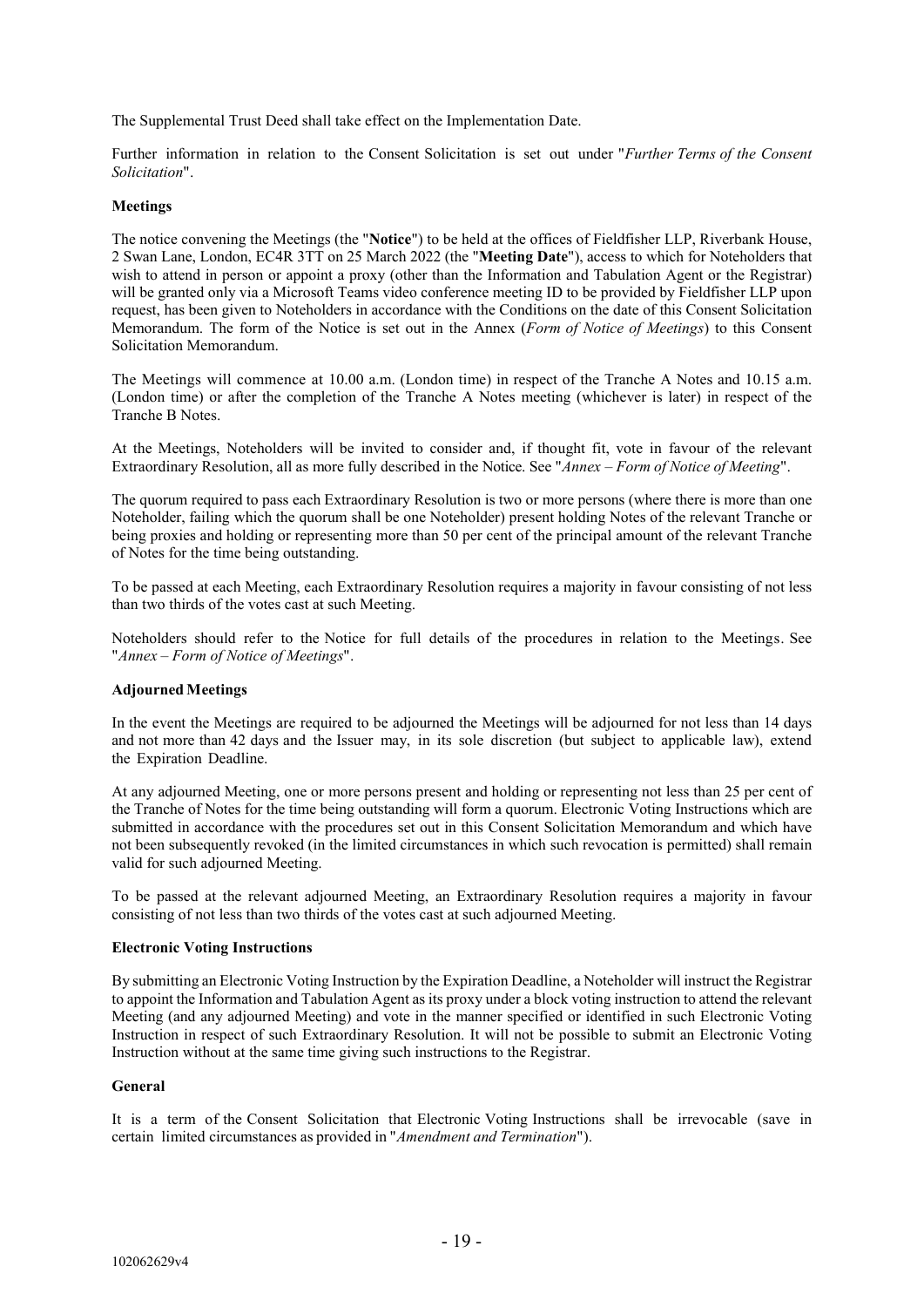The above provisions relating to Electronic Voting Instructions do not affect the rights of eligible Noteholders to attend and vote at the relevant Meeting in person or to make other arrangements to be represented or to vote at the relevant Meeting in accordance with the Meeting Provisions, in each case only via a Microsoft Teams video conference meeting ID to be provided by Fieldfisher LLP upon request. Noteholders should note that attendance at the physical place of the meeting is not an option.

The Issuer may, at its option and in its sole discretion, extend, or waive any condition of, the Consent Solicitation at any time and may amend or terminate the Consent Solicitation at any time before the Expiration Deadline (or, where there is an adjourned Meeting, 48 hours before the time set for such adjourned Meeting) (subject in each case to applicable law and the Meeting Provisions and as provided in this Consent Solicitation Memorandum, and provided that no amendment may be made to the terms of the Extraordinary Resolutions). Details of any such extension, waiver, amendment or termination will be announced as provided in this Consent Solicitation Memorandum as promptly as practicable after the relevant decision is made. If the Issuer amends the Consent Solicitation in any way that, in the opinion of the Issuer (in consultation with the Trustee), is materially prejudicial to the interests of Noteholders that have already submitted Electronic Voting Instructions in respect of the Consent Solicitation before the announcement of such amendment, then such Electronic Voting Instructions may be revoked at any time from the date and time of such announcement until no earlier than 4.00 p.m. (London Time) on the second Business Day immediately following such announcement. For full details, please see "*Amendment and Termination*".

The Trustee has no responsibility or liability for monitoring, tabulating or verifying compliance with deadlines or other formalities in connection with the delivery of Electronic Voting Instructions with respect to any Notes and will be relying on the Issuer and the Information and Tabulation Agent, as applicable.

*Noteholders are advised to check with any bank, securities broker or other intermediary through which they hold their Notes when such intermediary would need to receive instructions from a Noteholder in order for such Noteholder to participate in, or (in the limited circumstances in which revocation is permitted) to validly revoke their instruction to participate in, the Consent Solicitation by the deadlines specified in this Consent Solicitation Memorandum. The deadlines set by any such intermediary and each Clearing System for the submission and (where permitted) revocation of Electronic Voting Instructions will be earlier than the relevant deadlines specified in this Consent Solicitation Memorandum. See "Procedures for Participating in the Consent Solicitation".*

*In light of the UK Government's response to the COVID-19 outbreak, the Issuer strongly encourages all Noteholders to submit their Electronic Voting Instructions or to make other arrangements to be represented or to vote at the relevant Meeting in accordance with the Meeting Provisions via a Microsoft Teams video conference meeting ID to be provided by Fieldfisher LLP upon request. Noteholders are reminded that, due to the regular changes of the UK Government's laws in relation to COVID-19, attending the relevant Meeting in person may breach UK Government guidelines on the Meeting Date. Therefore, the Issuer is not giving the option for Noteholders to attend at the physical place of the Meetings.*

Questions and requests for assistance in connection with (i) the Consent Solicitation and (ii) the delivery of Electronic Voting Instructions, may be directed to the Information and Tabulation Agent, the contact details for which are on the last page of this Consent Solicitation Memorandum.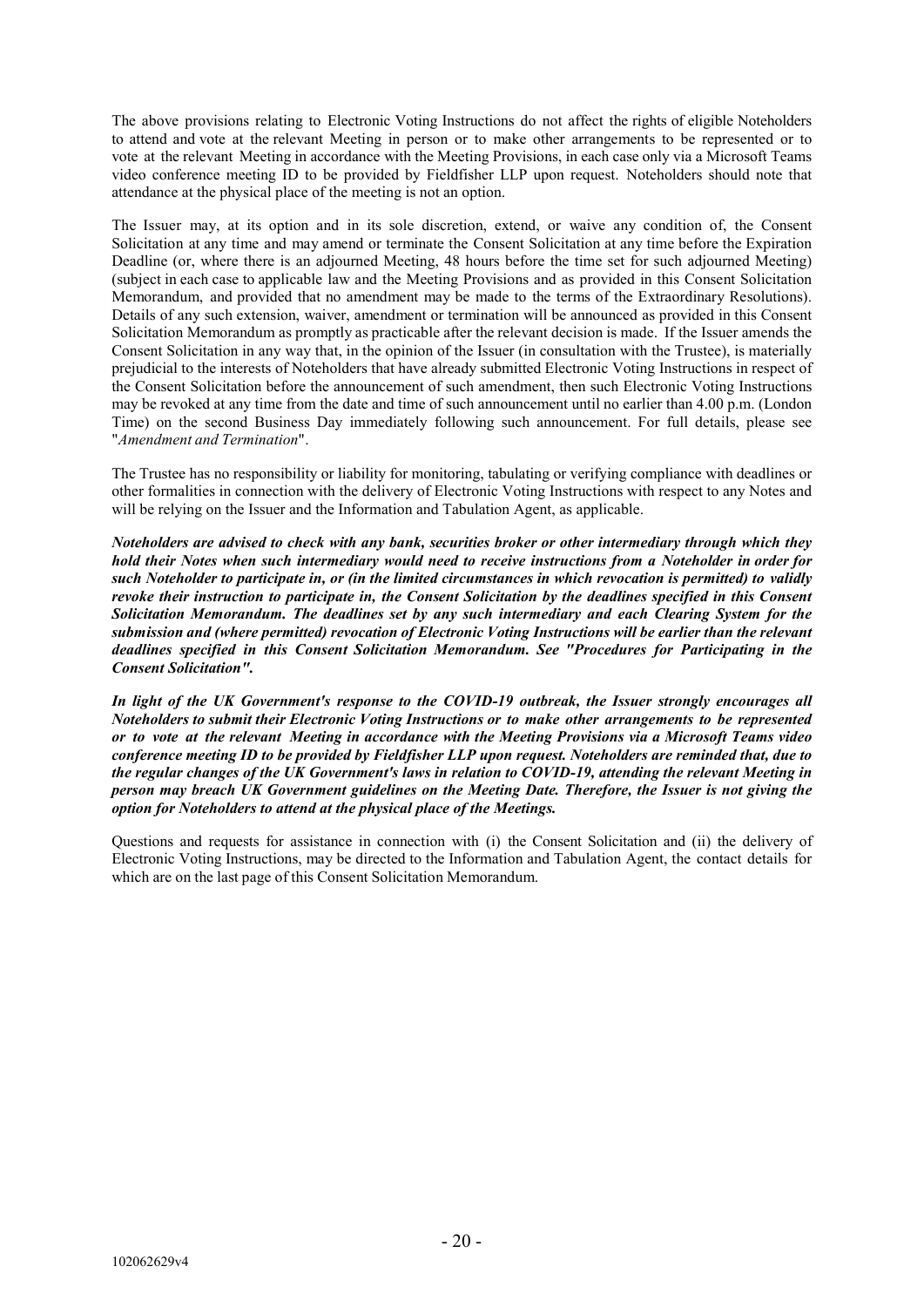#### **FURTHER TERMS OF THE CONSENT SOLICITATION**

#### **General conditions of the Consent Solicitation**

The Issuer expressly reserves the right, in its sole discretion, to refuse to accept, or to delay acceptance of, Electronic Voting Instructions pursuant to the Consent Solicitation in order to comply with applicable laws. In all cases, an Electronic Voting Instruction will only be deemed to have been validly submitted once submitted in accordance with the procedures described in "*Procedures for Participating in the Consent Solicitation*", which include the blocking of the relevant Notes in the relevant account in the Clearing Systems, as described in "*Certain Considerations Relating to the Consent Solicitations – Blocking of Notes and Restrictions on Transfer*" below.

#### **The Issuer may reject Electronic Voting Instructions which it considers in its reasonable judgment not to have been validly submitted in the Consent Solicitation. For example, Electronic Voting Instructions may be rejected and not accepted and may be treated as not having been validly submitted if any such instruction does not comply with the requirements of a particular jurisdiction.**

The failure of any eligible person to receive a copy of this Consent Solicitation Memorandum, the Notice or any other notice issued by the Issuer or any other person in connection with the Consent Solicitation and/or the Meetings shall not invalidate any aspect of the Consent Solicitation or Meetings. No acknowledgement of receipt of any Electronic Voting Instruction and/or any other documents will be given by the Issuer, the Information and Tabulation Agent, the Trustee, the Principal Paying Agent, the Registrar or the Paying Agent.

#### **Announcements**

Unless stated otherwise, all announcements in connection with the Consent Solicitation will be made by the Issuer by delivery of a notice to the Clearing Systems for communication to Direct Participants. Such announcements may also be made by publication on the: (A) Luxembourg Stock Exchange's website at [www.bourse.lu;](http://www.bourse.lu/) or (B) via RNS. Copies of all announcements, notices and press releases can also be obtained by emailing the Information and Tabulation Agent at ce@idex-is.com. Significant delays may be experienced where notices are delivered to the Clearing Systems and Noteholders are urged to contact the Information and Tabulation Agent for the relevant announcements during the course of the Consent Solicitation. In addition, Noteholders may contact the Information and Tabulation Agent for information using the contact details on the last page of this Consent Solicitation Memorandum.

#### **Governing law**

The Consent Solicitation, each Electronic Voting Instruction and any non-contractual obligations or matters arising from or connected with any of the foregoing, shall be governed by, and construed in accordance with, the laws of England.

By submitting an Electronic Voting Instruction the relevant Noteholder will unconditionally and irrevocably agree for the benefit of the Issuer, the Information and Tabulation Agent, the Trustee, the Principal Paying Agent, the Registrar and the Paying Agent that the courts of England are to have exclusive jurisdiction to settle any disputes that may arise out of or in connection with the Consent Solicitation, the Meetings and such Electronic Voting Instruction and that accordingly any suit, action or proceedings arising out of or in connection with the foregoing may be brought in such courts.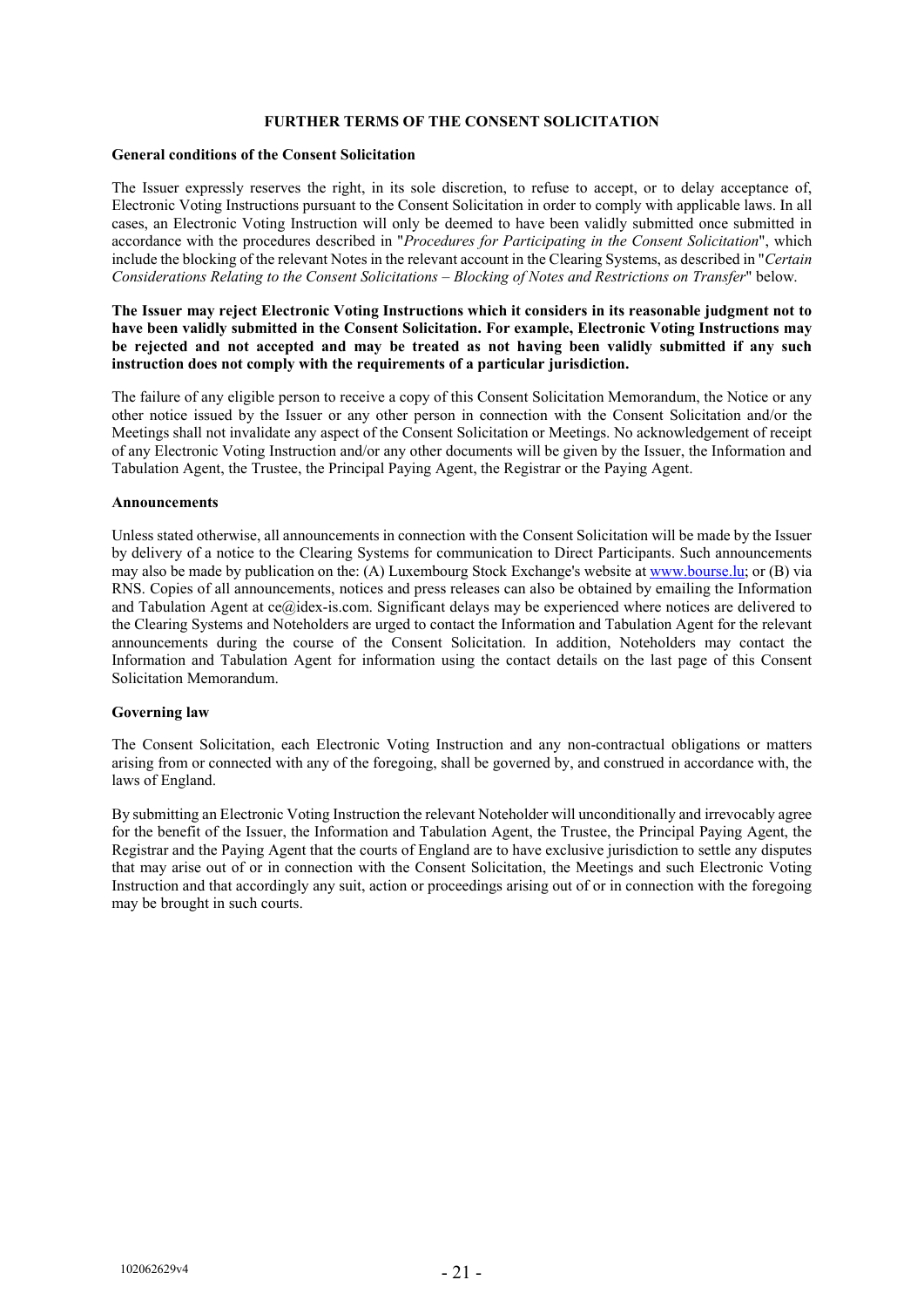# **RISK FACTORS AND CERTAIN CONSIDERATIONS RELATING TO THE CONSENT SOLICITATION**

Before making a decision with respect to the Consent Solicitation, Noteholders should carefully consider, in addition to the other information contained in this Consent Solicitation Memorandum, the following:

# 1. **Risks relating to the Notes following implementation of the Proposals**

# 1.1 *Amendments to Condition 9.1 (Redemption at Maturity)*

There are significant amendments to Condition 9.1 (*Redemption at Maturity*) in relation to the maturity of the Notes, which is proposed to be extended to 12 April 2024 (see "*Consent Solicitation - Amendments to Condition 9.1 (Redemption at Maturity) and Condition 7.1 (Interest Rate and Interest Payment Dates)*"). The text of amended Condition 9.1 (*Redemption at Maturity*) is set out in each Extraordinary Resolution and in the Supplemental Trust Deed. Without prejudice to the foregoing, Noteholders should review the text of the new Condition, the Supplemental Trust Deed and the documents available for distribution (see "*Documents Available for Distribution*"), in each case in their entirety, together with the contents of this Consent Solicitation Memorandum, before making a decision whether to vote in favour or against the Proposals.

# 1.2 *Amendments to Condition 7.1 (Interest Rate and Interest Payment Date)*

There are a significant amendments to Condition 7.1 (*Interest Rate and Interest Payment Date*) in relation to the payment of interest payable on the Notes for the period commencing on 12 April 2021 and ending on (but excluding) 12 April 2024 (see "*Consent Solicitation - Amendments to Condition 9.1 (Redemption at Maturity) and Condition 7.1 (Interest Rate and Interest Payment Dates)*"). The text of amended Condition 7.1 (*Interest Rate and Interest Payment Date*) is set out in each Extraordinary Resolution and in the Supplemental Trust Deed. Without prejudice to the foregoing, Noteholders should review the text of the new Condition, the Supplemental Trust Deed and the documents available for distribution (see "*Documents Available for Distribution*"), in each case in their entirety, together with the contents of this Consent Solicitation Memorandum, before making a decision whether to vote in favour or against the Proposals.

# 1.3 *New covenant added to Condition 5 (Covenants) and related new paragraph added to the Meeting Provisions*

In relation to the new covenant set out in Condition 5.3 (*Sale of the Duyung Asset*) only, consent may be given by way of electronic voting instructions through the relevant Clearing System(s), in a form satisfactory to the Trustee, by a majority consisting of not less than half of the votes given by way of such electronic voting instructions. The text of new Condition 5.3 (*Sale of the Duyung Asset*) and new paragraph 28 of Schedule 3 (*Provisions for Noteholders Meetings*) to the Trust Deed is set out in each Extraordinary Resolution and in the Supplemental Trust Deed. Without prejudice to the foregoing, Noteholders should review the text of the new Condition, the Supplemental Trust Deed and the documents available for distribution (see "*Documents Available for Distribution*"), in each case in their entirety, together with the contents of this Consent Solicitation Memorandum, before making a decision whether to vote in favour or against the Proposals.

# 2. **Considerations relating to the Consent Solicitation**

# 2.1 *Procedures for participating in the Consent Solicitation*

Noteholders are responsible for complying with all of the procedures for participating in the Consent Solicitation. None of the Issuer, the Information and Tabulation Agent, the Trustee, the Principal Paying Agent, the Registrar or the Paying Agent assumes any responsibility for informing Noteholders of irregularities with respect to compliance with such procedures.

Noteholders are advised to check with any Clearing System, bank, securities broker or other intermediary through which they hold Notes when such Clearing System or intermediary would need to receive instructions from a Noteholder in order for that Noteholder to be able to participate in, or (in the limited circumstances in which revocation is permitted) revoke their instruction to participate in, the Consent Solicitation by the deadlines specified in this Consent Solicitation Memorandum.

In relation to the delivery or revocation of Electronic Voting Instructions or obtaining voting certificates or forms of proxy or otherwise making arrangements for the giving of voting instructions, in each case through the Clearing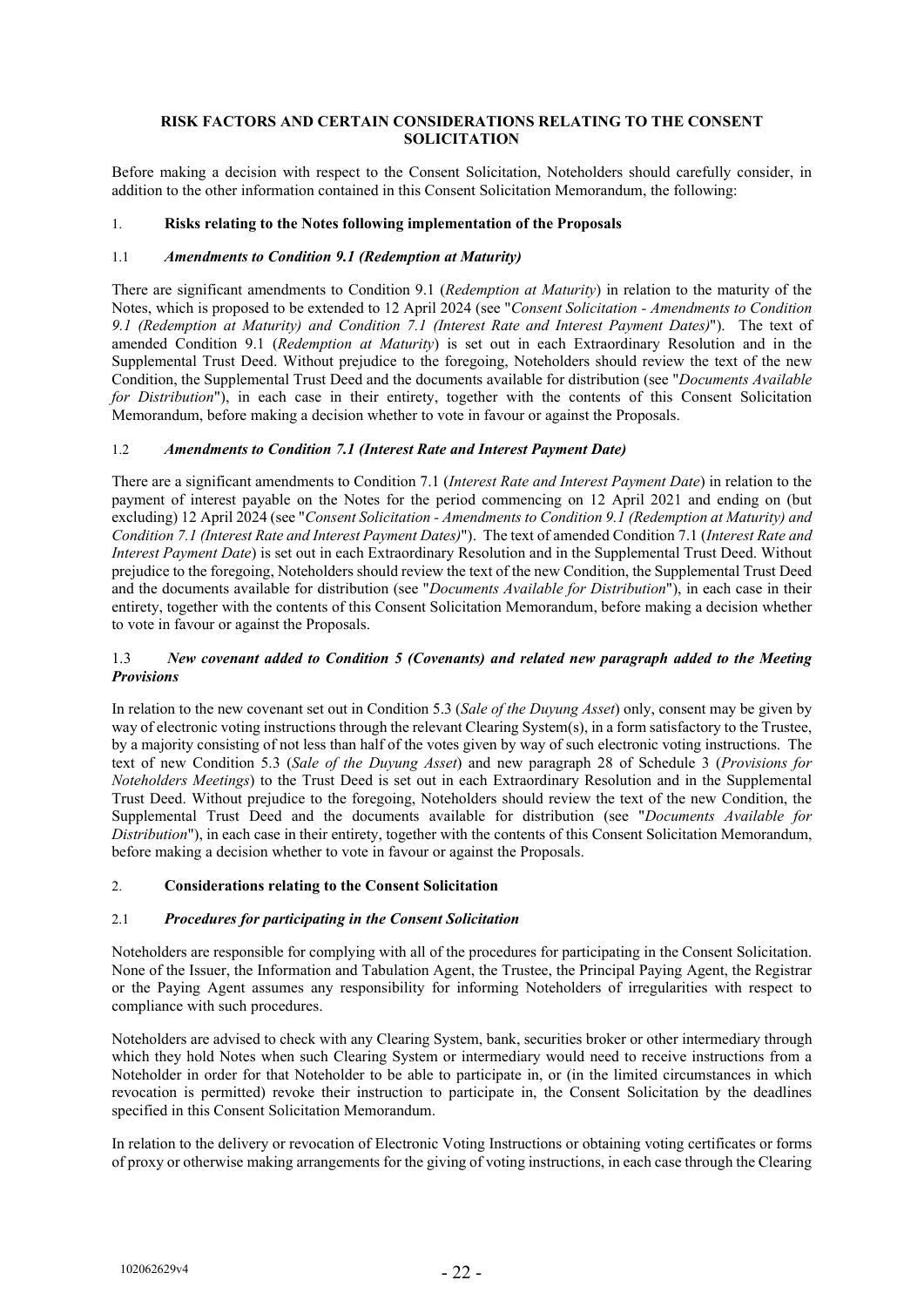Systems, Noteholders should note the particular practice and policy of the relevant Clearing System, including any earlier deadlines set by such Clearing System.

# 2.2 *Sanctions Restricted Persons*

A Noteholder who is a Sanctions Restricted Person (as defined herein) may not participate in the Consent Solicitation.

# 2.3 *Irrevocability of Electronic Voting Instructions*

Each Electronic Voting Instruction will be irrevocable except in the limited circumstances described in "*Amendment and Termination*".

# 2.4 *Blocking of Notes and Restrictions on Transfer*

When considering whether to participate in the Consent Solicitation, Noteholders should take into account that, where applicable, restrictions on the transfer of the Notes will apply from the time of submission of Electronic Voting Instructions.

A Noteholder will, on submitting an Electronic Voting Instruction in respect of the Notes, agree that its Notes will be blocked, from the date the relevant Electronic Voting Instruction is submitted, in the relevant account in the relevant Clearing System until the earlier of: (i) the date on which the relevant Electronic Voting Instruction is validly revoked, in the limited circumstances in which such revocation is permitted (including their automatic revocation on the termination of the Consent Solicitation), in accordance with the terms of the Consent Solicitation; (ii) the conclusion of the relevant Meeting (or, if applicable, the relevant adjourned Meeting); and (iii) the termination of the Consent Solicitation.

By blocking its Notes in the relevant Clearing System, each Direct Participant (who holds Notes either directly or on behalf of a beneficial owner) will be deemed to consent to the relevant Clearing System providing details concerning such Direct Participant's identity to the Issuer, the Information and Tabulation Agent, the Trustee, the Principal Paying Agent, the Registrar, the Paying Agent and their respective legal advisers.

# 2.5 *Amendment of the Consent Solicitation*

Subject to applicable laws and the Meeting Provisions, and as provided in this Consent Solicitation Memorandum the Issuer may, at its option and in its sole discretion, amend, terminate, extend, or waive any condition of, the Consent Solicitation (provided that no amendment may be made to the terms of the Extraordinary Resolutions) at any time before the Expiration Deadline (or, where there is an adjourned Meeting, 48 hours before the time set for any such adjourned Meeting).

In the case of any such amendment that, in the opinion of the Issuer (in consultation with the Trustee), is materially prejudicial to the interests of Noteholders that have already submitted Electronic Voting Instructions in respect of the Consent Solicitation before the announcement of such amendment (which announcement shall include a statement that, in the opinion of the Issuer, such amendment is materially prejudicial to such Noteholders), (subject to no such materially prejudicial amendment being permissible at any time after 4.00 p.m. (London Time) on the second Business Day immediately preceding the Expiration Deadline) then such Electronic Voting Instructions may be revoked at any time from the date and time of such announcement until 4.00 p.m. (London Time) on the second Business Day immediately following such announcement (subject to the earlier deadlines required by the relevant Clearing Systems and any intermediary through which Noteholders hold their Notes). See "*Amendment and Termination*".

# 2.6 *No assurance that the Proposals will take effect*

No assurance can be given that the Proposals will take effect. In particular, subject to applicable law, the Issuer may extend, amend or terminate the Consent Solicitation at any time before the Expiration Deadline (or, where there is an adjourned Meeting, 48 hours before the time set for any such adjourned Meeting), as described in "*Amendment and Termination*" below.

# 2.7 *All Noteholders are bound by the Extraordinary Resolution*

Noteholders should note that if the Extraordinary Resolutions are passed they will be binding on all Noteholders, whether or not they chose to participate in the Consent Solicitation or otherwise vote at the relevant Meeting.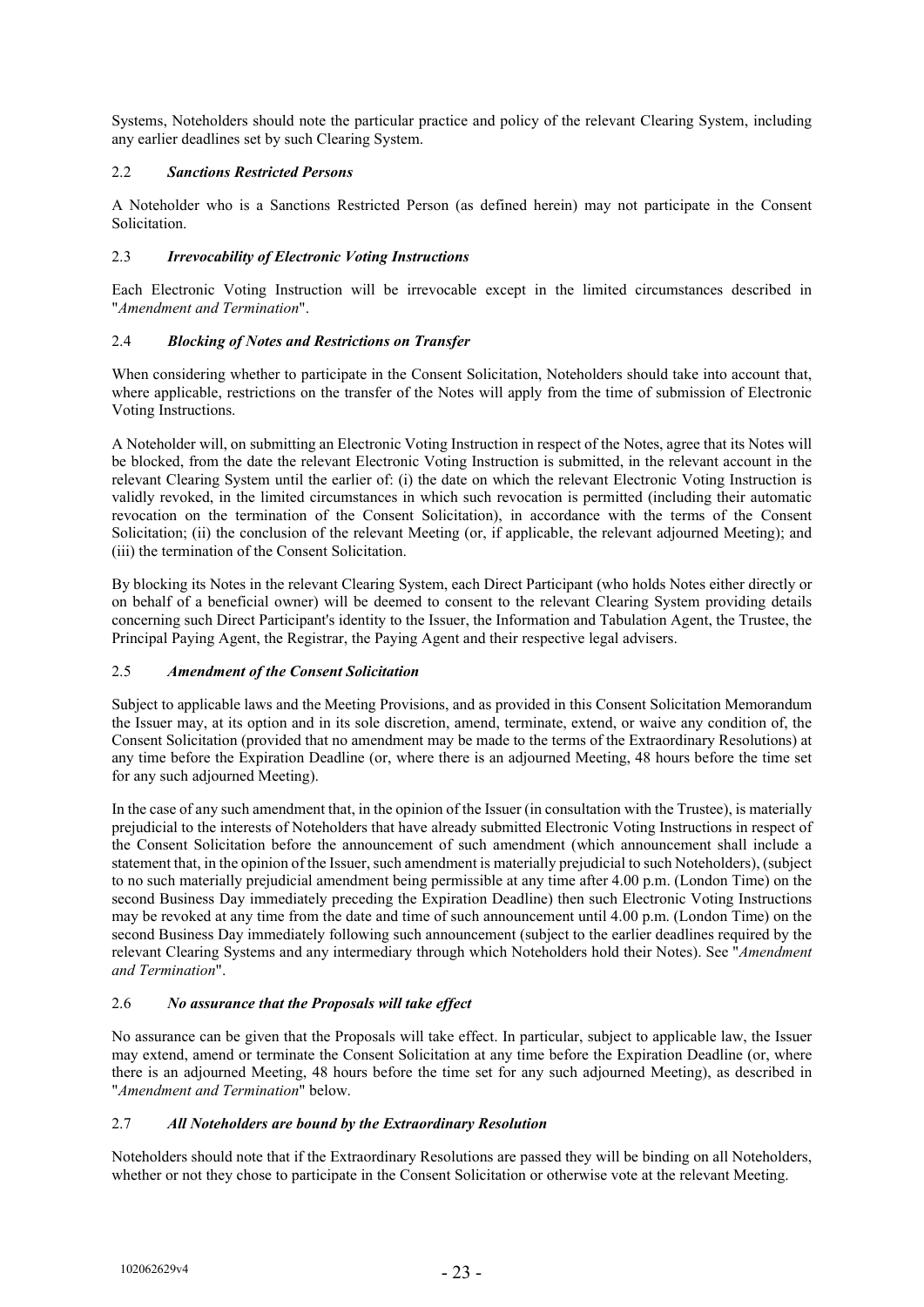# 2.8 *Responsibility to consult advisers*

Each Noteholder is solely responsible for making its own independent appraisal of all matters as such Noteholder deems appropriate (including those relating to the Consent Solicitation and the relevant Extraordinary Resolution) and each Noteholder must make its own decision whether to participate in the Consent Solicitation or otherwise participate at the relevant Meeting.

Noteholders should consult their own tax, accounting, financial and legal advisers regarding the suitability to themselves of the tax or accounting consequences of participating in the Consent Solicitation and regarding the impact on them of the relevant Extraordinary Resolution if passed at the relevant Meeting.

None of the Issuer, the Information and Tabulation Agent, the Trustee, the Principal Paying Agent, the Registrar or the Paying Agent or any director, officer, employee, agent or affiliate of any such person is acting for any Noteholder, or will be responsible to any Noteholder for providing any protections which would be afforded to its clients or for providing advice in relation to the Consent Solicitation or relevant Extraordinary Resolution, and accordingly none of the Issuer, the Information and Tabulation Agent, the Trustee, the Principal Paying Agent, the Registrar or the Paying Agent or any director, officer, employee, agent or affiliate of any such person, makes any recommendation as to whether or not or how Noteholders should participate in the Consent Solicitation or otherwise participate at the relevant Meeting.

# 2.9 *Further actions in respect of the Notes*

The Issuer reserves the right to take one or more future actions at any time in respect of the Notes. This includes, without limitation, the purchase or exchange from time to time of Notes in the open market or future consent solicitations, in privately negotiated transactions, through tender offers, exchange offers, consent solicitations or otherwise and at any price. Any future purchases, exchanges or consents by the Issuer will depend on various factors existing at that time. There can be no assurance as to which, if any, of those alternatives (or combinations thereof) the Issuer will choose to pursue in the future and when such alternatives might be pursued.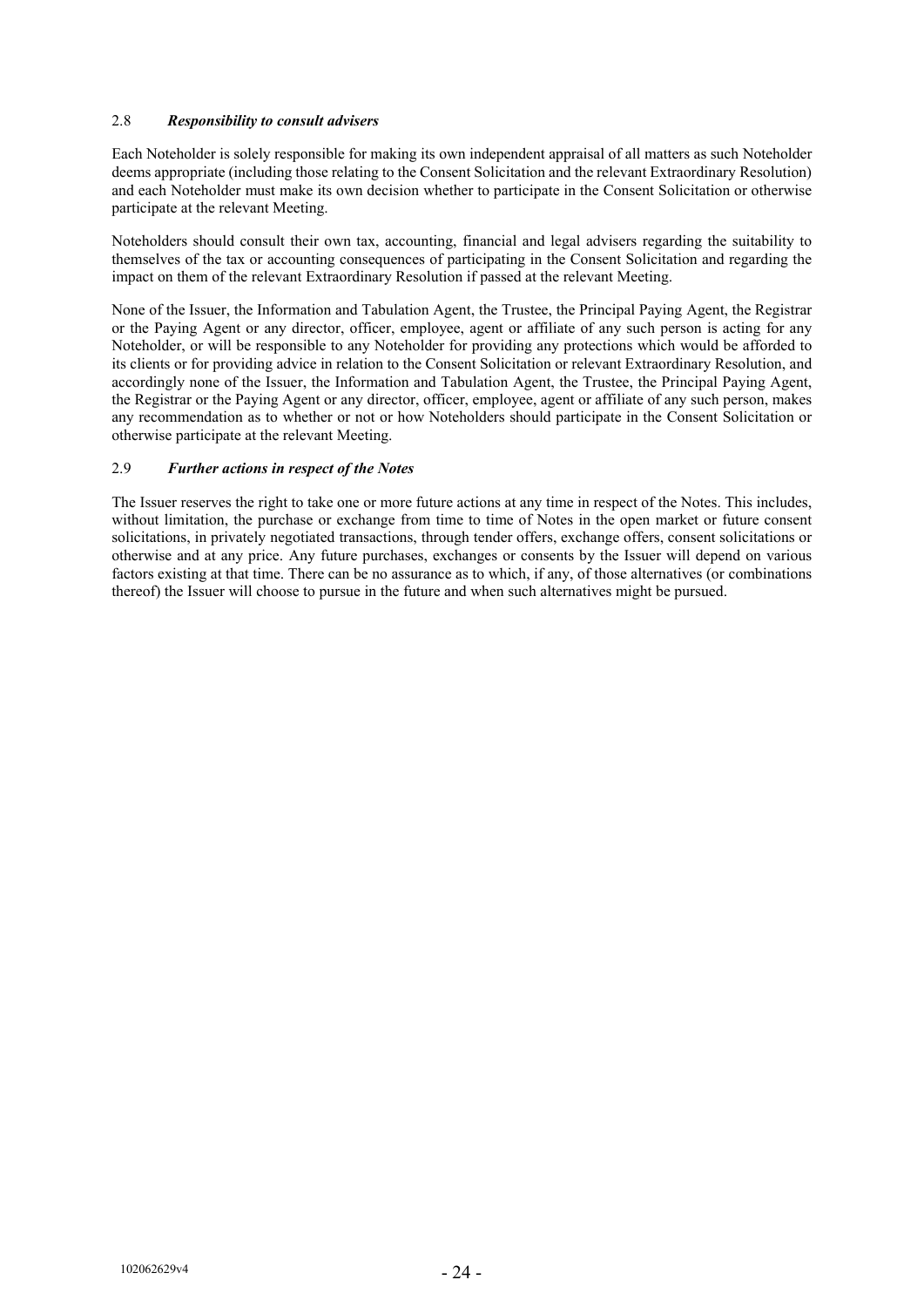#### **TAX CONSEQUENCES**

In view of the number of different jurisdictions where tax laws may apply to a Noteholder, this Consent Solicitation Memorandum does not discuss the tax consequences for Noteholders arising from the Consent Solicitation or the relevant Extraordinary Resolution. Noteholders are urged to consult their own professional advisers regarding the possible tax consequences of these transactions under the laws of the jurisdictions that apply to them, as well as the possible tax consequences of holding the Notes after they are modified pursuant to the Extraordinary Resolutions (which could differ, potentially materially, from the tax consequences of holding the Notes before they are modified). Noteholders are liable for their own taxes and have no recourse to the Issuer, the Information and Tabulation Agent, the Trustee, the Principal Paying Agent, the Registrar or the Paying Agent with respect to any taxes arising in connection with the Consent Solicitation and/or the Extraordinary Resolutions.

**Noteholders should consult their own tax, accounting, financial and legal advisers regarding the suitability to themselves of the tax or accounting consequences of participating in the Consent Solicitation and regarding the impact on them of the implementation of the Extraordinary Resolutions.**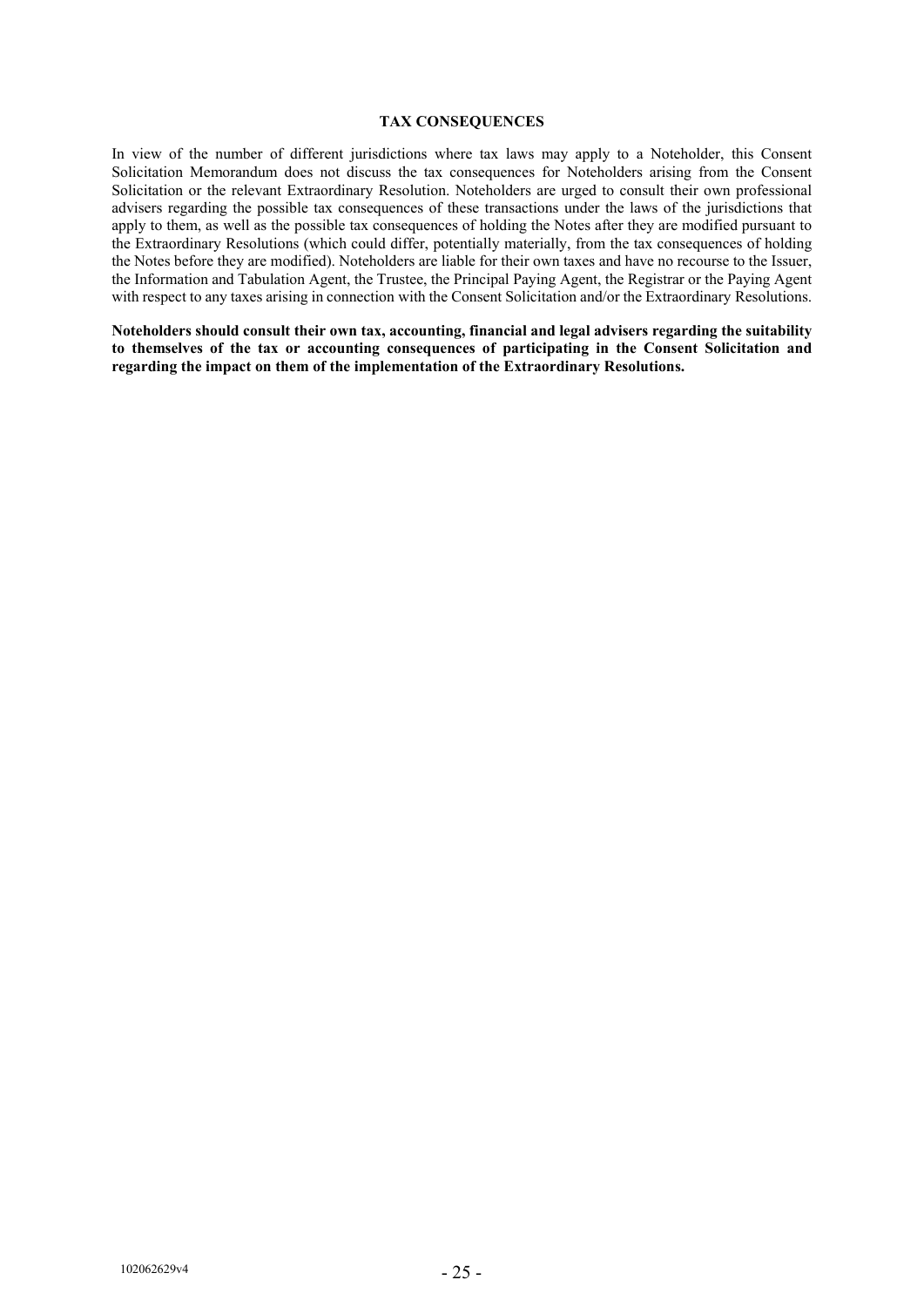# **PROCEDURES FOR PARTICIPATING IN THE CONSENT SOLICITATION**

*Noteholders who need assistance with respect to the procedures for participating in the Consent Solicitation should contact the Information and Tabulation Agent, the contact details for which are on the last page of this Consent Solicitation Memorandum.*

#### **Summary of action to be taken**

Noteholders may only participate in the Consent Solicitation in accordance with the procedures set out in this section "*Procedures for Participating in the Consent Solicitation*".

**Eligible Noteholders are advised to check with any bank, securities broker or other intermediary through which they hold their Notes when such intermediary would need to receive instructions from an eligible Noteholder in order for such eligible Noteholder to participate in, or (in the limited circumstances in which revocation is permitted) to validly revoke their instruction to participate in, the Consent Solicitation by the deadlines specified in this Consent Solicitation Memorandum. The deadlines set by any such intermediary, Direct Participant and/or each Clearing System for the submission and (where permitted) revocation of Electronic Voting Instructions will be earlier than the relevant deadlines in this Consent Solicitation Memorandum.**

#### *Electronic Voting Instructions*

Where an eligible Noteholder wishes to vote, by way of an Electronic Voting Instruction, in respect of the Extraordinary Resolution at the relevant Meeting, the eligible Noteholder must deliver, or arrange to have delivered on its behalf, through the relevant Clearing System and in accordance with the requirements of such Clearing System, a valid Electronic Voting Instruction that is received by the Information and Tabulation Agent by the Expiration Deadline.

**Only Direct Participants may submit Electronic Voting Instructions. Each Noteholder that is not a Direct Participant must arrange for the Direct Participant through which such Noteholder holds its Notes to submit an Electronic Voting Instruction on its behalf to the relevant Clearing System before the deadlines specified by the relevant Clearing System.**

# *Attending or being represented and voting at a Meeting other than pursuant to Electronic Voting Instructions*

Noteholders who do not wish to participate in the Consent Solicitation can obtain a voting certificate or a form of proxy to attend or be represented and vote at the relevant Meeting, via a Microsoft Teams video conference meeting ID to be provided by Fieldfisher LLP upon request, by following the procedures outlined in the Notice.

**In light of the UK Government's response to the COVID-19 outbreak, the Issuer strongly encourages all Noteholders to submit their Electronic Voting Instructions or to make other arrangements to be represented or to vote at the relevant Meeting in accordance with the Meeting Provisions via a Microsoft Teams video conference meeting ID to be provided by Fieldfisher LLP upon request. Noteholders are reminded that, due to the regular changes of the UK Government's laws in relation to COVID-19, attending the relevant Meeting in person may breach UK Government guidelines on the Meeting Date. Therefore, the Issuer is not giving the option for Noteholders to attend at the physical place of the Meetings.** 

#### **Electronic Voting Procedures**

The procedures below relate to the submission of Electronic Voting Instructions in respect of the Notes.

The submission of Electronic Voting Instructions will be deemed to have occurred upon receipt by the Information and Tabulation Agent from the relevant Clearing System of a valid Electronic Voting Instruction submitted in accordance with the requirements of the Clearing Systems. Each Electronic Voting Instruction must specify, among other things, the aggregate principal amount of the Notes which are subject to the Electronic Voting Instruction and by submitting an Electronic Voting Instruction, a Noteholder will instruct the Registrar to appoint the Information and Tabulation Agent as its proxy under a block voting instruction to attend the relevant Meeting (and any adjourned Meeting) and vote in the manner specified or identified in such Electronic Voting Instruction in respect of the relevant Extraordinary Resolution. It will not be possible to submit an Electronic Voting Instruction without at the same time giving such instructions to the Registrar.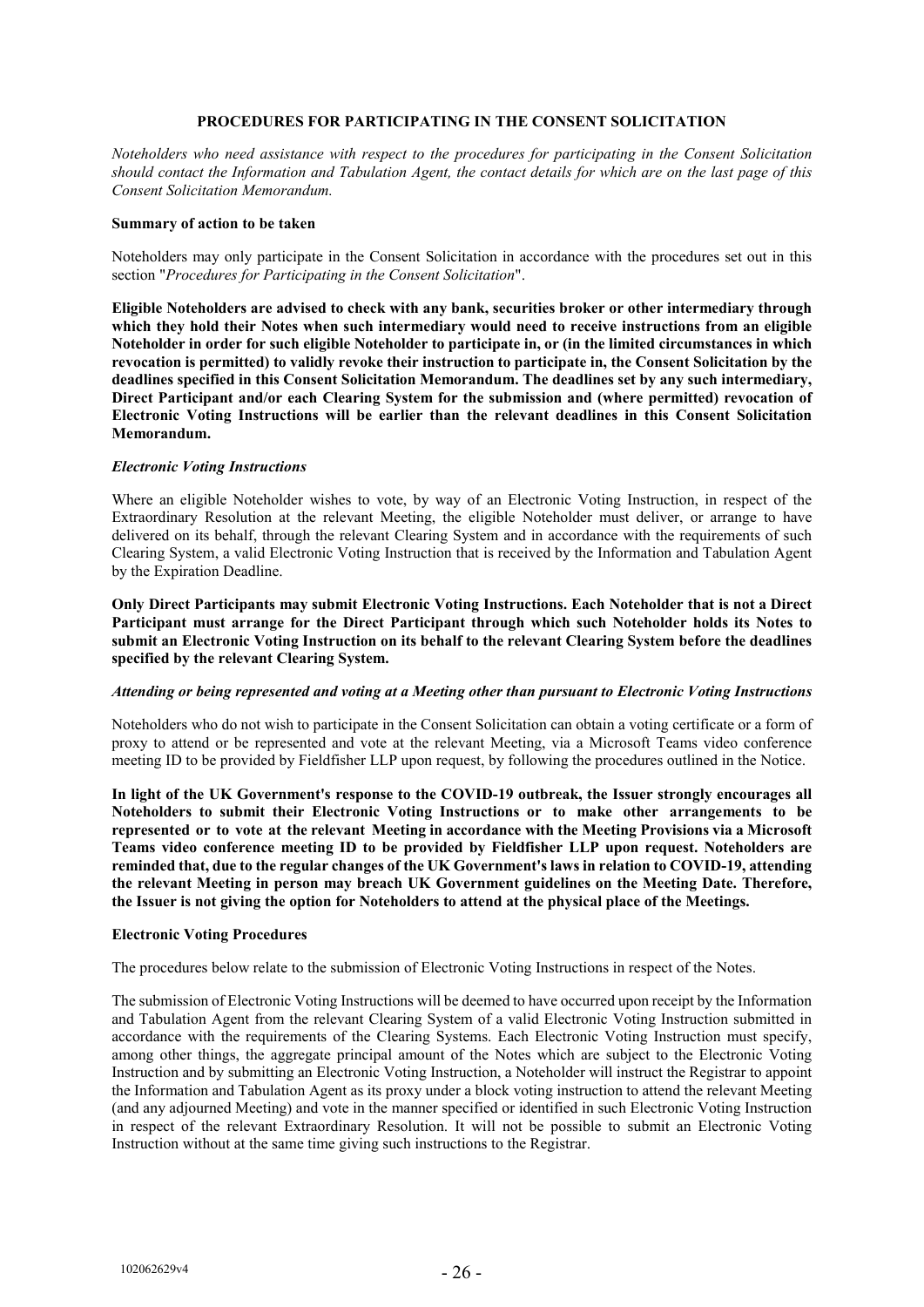The receipt of such Electronic Voting Instruction by the relevant Clearing System will be acknowledged in accordance with the standard practices of the relevant Clearing System and will result in the blocking of the relevant Notes in the relevant Noteholder's account with the relevant Clearing System so that no transfers may be effected in relation to such Notes.

Noteholders must take the appropriate steps through the Clearing Systems so that no transfers may be effected in relation to such blocked Notes at any time after the date of submission of such Electronic Voting Instruction, in accordance with the requirements of the Clearing Systems and the deadlines required by the Clearing Systems. By blocking such Notes in the relevant Clearing System, each Noteholder will be deemed to consent to have the relevant Clearing System provide details concerning the relevant Direct Participant's identity to the Information and Tabulation Agent (and for the Information and Tabulation Agent to provide such details to the Issuer, the Trustee, the Principal Paying Agent, the Registrar, the Paying Agent and their respective legal advisors).

It is a term of the Consent Solicitation that each Electronic Voting Instruction is irrevocable except in the limited circumstances described in "*Amendment and Termination*". In the limited circumstances in which revocation is permitted, Electronic Voting Instructions may be revoked by a Noteholder, or the relevant Direct Participant on its behalf, by submitting a valid electronic revocation instruction to the relevant Clearing System. To be valid, such instruction must specify the Notes to which the original Electronic Voting Instruction related and any other information required by the Clearing Systems.

#### *Agreements, acknowledgements, representations, warranties and undertakings*

By submitting an Electronic Voting Instruction to the relevant Clearing System in accordance with the procedures of such Clearing System, each Noteholder whose Notes are the subject of such Electronic Voting Instruction shall, and any Direct Participant submitting such Electronic Voting Instruction on behalf of such Noteholder(s) shall in respect of itself and each such Noteholder, be deemed to agree, and acknowledge, represent, warrant and undertake, to the Issuer, the Information and Tabulation Agent, the Trustee, the Principal Paying Agent, the Registrar and the Paying Agent the following at: (i) the time of submission of such Electronic Voting Instruction; (ii) the Expiration Deadline; and (iii) the time of the relevant Meeting and the time of any adjourned Meeting (and if a Noteholder or Direct Participant on behalf of any Noteholder is unable to make any such agreement or acknowledgement or give any such representation, warranty or undertaking, such Noteholder or Direct Participant should contact the Information and Tabulation Agent immediately):

- (a) it has received this Consent Solicitation Memorandum, and has reviewed, agrees to be bound by and accepts the terms, conditions and other considerations of the Consent Solicitation, all as described in this Consent Solicitation Memorandum;
- (b) it is assuming all the risks inherent in participating in the Consent Solicitation and has undertaken all the appropriate analyses of the implications of such Consent Solicitation without reliance on the Issuer, the Information and Tabulation Agent, the Trustee, the Principal Paying Agent, the Registrar or the Paying Agent;
- (c) it has full power and authority to vote at the relevant Meeting (or any adjourned Meeting);
- (d) each Electronic Voting Instruction is made on the terms and conditions set out in this Consent Solicitation Memorandum;
- (e) by blocking the relevant Notes in the relevant Clearing System, each Noteholder consents to the relevant Clearing System providing details concerning the relevant Direct Participant's identity to the Information and Tabulation Agent (and for the Information and Tabulation Agent to provide such details to the Issuer, the Trustee, the Principal Paying Agent, the Registrar, the Paying Agent and their respective legal advisors);
- (f) it gives instructions for the appointment of the Information and Tabulation Agent as its proxy under a block voting instruction to vote in respect of the relevant Extraordinary Resolution at the relevant Meeting and any adjourned Meeting in the manner specified in the Electronic Voting Instruction in respect of all of the Notes in its account blocked in the relevant Clearing System;
- (g) all authority conferred or agreed to be conferred pursuant to its acknowledgements, agreements, representations, warranties and undertakings, and all of its obligations, shall be binding upon its successors, assigns, heirs, executors, trustees in bankruptcy and legal representatives, and shall not be affected by, and shall survive, its death or incapacity;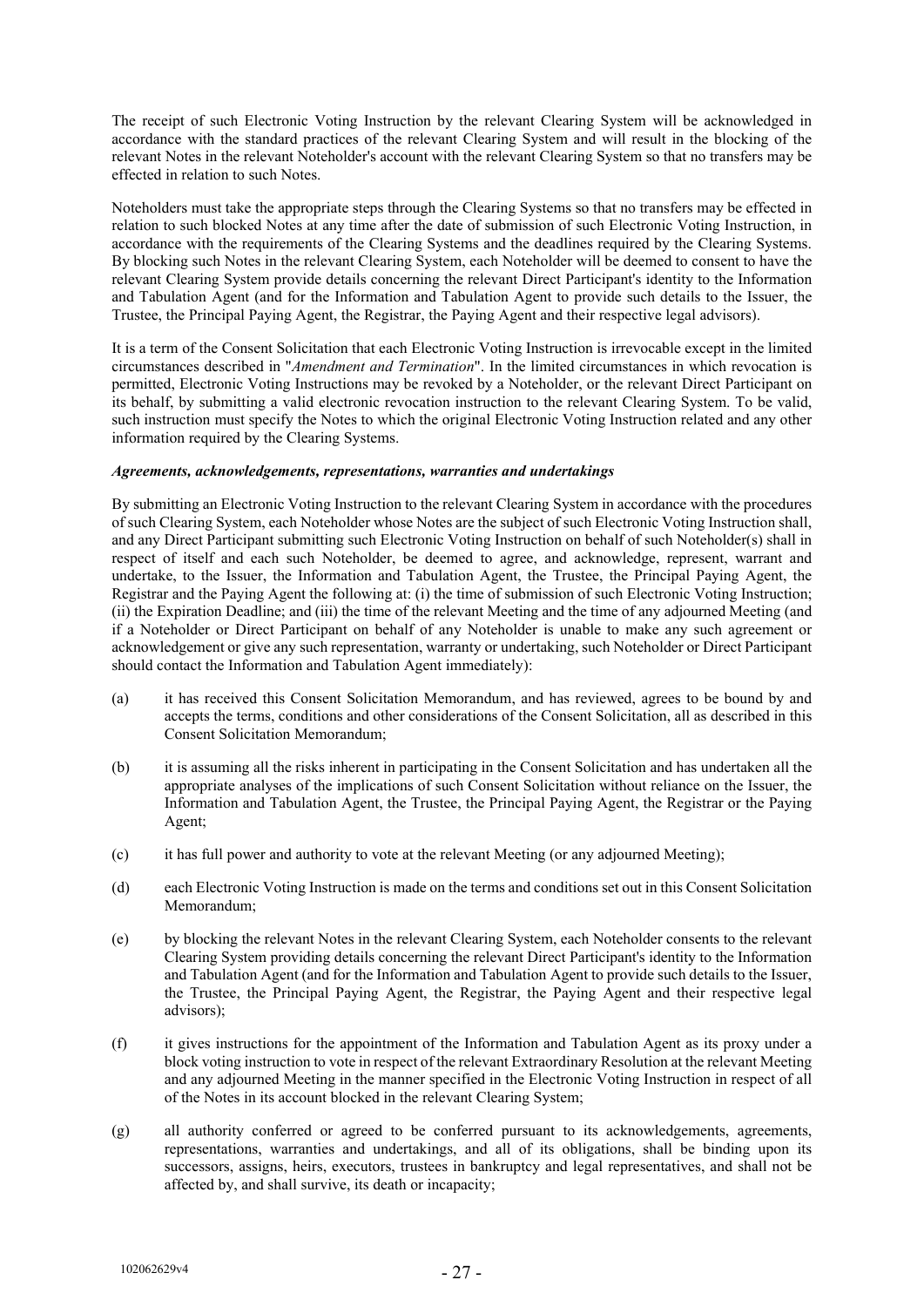- (h) none of the Issuer, the Information and Tabulation Agent, the Trustee, the Principal Paying Agent, the Registrar and the Paying Agent or any of their respective directors or employees has given it any information with respect to the Consent Solicitation or the Extraordinary Resolutions save as expressly set out in this Consent Solicitation Memorandum and the Notice nor has any of them expressed any opinion about the terms of the Consent Solicitation or the Extraordinary Resolutions or made any recommendation to it as to whether it should participate in the Consent Solicitation or otherwise participate at the relevant Meeting or whether to vote in favour of or against (or how to vote in respect of) the relevant Extraordinary Resolution and it has made its own decision with regard to participating in the Consent Solicitation based on financial, tax or legal advice it has deemed necessary to seek and is assuming all the risks inherent in participating in the Consent Solicitation;
- (i) no information has been provided to it by the Issuer, the Information and Tabulation Agent, the Trustee, the Principal Paying Agent, the Registrar or the Paying Agent, or any of their respective directors or employees, with regard to the tax consequences for Noteholders arising from the participation in the Consent Solicitation or the implementation of the Extraordinary Resolutions, and it acknowledges that it is solely liable for any taxes and similar or related payments imposed on it under the laws of any applicable jurisdiction as a result of its participation in the Consent Solicitation, and agrees that it will not and does not have any right of recourse (whether by way of reimbursement, indemnity or otherwise) against the Issuer, the Information and Tabulation Agent, the Trustee, the Principal Paying Agent, the Registrar or the Paying Agent or any of their respective directors or employees, or any other person in respect of such taxes and payments;
- (j) the Notes have not been and will not be registered under the Securities Act, or the securities laws of any state or other jurisdiction of the United States, and may not be offered or sold in the United States or to, or for the account or benefit of, U.S. persons, unless an exemption from the registration requirements of the Securities Act is available (terms used in this and the following paragraph that are, unless otherwise specified, defined in Regulation S are used as defined in Regulation S);
- (k) it is not a U.S. person (as defined in Regulation S under the Securities Act), and is not acting for the account or benefit of any U.S. person, and it is not located or resident in the United States;
- (l) each Electronic Voting Instruction is being submitted in compliance with the applicable laws or regulations of the jurisdiction in which the Direct Participant or beneficial owner of Notes is located or in which it is resident, it is otherwise a person to whom the Consent Solicitation can be lawfully made and that may lawfully participate in the Consent Solicitation and it has not taken or omitted to take any action in breach of the representations or which will or may result in the Issuer, the Information and Tabulation Agent, the Trustee, the Principal Paying Agent, the Registrar, the Paying Agent or any other person acting in breach of the legal or regulatory requirements of any such jurisdiction in connection with any votes in favour of or votes against the relevant Extraordinary Resolution;
- (m) it is not a Sanctions Restricted Person;
- (n) it has not received nor is aware of any claim, action, suit, proceeding or investigation against it with respect to sanctions by a Sanctions Authority;
- (o) it agrees to do all such acts and things as shall be necessary and execute any additional documents deemed by the Issuer to be desirable, in each case, to effect delivery of the Electronic Voting Instructions related to such Notes or to evidence such power and authority;
- (p) it unconditionally and irrevocably agrees for the benefit of the Issuer, the Information and Tabulation Agent, the Trustee, the Registrar, the Principal Paying Agent, the Registrar and the Paying Agent that the courts of England are to have exclusive jurisdiction to settle any disputes that may arise out of or in connection with the Consent Solicitation, the relevant Meeting and such Electronic Voting Instruction and that accordingly any suit, action or proceedings arising out of or in connection with the foregoing may be brought in such courts; and
- (q) it holds and will hold, until the earlier of: (i) the date on which its Electronic Voting Instruction is validly revoked, in the limited circumstances in which such revocation is permitted (including the automatic revocation of such Electronic Voting Instruction on the termination of the Consent Solicitation), in accordance with the terms of the Consent Solicitation; and (ii) the conclusion of the relevant Meeting (or, if applicable, the relevant adjourned Meeting); the relevant Notes blocked in the relevant Clearing System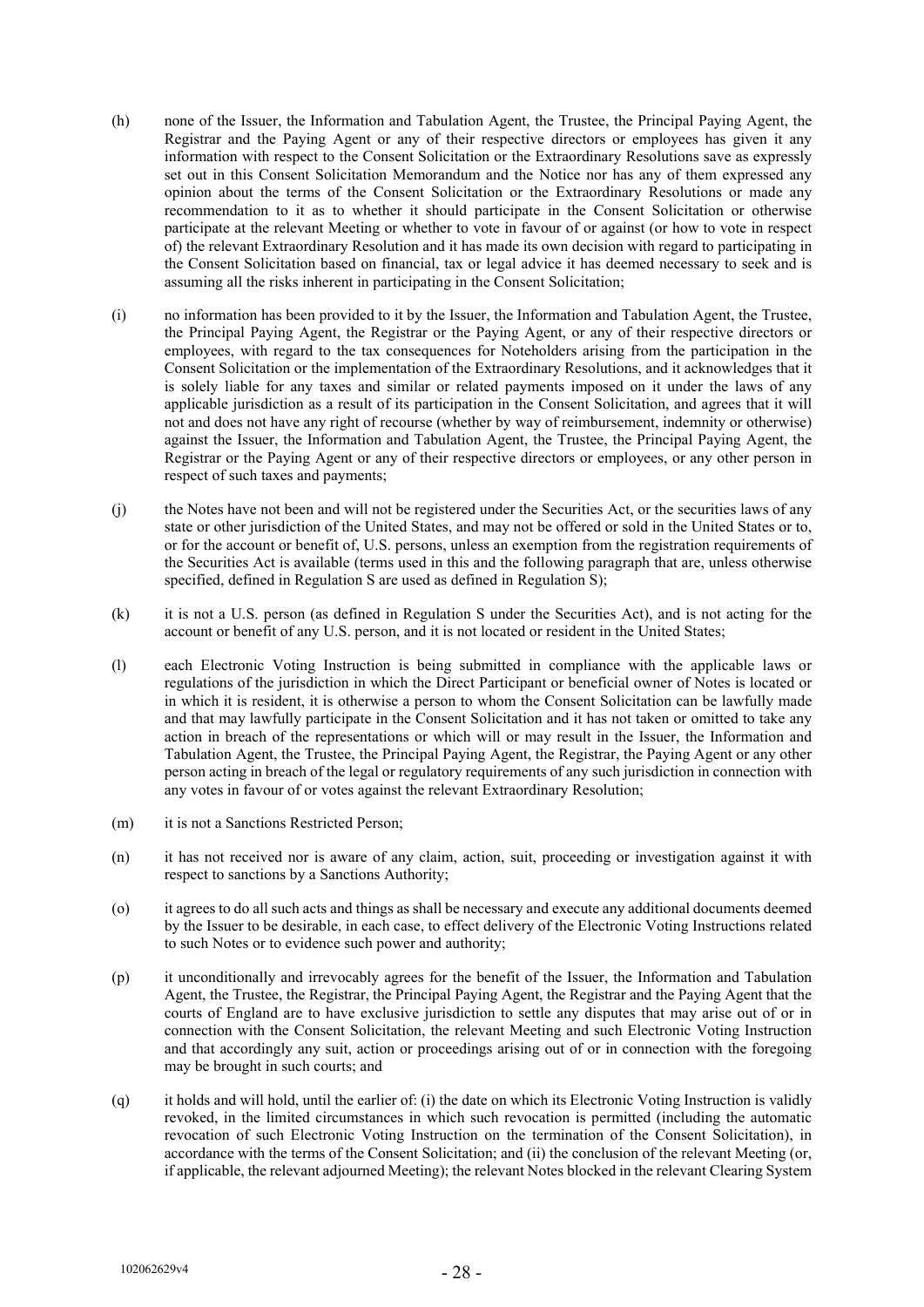and, in accordance with the requirements of, and by the deadline required by, the relevant Clearing System, it has submitted, or has caused to be submitted, an Electronic Voting Instruction to the relevant Clearing System to authorise the blocking of such Notes with effect on and from the date of such submission so that no transfers of such Notes may be effected until the occurrence of any of the events listed in (i) or (ii) above. By blocking its Notes in the relevant Clearing System, each Direct Participant (who holds Notes either directly or on behalf of a beneficial owner) will be deemed to consent to the relevant Clearing System providing details concerning such Direct Participant's identity to the Issuer, the Information and Tabulation Agent, the Trustee, the Principal Paying Agent, the Registrar, the Paying Agent and their respective legal advisers.

In addition, by submitting a Electronic Voting Instruction as described above, each Noteholder shall be deemed to agree, acknowledge, represent, warrant and undertake, that, in the event the relevant Extraordinary Resolution is passed and beginning at the time that the amendments to the Notes become effective, until the expiry of the period of 40 days thereafter, sales may not be made in the United States or to U.S. persons unless made outside the United States pursuant to Rule 903 and 904 of Regulation S, such agreements, acknowledgements, representations, warranties and undertakings in each case being made to the Issuer and the Information and Tabulation Agent at: (i) the time of submission of such Electronic Voting Instruction; (ii) the Expiration Deadline; and (iii) the time of the relevant Meeting and the time of any relevant adjourned Meeting.

#### **General**

#### *Electronic Voting Instructions other than in accordance with the procedures set out in this section will not be accepted*

Noteholders may only participate in the Consent Solicitation by way of the submission of valid Electronic Voting Instructions in accordance with the procedures set out in this section "*Procedures for Participating in the Consent Solicitation*". Noteholders should not send Electronic Voting Instructions to the Issuer.

**A Noteholder should not make any direct arrangements with or give any form of instructions directly to the Registrar in connection with the Consent Solicitation and/or the relevant Meeting unless the relevant Noteholder wishes to attend or be represented at the relevant Meeting other than pursuant to Electronic Voting Instructions.**

#### *Appointment of the Information and Tabulation Agent as proxy*

By submitting a valid Electronic Voting Instruction, a Noteholder will give instructions for the appointment of the Information and Tabulation Agent as their proxy to vote in the manner specified in its Electronic Voting Instruction in respect of the relevant Extraordinary Resolution at the relevant Meeting and at any relevant adjourned Meeting.

# *Irrevocability*

The submission, in accordance with the procedures set out in this section "*Procedures for Participating in the Consent Solicitation*", of an Electronic Voting Instruction will be irrevocable (except in the limited circumstances described in "*Amendment and Termination*").

In the limited circumstances in which their revocation is permitted, Electronic Voting Instructions may be revoked by, or on behalf of, the relevant Noteholder, by submitting a valid electronic revocation instruction that is received by the Information and Tabulation Agent by the relevant deadline in accordance with the procedures of the relevant Clearing System.

# *Irregularities*

All questions as to the validity, form, eligibility and (in the limited circumstances in which revocation is permitted) valid revocation (including times of receipt) of any Electronic Voting Instruction will be determined by the Issuer in its sole discretion, which determination shall be final and binding.

The Issuer reserves the absolute right to reject any and all Electronic Voting Instructions or revocation instructions not in proper form or the acceptance of which would, in the opinion of the Issuer and its legal advisers, be unlawful. The Issuer also reserves the absolute right to waive any defects, irregularities or delay in the submission of any or all Electronic Voting Instructions or revocation instructions. The Issuer also reserves the absolute right to waive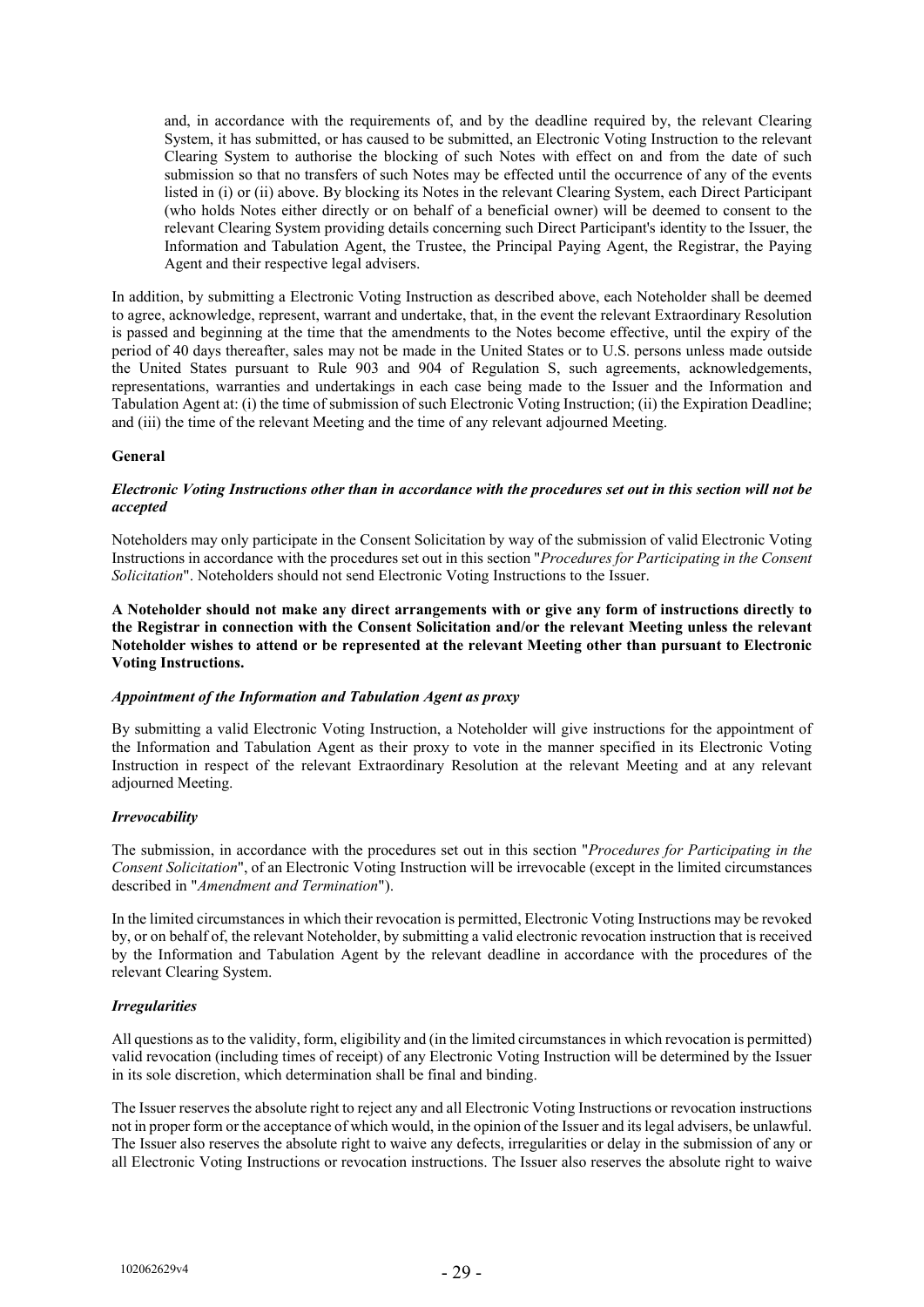any such defect, irregularity or delay in respect of a particular Electronic Voting Instruction whether or not the Issuer elects to waive similar defects, irregularities or any delay in respect of other Notes.

Any defect, irregularity or delay must be cured within such time as the Issuer determines, unless waived by it. Electronic Voting Instructions will be deemed not to have been made until such defects, irregularities or delays have been cured or waived. None of the Issuer, the Information and Tabulation Agent, the Trustee, the Principal Paying Agent, the Registrar and the Paying Agent shall be under any duty to give notice to a Noteholder of any defects, irregularities or delays in any Electronic Voting Instruction or revocation instruction, nor shall any of them incur any liability for failure to give such notice.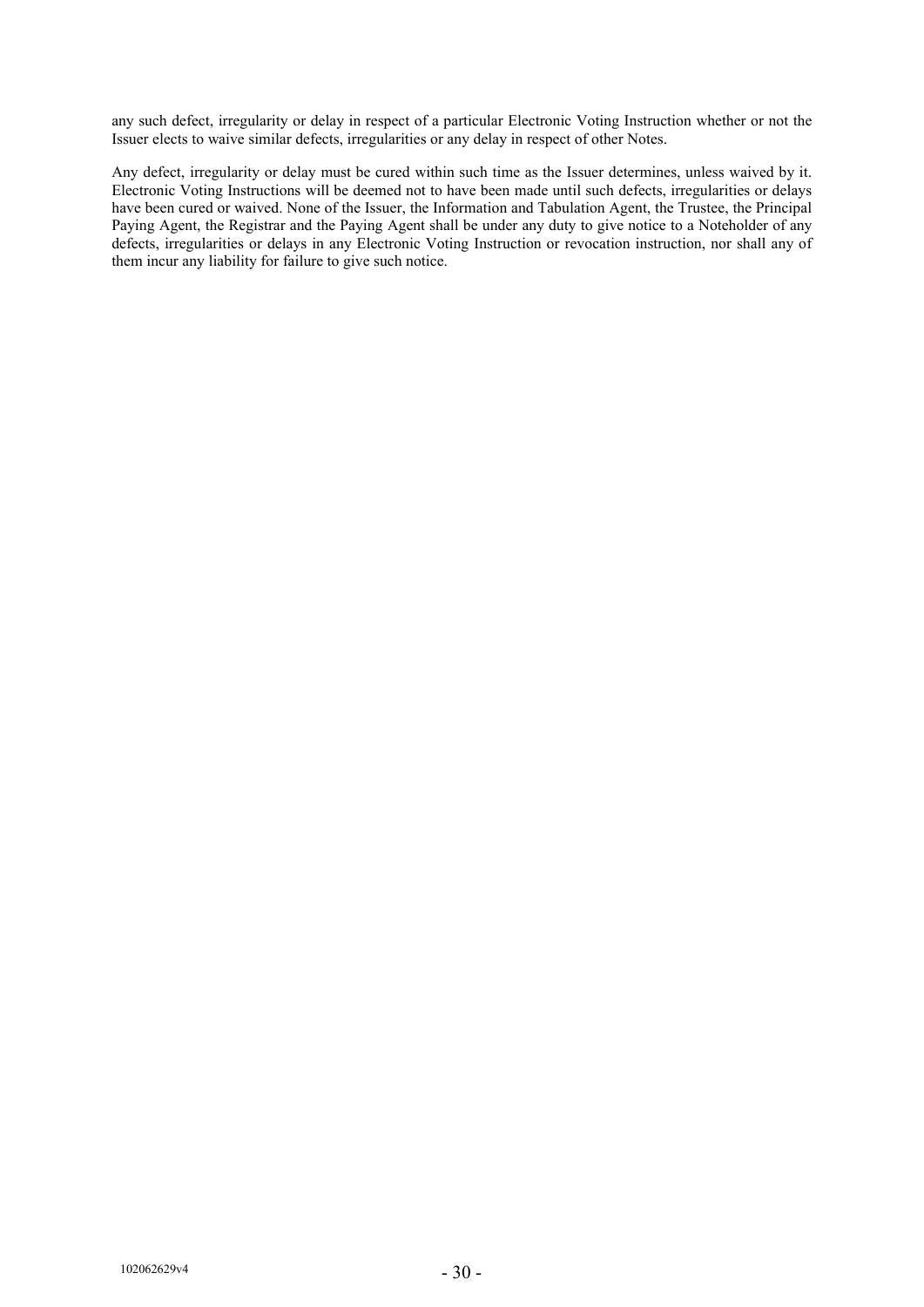# **AMENDMENT AND TERMINATION**

#### **Amendment and Termination**

Notwithstanding any other provision of the Consent Solicitation, the Issuer may, subject to applicable laws and the Meeting Provisions, at its option and in its sole discretion at any time before the Expiration Deadline (or, where there is an adjourned Meeting, 48 hours before the time set for any such adjourned Meeting):

- (a) extend the Expiration Deadline in respect of the Consent Solicitation for any purpose (in which case all references to the "**Expiration Deadline**" in this Consent Solicitation Memorandum are, in respect of such Consent Solicitation, to the Expiration Deadline for the Consent Solicitation as it may be extended);
- (b) terminate the Consent Solicitation at any time (including with respect to Electronic Voting Instructions submitted in respect of the Consent Solicitation before the time of such termination) and not implement the Proposals pursuant to the Consent Solicitation; and
- (c) otherwise amend or modify at any time the terms of the Consent Solicitation (other than the terms of the Extraordinary Resolutions) in any respect (including, but not limited to, by waiving, where possible, any conditions to completion of the Consent Solicitation).

The Issuer will promptly give oral or written notice (with any oral notice to be promptly confirmed in writing) of any extension, amendment, termination or waiver to the Information and Tabulation Agent, followed by an announcement thereof as promptly as practicable, to the extent required by this Consent Solicitation Memorandum or by law. See "*Further Terms of the Consent Solicitations - Announcements*".

In the event the Consent Solicitation is terminated, if not already held, the Meetings will still be held and, as specified in the paragraph below, the Extraordinary Resolutions will still be considered and voted on at the Meetings. However, notwithstanding the irrevocability of all Electronic Voting Instructions, on such termination of the Consent Solicitation, all Electronic Voting Instructions relating to the Consent Solicitation will be deemed to be revoked automatically.

In the event the Consent Solicitation is terminated, all Notes in respect of which Electronic Voting Instructions had been submitted prior to the time of such termination will be unblocked promptly in the relevant account in the Clearing Systems.

# **Revocation Rights**

(A) If the Issuer amends the Consent Solicitation (other than the terms of the Extraordinary Resolutions, which may not be amended) in any way (including by way of the making of any announcement, or the issue of any supplement or other form of update to this Consent Solicitation Memorandum, in which any material development is disclosed) that, in the opinion of the Issuer (in consultation with the Trustee), is materially prejudicial to the interests of Noteholders that have already submitted Electronic Voting Instructions in respect of the Consent Solicitation before the announcement of such amendment (which announcement shall include a statement that, in the opinion of the Issuer, such amendment is materially prejudicial to such Noteholders), (subject to no such materially prejudicial amendment being permissible at any time after 4.00 p.m. (London Time) on the second Business Day immediately preceding the Expiration Deadline), then such Electronic Voting Instructions may be revoked at any time from the date and time of such announcement until no earlier than 4.00 p.m. (London Time) on the second Business Day immediately following such announcement (subject to the earlier deadlines required by the Clearing Systems and any intermediary or Direct Participants through which Noteholders hold their Notes).

For the avoidance of doubt, any extension of the Consent Solicitation (or any deadline thereof) in accordance with the terms of the Consent Solicitation as described in this section "*Amendment and Termination*" (whether or not in connection with the convening of an adjourned Meeting) shall not be considered to be so materially prejudicial.

Noteholders wishing to exercise any such rights of revocation should do so in accordance with the procedures set out in "*Procedures for Participating in the Consent Solicitation*". Beneficial owners of Notes that are held through an intermediary are advised to check with such entity when it would require to receive instructions to revoke an Electronic Voting Instruction in order to meet the above deadlines. For the avoidance of doubt, any Noteholder who does not exercise any such right of revocation in the circumstances and in the manner specified above shall be deemed to have waived such right of revocation and its original Electronic Voting Instruction will remain effective.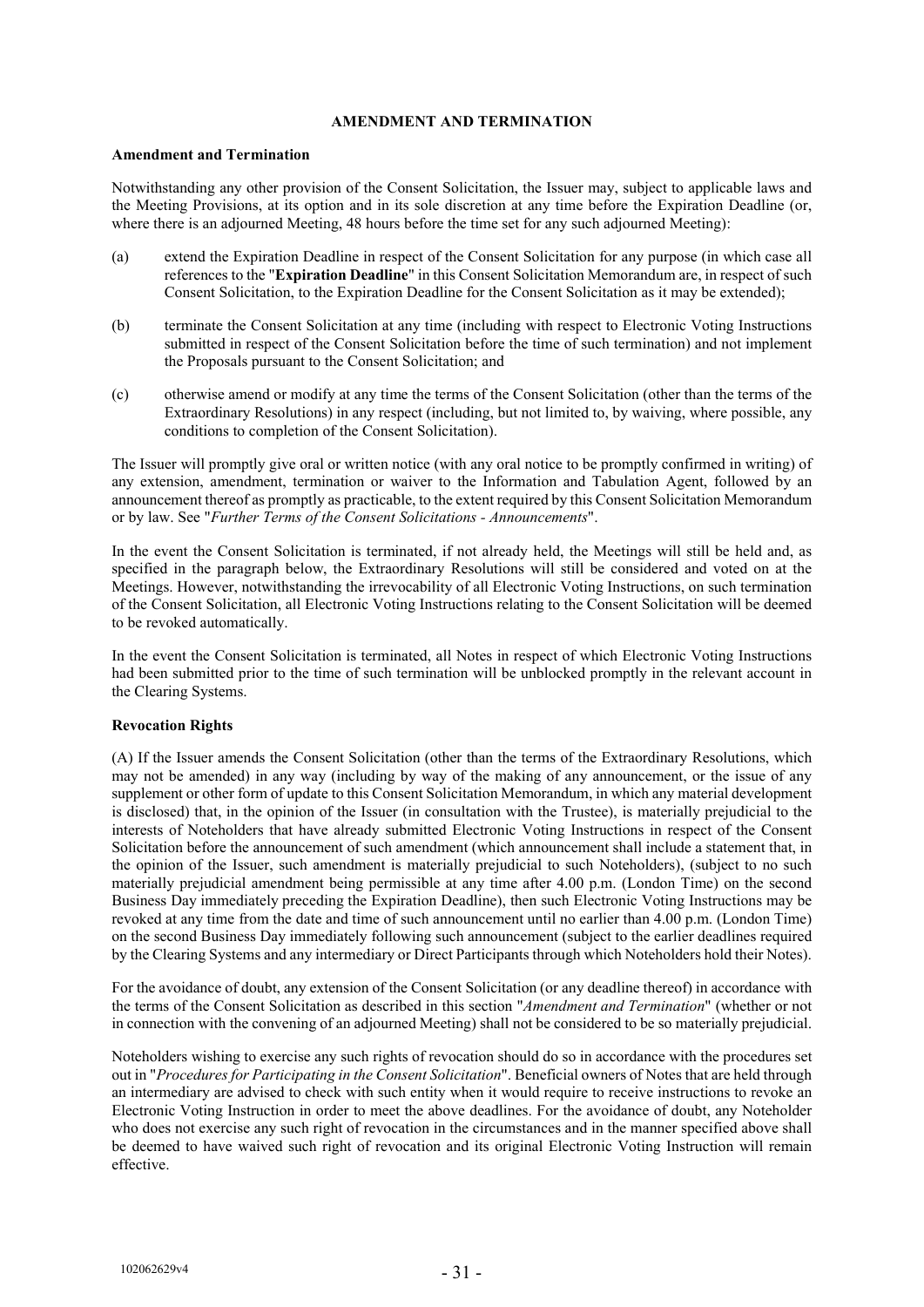The exercise of any such right of revocation in respect of an Electronic Voting Instruction will be effective for the purposes of revoking the instruction given by the relevant Noteholder for the appointment of the Information and Tabulation Agent by the Registrar as the relevant proxy to vote at the relevant Meeting on such Noteholder's behalf only if a valid revocation instruction is received by the Information and Tabulation Agent no later than the Expiration Deadline or (if applicable) 48 hours before the relevant adjourned Meeting.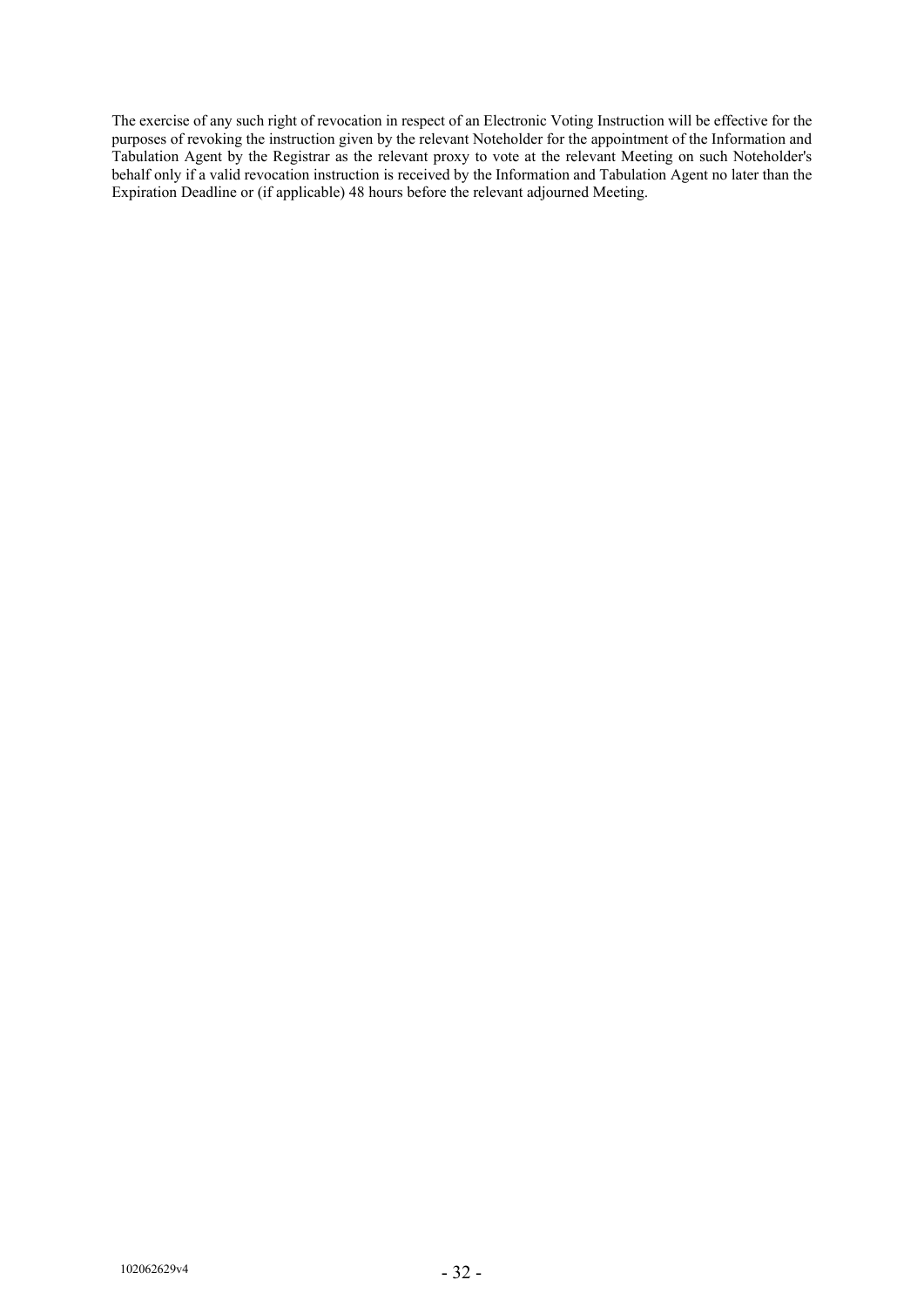# **INFORMATION AND TABULATION AGENT**

The Issuer has retained Idexis Limited to act as Information and Tabulation Agent for the Consent Solicitation.

The Information and Tabulation Agent will assist Noteholders that require assistance in connection with the Consent Solicitation. The Issuer has entered into an engagement letter with the Information and Tabulation Agent which contains certain provisions regarding payment of fees, expenses, reimbursements and indemnity arrangements relating to the Consent Solicitation.

The Information and Tabulation Agent is not acting through a U.S. broker-dealer affiliate and, accordingly, will not discuss the Consent Solicitation with any Noteholder who is unable to confirm it is not located or resident in the United States.

The Information and Tabulation Agent is the agent of the Issuer and owes no duty to any Noteholder.

The Information and Tabulation Agent, and its respective affiliates, may contact Noteholders regarding the Consent Solicitation and may request brokerage houses, custodians, nominees, fiduciaries and others to forward this Consent Solicitation Memorandum, the Notice and related materials to beneficial owners of the Notes.

Neither the Information and Tabulation Agent nor any of its respective directors, employees and affiliates assumes any responsibility for the accuracy or completeness of the information concerning the Consent Solicitation, the Extraordinary Resolutions, the Issuer or any of its affiliates or the Notes in this Consent Solicitation Memorandum or for any failure by any of them to disclose events that may have occurred and may affect the significance or accuracy of such information and the terms of any amendment to the Consent Solicitation.

None of the Issuer, the Information and Tabulation Agent or any director, officer, employee, agent or affiliate of any such person is acting for any Noteholder, or will be responsible to any Noteholder for providing any protections which would be afforded to its clients or for providing advice in relation to the Consent Solicitation or the Extraordinary Resolutions, and accordingly none of the Issuer, the Information and Tabulation Agent or any director, officer, employee, agent or affiliate of any such person, makes any recommendation whether Noteholders should participate in the Consent Solicitation or otherwise participate at the relevant Meeting and neither the Information and Tabulation Agent nor any director, officer, employee, agent or affiliate of such person, makes any representation whatsoever regarding the Consent Solicitation or the Proposals.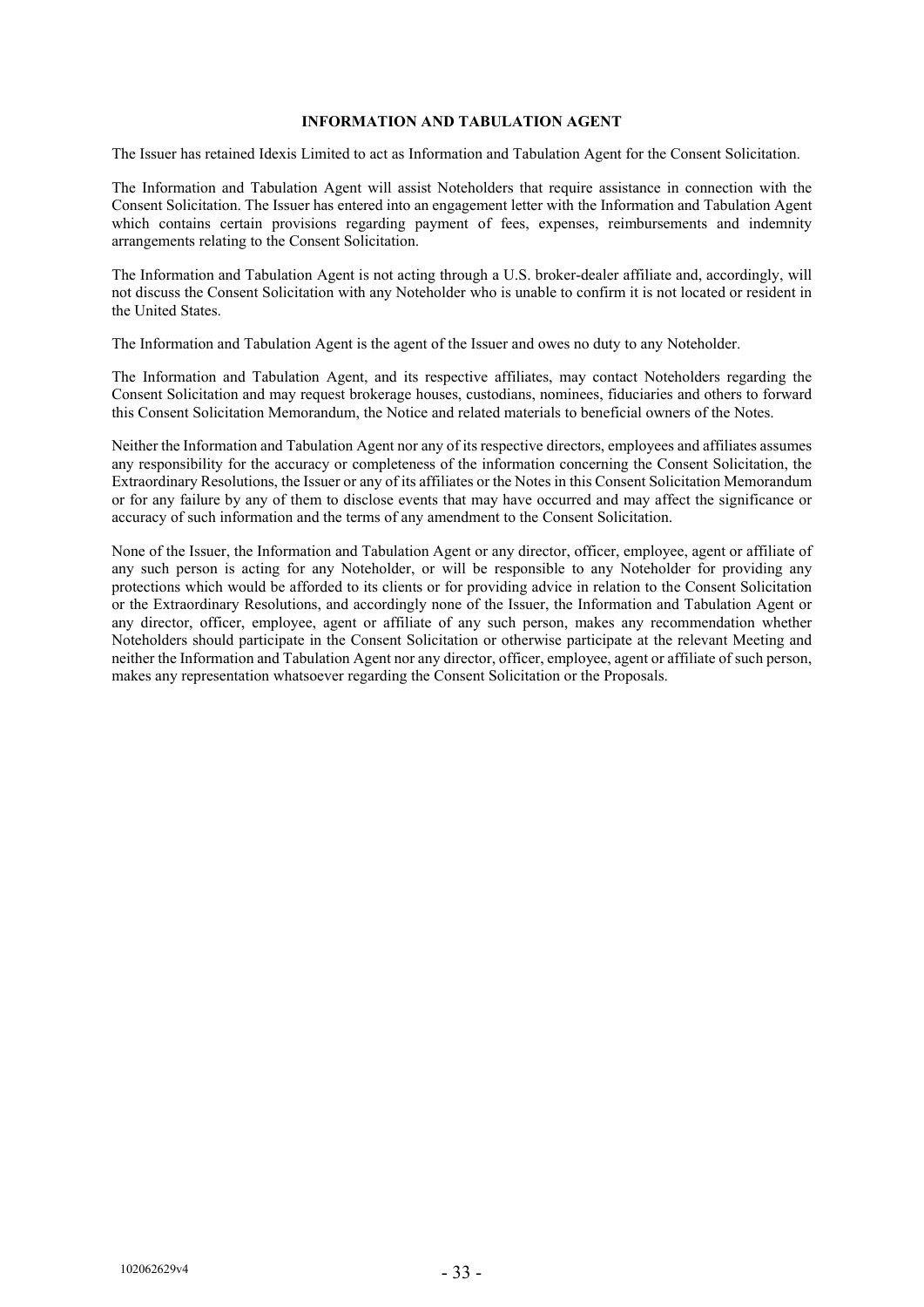# **ANNEX FORM OF NOTICE OF MEETINGS**

**THIS NOTICE IS IMPORTANT AND REQUIRES THE IMMEDIATE ATTENTION OF NOTEHOLDERS. IF NOTEHOLDERS ARE IN ANY DOUBT AS TO THE ACTION THEY SHOULD TAKE, THEY SHOULD SEEK THEIR OWN FINANCIAL AND LEGAL ADVICE, INCLUDING IN RESPECT OF ANY TAX CONSEQUENCES, IMMEDIATELY FROM THEIR BROKER, BANK MANAGER, SOLICITOR, ACCOUNTANT OR OTHER INDEPENDENT FINANCIAL, TAX OR LEGAL ADVISER.**

# **Coro Energy plc**

*(incorporated under the laws of England and Wales)*

**(the "Issuer")**

# **NOTICE OF SEPARATE MEETINGS**

**to eligible holders of its outstanding** 

**EUR 11,250,000 Nominal Fixed Rate 5 Percent Redeemable Secured Tranche A Notes due 2022 (XS1961888606) (the "Tranche A Notes")** 

**and** 

**EUR 11,250,000 Nominal Fixed Rate 5 Percent Redeemable Secured Tranche B Notes due 2022 (XS1961888788) (the "Tranche B Notes")**

**(and the Tranche A Notes and the Tranche B Notes together, the "Notes")**

**NOTICE IS HEREBY GIVEN** that separate meetings (each a "**Meeting**") of the holders of the Notes (the "**Noteholders**") convened by the Issuer will be held at the offices of Fieldfisher LLP at Riverbank House, 2 Swan Lane, London, EC4R 3TT on 25 March 2022 (the "**Meeting Date**"), access to which for Noteholders that wish to attend in person or appoint a proxy (other than the Information and Tabulation Agent or the Registrar) will be granted only via a Microsoft Teams video conference meeting ID to be provided by Fieldfisher LLP upon request, for the purpose of considering and, if thought fit, passing the resolutions set out below, which will be proposed as an Extraordinary Resolution at each Meeting in accordance with the provisions of the conditions and the trust deed dated 12 April 2019, as amended and/or supplemented from time to time (the "**Trust Deed**"), made between the Issuer and BNY Mellon Corporate Trustee Services Limited as trustee (the "**Trustee**").

The Meetings will commence at 10.00 a.m. (London time) in respect of the Tranche A Notes and 10.15 a.m. (London time) or after the completion of the Tranche A Notes meeting (whichever is later) in respect of the Tranche B Notes on the Meeting Date.

Unless the context otherwise requires, capitalised terms used but not defined in this Notice shall have the meaning given in the Trust Deed, the terms and conditions of the Notes (the "**Conditions**") or the Extraordinary Resolutions, as applicable.

*Extraordinary Resolutions* 

# **EXTRAORDINARY RESOLUTION IN RESPECT OF THE EUR 11,250,000 NOMINAL FIXED RATE 5 PERCENT REDEEMABLE SECURED TRANCHE A NOTES DUE 2022 (ISIN: XS1961888606)**

"THAT this Meeting of the holders (together, the "**Noteholders**") of the presently outstanding EUR 11,250,000 Nominal Fixed Rate 5 Percent Redeemable Secured Tranche A Notes due 2022 (the "**Notes**") of Coro Energy plc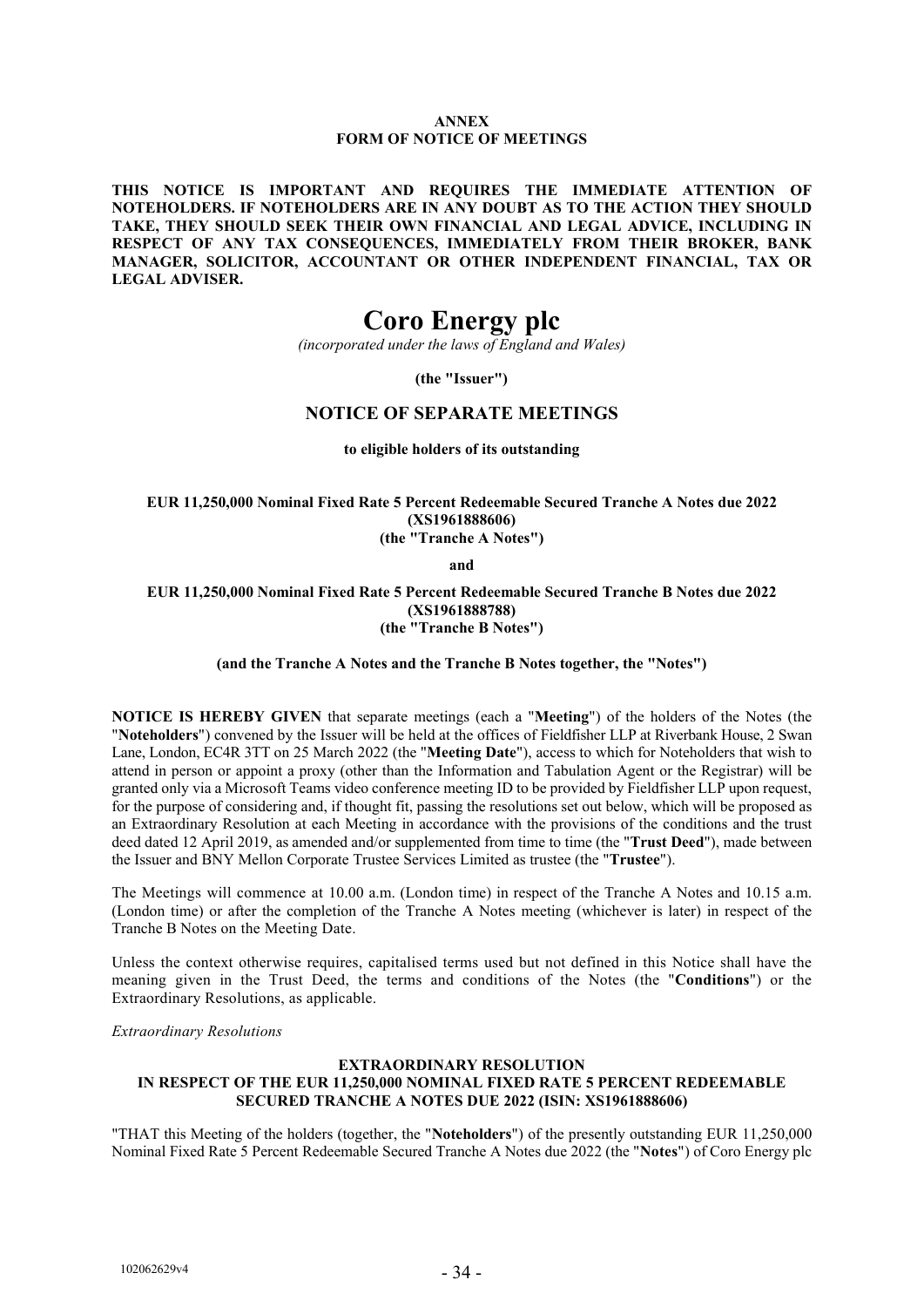(the "**Issuer**"), issued with the benefit of a trust deed dated 12 April 2019 (the "**Trust Deed**") and made between the Issuer and BNY Mellon Corporate Trustee Services Limited as trustee (the "**Trustee**"):

1. assents to, and sanctions, and directs and empowers the Trustee to agree to, the following modifications of Condition 9.1 (*Redemption at Maturity*) and Condition 7.1 (*Interest Rate and Interest Payment Dates*), the insertion of a new Condition 7A (*Conversion of Interest*), the addition of a new covenant to Condition 5 (*Covenants*) and the addition of a new paragraph 28 to Schedule 3 (*Provisions for Noteholders Meetings*) to the Trust Deed by way of a supplemental trust deed which, subject to the terms hereof, will be entered into by the Issuer and the Trustee (the "**Supplemental Trust Deed**"):

Condition 9.1 (*Redemption at Maturity*) is replaced in its entirety as follows:

"Unless previously redeemed or purchased and cancelled as provided below, the Issuer will redeem the Notes at their principal amount on 12 April 2024."

Condition 7.1 (*Interest Rate and Interest Payment Dates*) is replaced in its entirety as follows:

"The Tranche A Notes bear interest from and including 12 April 2019 (the "**Tranche A Interest Commencement Date**"):

(A) with respect to interest accruing from the Tranche A Interest Commencement Date and until (but excluding) 12<sup>th</sup> April 2021, at the rate of 5.0% per annum, payable annually in arrear on 12 April in each year of 2020 and 2021 (as applicable) (each a "**Tranche A Interest Payment Date**"), beginning on 12 April 2020, subject as provided in Condition 8 (*Payments*); and

(B) with respect to interest accruing from  $12<sup>th</sup>$  April 2021, at the rate of 10.0% per annum, subject to Condition 7A (Conversion *of Interest*), calculated and compounded annually on 12 April in each year of 2022 and 2023 (each a "**Tranche A Compound Interest Date**") and on the date of maturity of the Notes (the "**Maturity Date**") (as applicable), beginning on 12 April 2022, so as to form part of the principal amount of the Tranche A Notes, and payable on the Maturity Date (the "**Tranche A Final Interest Payment Date**"), subject as provided in Condition 8 (*Payments*).

Each period beginning on (and including) the Tranche A Interest Commencement Date or any Tranche A Interest Payment Date or Tranche A Compound Interest Date (as applicable) and ending on (but excluding) the next Tranche A Interest Payment Date or Tranche A Compound Interest Date or the Tranche A Final Interest Payment Date (as applicable) is herein called a "**Tranche A Interest Period**").

The Tranche B Notes bear interest from and including 12 April 2019 (the "**Tranche B Interest Commencement Date**"):

(A) with respect to interest accruing from the Tranche B Interest Commencement Date and until (but excluding) 12th April 2021, at the rate of 5.0% per annum, payable on the Maturity Date (the "**Tranche B Interest Payment Date**", and together with any Tranche A Interest Payment Date and the Tranche A Final Interest Payment Date (as the context may require) an "**Interest Payment Date**") subject as provided in Condition 8 (*Payments*); and

(B) with respect to interest accruing from  $12<sup>th</sup>$  April 2021, at the rate of 10.0% per annum, subject to Condition 7A (*Conversion of Interest*), calculated and compounded annually on 12 April in each year of 2022 and 2023 (each a "**Tranche B Compound Interest Date**") and on the Maturity Date (as applicable), beginning on 12 April 2022, so as to form part of the principal amount of the Tranche B Notes, and payable on the Tranche B Interest Payment Date, subject as provided in Condition 8 (*Payments*).

Each period beginning on (and including) the Tranche B Interest Commencement Date or any Tranche B Compound Interest Date (as applicable) and ending on (but excluding) the next Tranche B Compound Interest Date or the Tranche B Interest Payment Date (as applicable) is herein called a "**Tranche B Interest Period**" (and, together with any Tranche A Interest Period (as the context may require) an "**Interest Period**")."

A new Condition 7A (*Conversion of Interest*) shall be inserted as follows:

# "**7A (***Conversion of Interest***)**

7A.1 Each Noteholder may, quarterly on 12<sup>th</sup> January, 12<sup>th</sup> April, 12<sup>th</sup> July and 12<sup>th</sup> October of each year of 2022 to 2024, commencing on 12<sup>th</sup> July 2022 (each of such dates, an "Interest"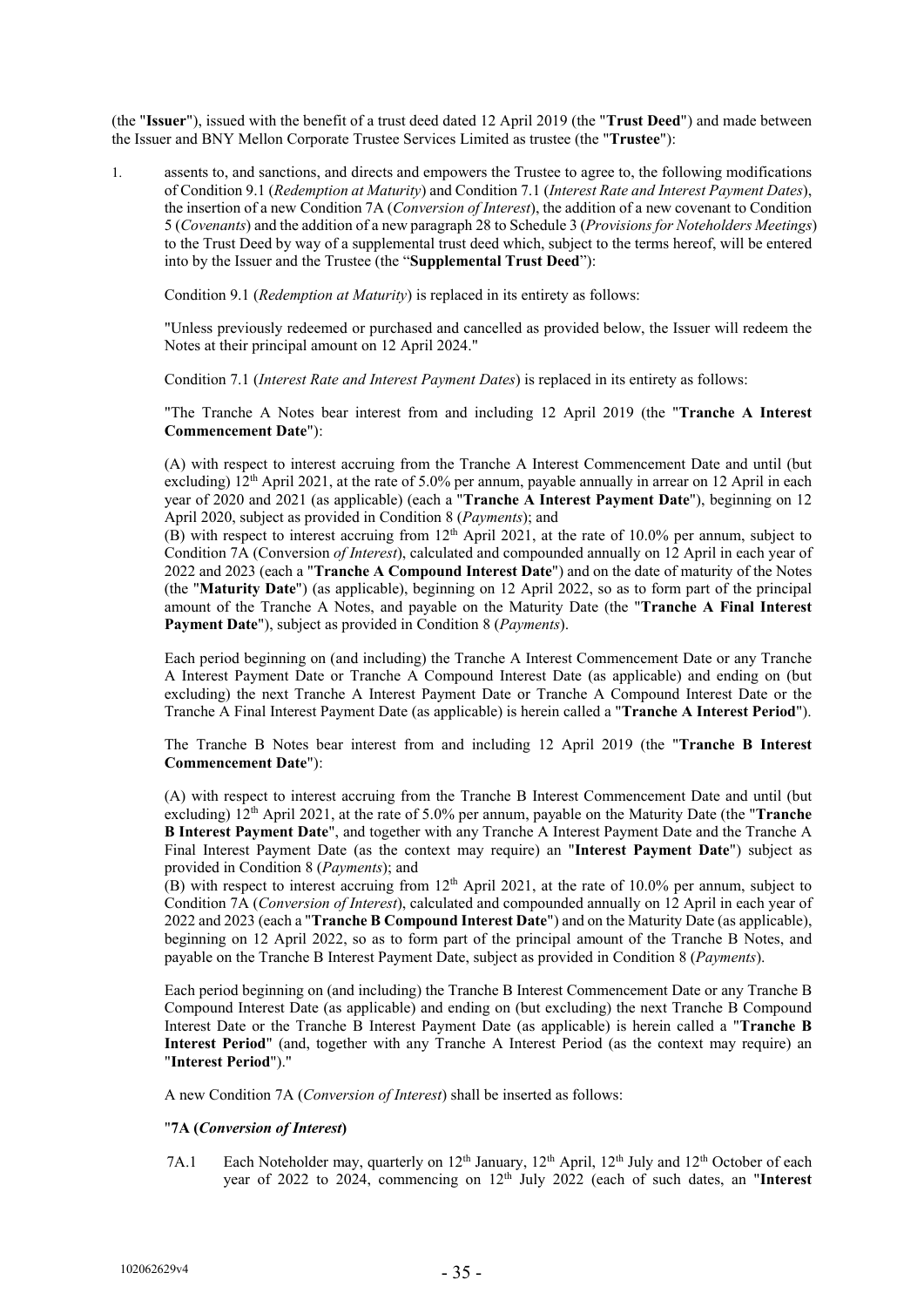**Conversion Date**"),elect, by notice to the Issuer (the "**Election Notice**"), to convert all of the interest, that accrued with respect to the immediately preceding quarter to Ordinary Shares at a price (calculated by the Issuer) equal to the volume weighted average price of an Ordinary Share as derived from IRESS or Factset or Bloomberg, at the Issuer's discretion, for the 10 Business Days before the relevant Interest Conversion Date (the "**Conversion Price**"). Subject to Condition 5.3 (ii), such election may be made by each Noteholder on the fifteenth  $(15<sup>th</sup>)$ Business Day before each Interest Conversion Date, with the date of such election being referred to hereafter as the "**Election Date**". The Election Notice shall state the Noteholder's holding of Notes at the close of business on the Clearing System Business Day (as defined in Condition 8 (*Payments*)) before the relevant Election Date and its election to receive Ordinary Shares at the Conversion Price on the relevant Interest Conversion Date and shall be in such form as notified to the Noteholders by the Issuer and accompanied by proof of such Noteholder's holding of Notes at the close of business on the Clearing System Business Day before the relevant Election Date.

- 7A.2 Subject to the Issuer: (i) having obtained the Corporate Authorities; and (ii) having received Election Notices from Noteholders holding not less than 50 per cent. of the aggregate principal amount of the outstanding Notes, and provided that after the exercise of their right under this Condition 7A all Noteholders together will not hold more than 29% of the Issuer's issued share capital, the Issuer shall, no later than ten (10) Business Days before the relevant Interest Conversion Date, send a notice to all Noteholders (the "**Conversion Notice**") informing them that the interest that accrued on all outstanding Notes with respect to the immediately preceding quarter (the "**Interest Redemption Amount**"), will be converted to Ordinary Shares at the Conversion Price on the relevant Interest Conversion Date.
- 7A.3 Upon the issue of a Conversion Notice pursuant to Condition 7A.2 above, the Issuer shall deliver to the Principal Paying Agent, the Registrar and the Shares Registrar a certificate signed by two authorised signatories of the Issuer stating that (i) a Conversion Notice has been issued in relation to the relevant Interest Conversion Date; and (ii) the Interest Redemption Amount.
- 7A.4 The number of Ordinary Shares to be issued in accordance with this Condition 7A shall be delivered to the Shares Registrar by dividing the Interest Redemption Amount (as converted into Sterling at the relevant exchange rate provided by the Bank of England on the Interest Conversion Date) by the Conversion Price. The resulting number of Ordinary Shares shall be rounded down to the nearest whole number. The Issuer shall issue and allot the relevant Ordinary Shares within fifteen (15) Business Days of the Interest Conversion Date (the "**Interest Allotment and Issue Date**") in respect of the relevant Interest Redemption Amount to each holder shown on the register of Noteholders at the close of business on the Clearing System Business Day before the relevant Interest Conversion Date. The issue and allotment of Ordinary Shares in accordance with this Condition 7A shall discharge the interest accrued on all outstanding Notes with respect to the relevant quarter in an amount equal to the Interest Redemption Amount.
- 7A.5 If the Issuer has been unable to appoint a Shares Registrar, it shall make such other arrangements for the issuance and delivery of the Ordinary Shares to be issued and delivered to the Noteholders in accordance with this Condition 7A as it shall consider reasonable in the circumstances, which may include issuing and delivering the Ordinary Shares to another independent nominee or to the Noteholders directly, which issuance and delivery of the Ordinary Shares shall irrevocably and automatically satisfy all of the Issuer's obligations in relation to the Interest Redemption Amount as if the relevant Ordinary Shares had been issued and delivered to the Shares Registrar and, in which case, where the context so admits, references in these Conditions to the issue and delivery of Ordinary Shares to the Shares Registrar shall be construed accordingly and apply mutatis mutandis.
- 7A.6 The Ordinary Shares shall be issued and delivered to the Shares Registrar on or before the Interest Allotment and Issue Date. By virtue of its holding of any Note, each Noteholder shall be deemed to have irrevocably directed the Issuer to issue and deliver such Ordinary Shares to the Shares Registrar. The Ordinary Shares will be delivered to Noteholders by the Shares Registrar on the Interest Allotment and Issue Date in uncertificated form through Euroclear or Clearstream, Luxembourg, unless at the relevant time the Ordinary Shares are not a participating security in Euroclear or Clearstream, Luxembourg, in which case the Ordinary Shares will be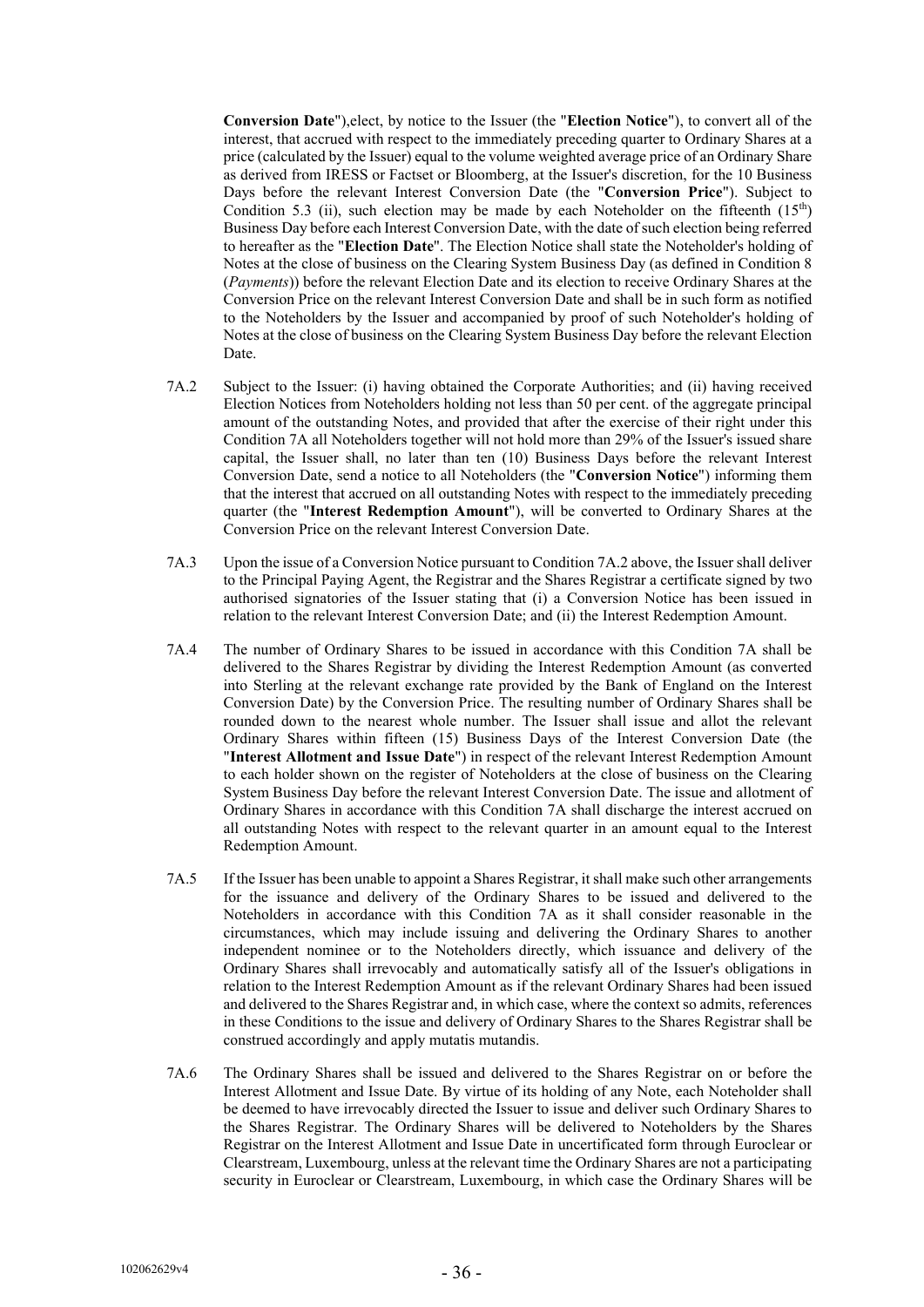delivered either in the form required by the relevant clearing system in which the Ordinary Shares are a participating security or in certificated form.

- 7A.7 Fractions of Ordinary Shares will not be delivered to the Shares Registrar or to Noteholders upon a conversion and no cash payment will be made in lieu thereof. However, if one or more Election Notices are delivered to the Issuer such that any Ordinary Shares to be issued and delivered to a Noteholder on conversion are to be registered in the same name, the number of Ordinary Shares to be issued and delivered in respect thereof shall be calculated on the basis of the aggregate amount of such interest to be converted.
- 7A.8 Upon conversion and delivery of the Ordinary Shares in accordance with this Condition 7A, the relevant Interest Redemption Amount will be deemed to have been paid in full. Noteholders shall be deemed to have waived all rights and claims in respect of such Interest Redemption Amount and shall be deemed irrevocably to have directed and authorised the Issuer to apply such Interest Redemption Amount on their behalf in paying up the relevant fully-paid Ordinary Shares to be issued and delivered to the Shares Registrar on conversion of the relevant Interest Redemption Amount.
- 7A.9 Any determination asto whether any Election Notice has been properly completed and delivered as provided in these Conditions, shall be made by the Issuer in its sole and absolute discretion and shall be conclusive and binding on the Noteholders.
- 7A.10 Neither the Trustee nor the Issuer shall be liable for any taxes or capital, stamp, issue, registration or transfer taxes or duties arising on conversion or that may arise or be paid as a consequence of the issue and delivery of Ordinary Shares upon conversion ("**Conversion Liabilities**"). Each Noteholder shall be liable for all Conversion Liabilities in connection with Ordinary Shares delivered to such Noteholder or to the Shares Registrar on behalf of such Noteholder and must pay all, if any, such Conversion Liabilities arising by reference to any disposal or deemed disposal of the Interest Redemption Amount and/or the issue or delivery to it of any Ordinary Shares.
- 7A.11 The Ordinary Shares shall be credited as fully paid and rank pari passu with the Ordinary Shares in issue on the Interest Allotment and Issue Date and shall carry the right to receive all dividends and other distributions declared on or after the Interest Allotment and Issue Date.
- 7A.12 Whilst the Ordinary Shares are at any time admitted to trading on AIM or to the Official List of the FCA, the Issuer shall use its reasonable endeavours to obtain admission to trading on AIM or to the Official List of the FCA (as the case may be) of the Ordinary Shares allotted in accordance with this Condition 7A on or within 3 Business Days after such allotment.
- 7A.13 The Issuer undertakes that, while any Notes remain outstanding, it shall (pending the issue of any Ordinary Shares in accordance with this Condition 7A):
	- (a) not permit its shareholders to alter the articles of association of the Issuer in any way which would adversely affect the rights of the Noteholders without the approval of the Noteholders; and
	- (b) not create any new class of equity share capital or issue any new equity shares other than equity shares in a class already created or, unless the Noteholders' prior approval is obtained, in any way modify the rights attaching to any shares.

For the purposes of this Condition 7A,

"**Corporate Authorities**" means the corporate authorities necessary to issue and allot a sufficient number of Ordinary Shares on the relevant Interest Allotment and Issue Date.

"**Ordinary Shares**" means shares of the Issuer of 0.1 pence each (or such other applicable nominal value from time to time) having the rights set out in the Issuer's constitutional documents.

"**Shares Registrar**" means Link Group or any other shares registrar the Issuer may appoint from time to time."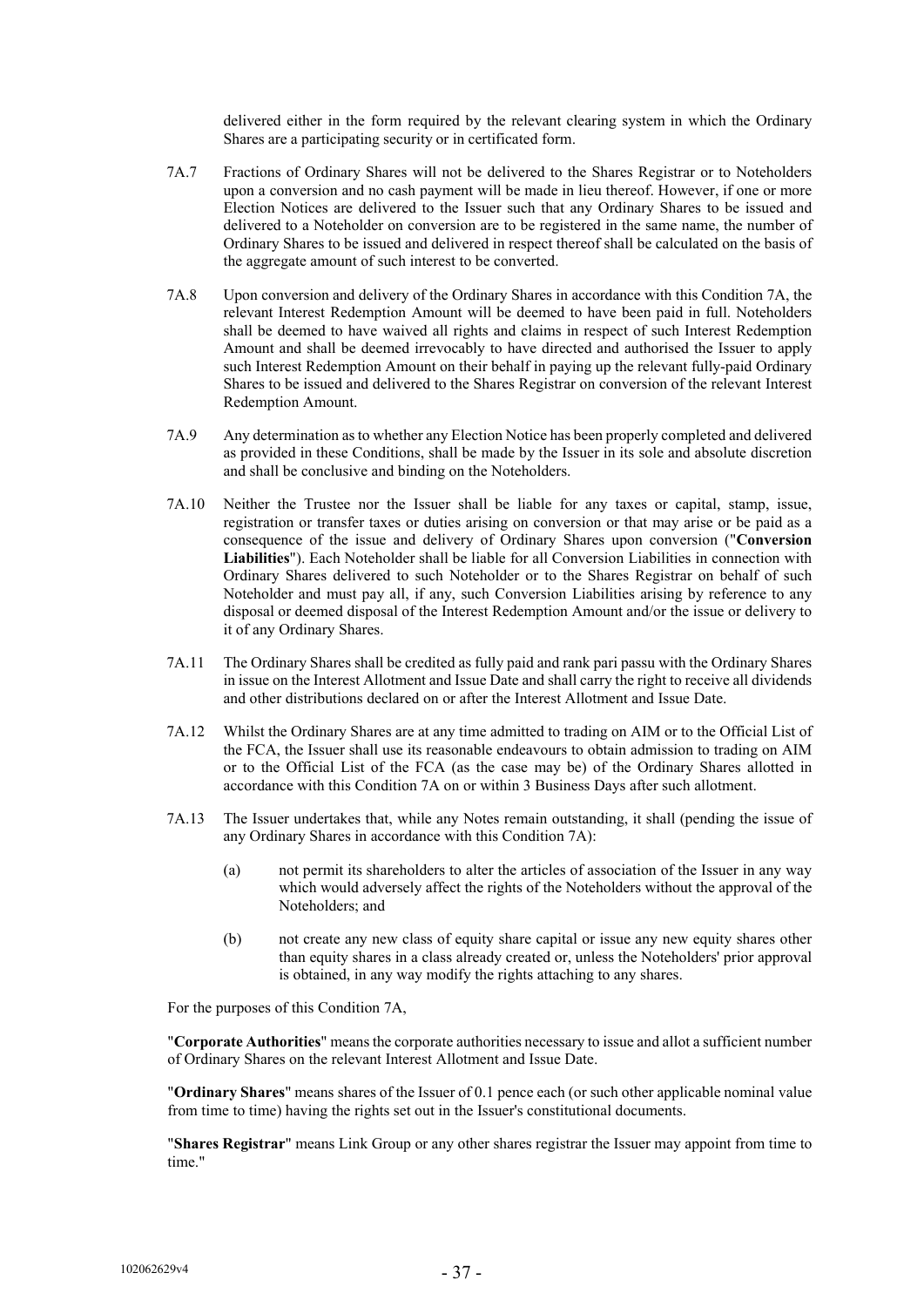A new covenant is added to Condition 5 (*Covenants*) as follows:

- "5.3 Sale of the Duyung PSC Asset
	- (i) The Issuer shall have the obligation to continue to pursue, and support Conrad Asia Energy Ltd, as the operator of the Duyung PSC, to pursue, the sale of the Duyung PSC Asset;
	- (ii) the Noteholders will form a steering committee representing all Noteholders in order to help the Issuer to assess any offers received in relation to the sale of the Duyung PSC Asset or part of it. Such steering committee will consist of Henry Turcan (representing Lombard Odier Asset Management (Europe) Limited) and one representative of CIP Merchant Capital plc. Members of the steering committee may become insiders in relation to Duyung PSC's matters (and thus be prevented from dealing in their existing shares in the Issuer) and may receive price sensitive information in relation to potential offers relating to the sale of the Duyung PSC Asset. The ability of Noteholders to be paid interest in equity pursuant to Condition 7A could be prohibited if any such Noteholder were an insider at the time of the relevant election(s) made in accordance with Condition 7A.1; however, where possible (in consultation with the relevant Noteholders), the Issuer shall extend the period of time in which Noteholders are entitled to submit an Election Notice pursuant to Condition 7A.1 until a point in time when the relevant Noteholders are no longer in possession of price sensitive information or deemed insiders in relation to Duyung PSC's matters;
	- (iii) strictly subject to director statutory duties, the Issuer shall have the obligation to engage in good faith in any proposal related to the sale of the Duyung PSC Asset which is supported by a simple majority of Noteholders and shall work to secure shareholder support, as required;
	- (iv) the proceeds of any sale of the Duyung PSC Asset (or part of it) shall be used as follows: (A) first to repay capital and interest (rolled up as set out above) on the Notes and up to the total amount of capital and interest due on the Notes; and (B) any excess to be shared between the Noteholders (20%) and the Issuer to be retained and/or distributed to its shareholders (80%) with the Issuer's board of directors at all times ensuring the Issuer has sufficient funds to retain its status as a going concern.

For the purposes of this Condition 5.3:

"**Duyung PSC Asset**" means the 15% direct interest in the Duyung PSC; and

"**Duyung PSC**" means the Duyung production sharing contract."

A new paragraph 28 is added to Schedule 3 (*Provisions for Noteholders Meetings*) to the Trust Deed as follows:

# "28. **Electronic Voting Consents**

In relation to the covenant set out in Condition 5.3 (iii) (*Sale of the Duyung PSC Asset*) only, consent may be given by Noteholders by way of electronic voting instructions through the relevant Clearing System(s), by a majority consisting of not less than half of the votes given by way of such electronic voting instructions. At least 14 days' written notice (exclusive of the day on which the notice is given or deemed to be given and the day on which the votes are counted) specifying the matter in relation to which consent by electronic voting instructions is requested and setting out the electronic voting mechanics shall be sent to all Noteholders in the manner provided by the Conditions. Solely in relation to the electronic voting instructions described in this paragraph 28, each Noteholder shall have one vote for every EUR10,000 in nominal amount of Notes in respect of which she or he is the holder. The votes will be calculated by the Issuer or by an agent appointed by the Issuer for this purpose and notice of the result of the voting shall be notified to the Trustee and to the Noteholders pursuant to paragraph 22 (*Resolution Binding on all Noteholders*)."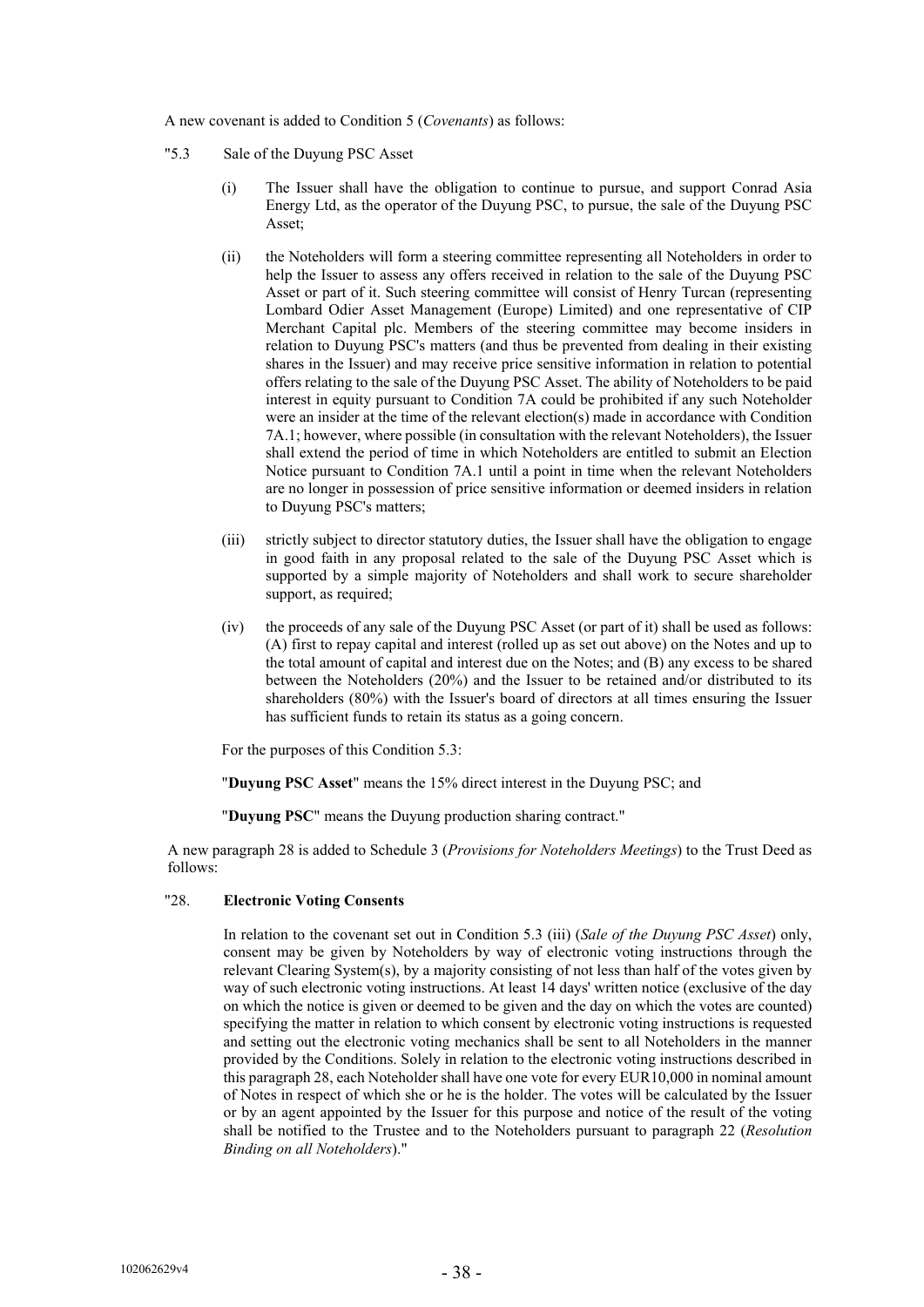- 2. authorises, directs, requests and empowers the Issuer and the Trustee to execute, deliver (if applicable) and to do all such other deeds, instruments, acts and things as may be necessary, desirable or expedient in their sole opinion to carry out and to give effect to this Extraordinary Resolution and the implementation of the modifications and arrangements referred to in this Extraordinary Resolution, including but not limited to making any consequential amendments necessary or desirable to any document in respect of the Notes or terminate any such document, agreement or arrangement to provide for such modifications and arrangements;
- 3. sanctions every abrogation, modification, amendment, compromise or arrangement in respect of the rights of the Noteholders appertaining to the Notes against the Issuer, whether or not such rights arise under the Conditions, the Trust Deed, the Agency Agreement or the global certificate relating to the Notes or otherwise, in each case involved in, resulting from or to be effected by the amendments to Condition 9.1 (*Redemption at Maturity*) and Condition 7.1 (*Interest Rate and Interest Payment Dates*) ), the addition of a new covenant to Condition 5 (*Covenants*) and the addition of a new paragraph 28 to Schedule 3 (*Provisions for Noteholders Meetings*) to the Trust Deed as set out in paragraph 1 of this Extraordinary Resolution:
- 4. discharges and exonerates the Trustee from any and all liability for which it may have become or may become liable under the Trust Deed or otherwise in respect of any act or omission including, without limitation, in connection with this Extraordinary Resolution or its implementation and any act or omission taken in connection with this Extraordinary Resolution or its implementation;
- 5. agrees and undertakes fully and effectively to indemnify and hold harmless the Trustee from and against all liability which may be suffered or incurred by the Trustee as a result of any claims, actions, demands or proceedings brought or established (including legal fees) which the Trustee may suffer or incur which in any case arise as a result of the Trustee acting in accordance with this Extraordinary Resolution and the Trust Deed;
- 6. waives irrevocably any claim Noteholders may have against the Trustee as a result of any liability they may suffer or incur as a result of acting upon this Extraordinary Resolution (including but not limited to circumstances where it is subsequently found that this Extraordinary Resolution is not valid or binding);
- 7. confirms that the Noteholders have formed their own view in relation to the actions contemplated under the Supplemental Trust Deed without any reliance on the Trustee;
- 8. declares that the implementation of this Extraordinary Resolution shall be conditional upon:
	- (i) the passing of this Extraordinary Resolution; and
	- (ii) the passing of an extraordinary resolution as to the matters set out in paragraphs 1 and 2 of this Extraordinary Resolution in relation to the EUR 11,250,000 Nominal Fixed Rate 5 Percent Redeemable Secured Tranche B Notes due 2022; and
- 9. acknowledges that the following terms, as used in this Extraordinary Resolution, shall have the meanings given below:

"**Conditions**" means the terms and conditions of the Notes;

"**Consent Solicitation**" means the invitation by the Issuer to all Noteholders to consent to this Extraordinary Resolution;

"**Consent Solicitation Memorandum**" means the consent solicitation memorandum dated 3 March 2022 prepared by the Issuer in relation to, among other things, the Consent Solicitation."

#### **EXTRAORDINARY RESOLUTION IN RESPECT OF THE EUR 11,250,000 NOMINAL FIXED RATE 5 PERCENT REDEEMABLE SECURED TRANCHE B NOTES DUE 2022 (ISIN: XS1961888788)**

"THAT this Meeting of the holders (together, the "**Noteholders**") of the presently outstanding EUR 11,250,000 Nominal Fixed Rate 5 Percent Redeemable Secured Tranche B Notes due 2022 (the "**Notes**") of Coro Energy plc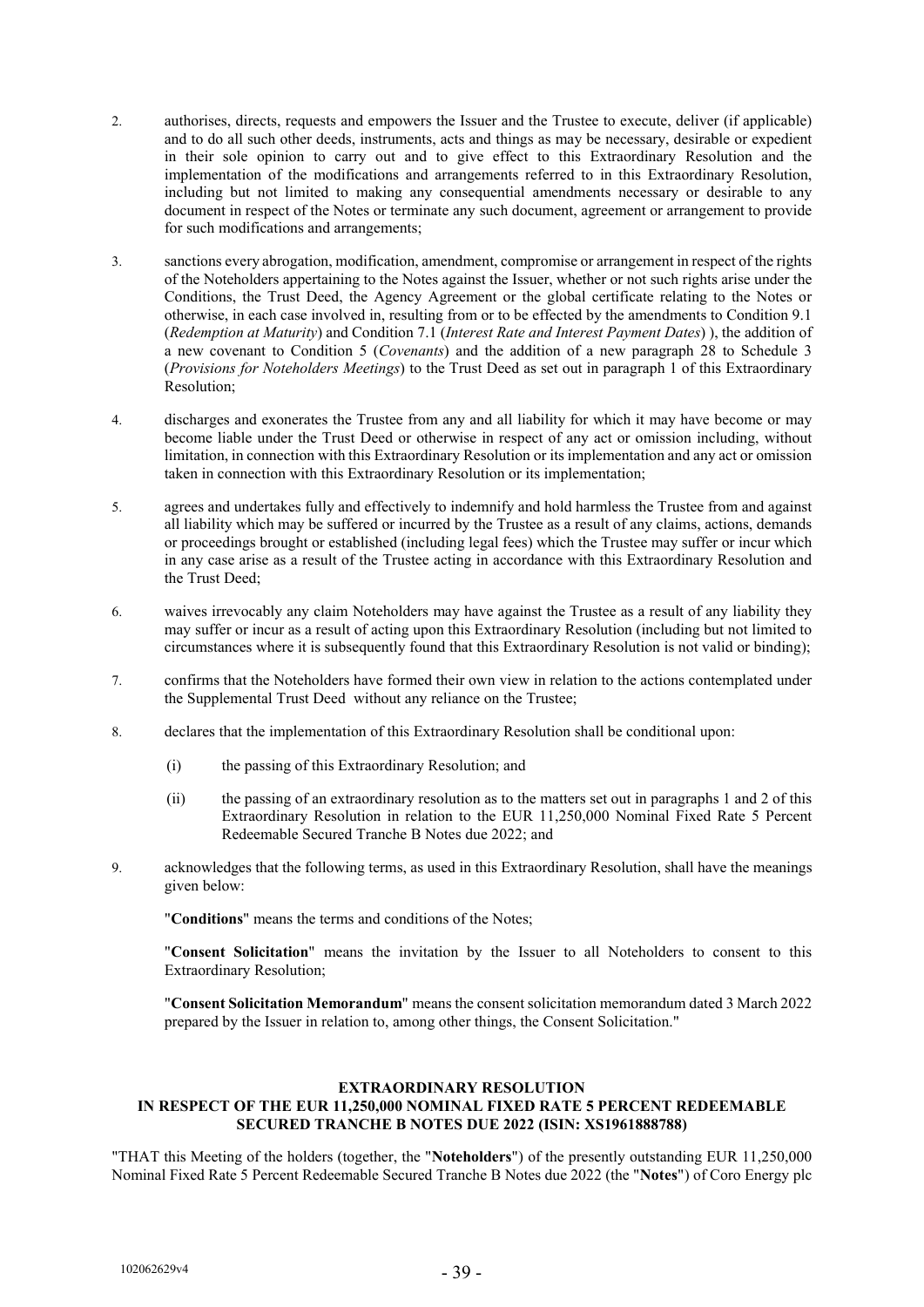(the "**Issuer**"), issued with the benefit of a trust deed dated 12 April 2019 (the "**Trust Deed**") and made between the Issuer and BNY Mellon Corporate Trustee Services Limited as trustee (the "**Trustee**"):

1. assents to, and sanctions, and directs and empowers the Trustee to agree to, the following modifications of Condition 9.1 (*Redemption at Maturity*) and Condition 7.1 (*Interest Rate and Interest Payment Dates*), the insertion of a new Condition 7A (*Conversion of Interest*), the addition of a new covenant to Condition 5 (*Covenants*) and the addition of a new paragraph 28 to Schedule 3 (*Provisions for Noteholders Meetings*) to the Trust Deed by way of a supplemental trust deed which, subject to the terms hereof, will be entered into by the Issuer and the Trustee (the "**Supplemental Trust Deed**"):

Condition 9.1 (*Redemption at Maturity*) is replaced in its entirety as follows:

"Unless previously redeemed or purchased and cancelled as provided below, the Issuer will redeem the Notes at their principal amount on 12 April 2024."

Condition 7.1 (*Interest Rate and Interest Payment Dates*) is replaced in its entirety as follows:

"The Tranche A Notes bear interest from and including 12 April 2019 (the "**Tranche A Interest Commencement Date**"):

(A) with respect to interest accruing from the Tranche A Interest Commencement Date and until (but excluding) 12<sup>th</sup> April 2021, at the rate of 5.0% per annum, payable annually in arrear on 12 April in each year of 2020 and 2021 (as applicable) (each a "**Tranche A Interest Payment Date**"), beginning on 12 April 2020, subject as provided in Condition 8 (*Payments*); and

(B) with respect to interest accruing from  $12<sup>th</sup>$  April 2021, at the rate of 10.0% per annum, subject to Condition 7A (Conversion *of Interest*), calculated and compounded annually on 12 April in each year of 2022 and 2023 (each a "**Tranche A Compound Interest Date**") and on the date of maturity of the Notes (the "**Maturity Date**") (as applicable), beginning on 12 April 2022, so as to form part of the principal amount of the Tranche A Notes, and payable on the Maturity Date (the "**Tranche A Final Interest Payment Date**"), subject as provided in Condition 8 (*Payments*).

Each period beginning on (and including) the Tranche A Interest Commencement Date or any Tranche A Interest Payment Date or Tranche A Compound Interest Date (as applicable) and ending on (but excluding) the next Tranche A Interest Payment Date or Tranche A Compound Interest Date or the Tranche A Final Interest Payment Date (as applicable) is herein called a "**Tranche A Interest Period**").

The Tranche B Notes bear interest from and including 12 April 2019 (the "**Tranche B Interest Commencement Date**"):

(A) with respect to interest accruing from the Tranche B Interest Commencement Date and until (but excluding) 12th April 2021, at the rate of 5.0% per annum, payable on the Maturity Date (the "**Tranche B Interest Payment Date**", and together with any Tranche A Interest Payment Date and the Tranche A Final Interest Payment Date (as the context may require) an "**Interest Payment Date**") subject as provided in Condition 8 (*Payments*); and

(B) with respect to interest accruing from  $12<sup>th</sup>$  April 2021, at the rate of 10.0% per annum, subject to Condition 7A (*Conversion of Interest*), calculated and compounded annually on 12 April in each year of 2022 and 2023 (each a "**Tranche B Compound Interest Date**") and on the Maturity Date (as applicable), beginning on 12 April 2022, so as to form part of the principal amount of the Tranche B Notes, and payable on the Tranche B Interest Payment Date, subject as provided in Condition 8 (*Payments*).

Each period beginning on (and including) the Tranche B Interest Commencement Date or any Tranche B Compound Interest Date (as applicable) and ending on (but excluding) the next Tranche B Compound Interest Date or the Tranche B Interest Payment Date (as applicable) is herein called a "**Tranche B Interest Period**" (and, together with any Tranche A Interest Period (as the context may require) an "**Interest Period**")."

A new Condition 7A (*Conversion of Interest*) shall be inserted as follows:

# "**7A (***Conversion of Interest***)**

7A.1 Each Noteholder may, quarterly on 12<sup>th</sup> January, 12<sup>th</sup> April, 12<sup>th</sup> July and 12<sup>th</sup> October of each year of 2022 to 2024, commencing on 12<sup>th</sup> July 2022 (each of such dates, an "Interest"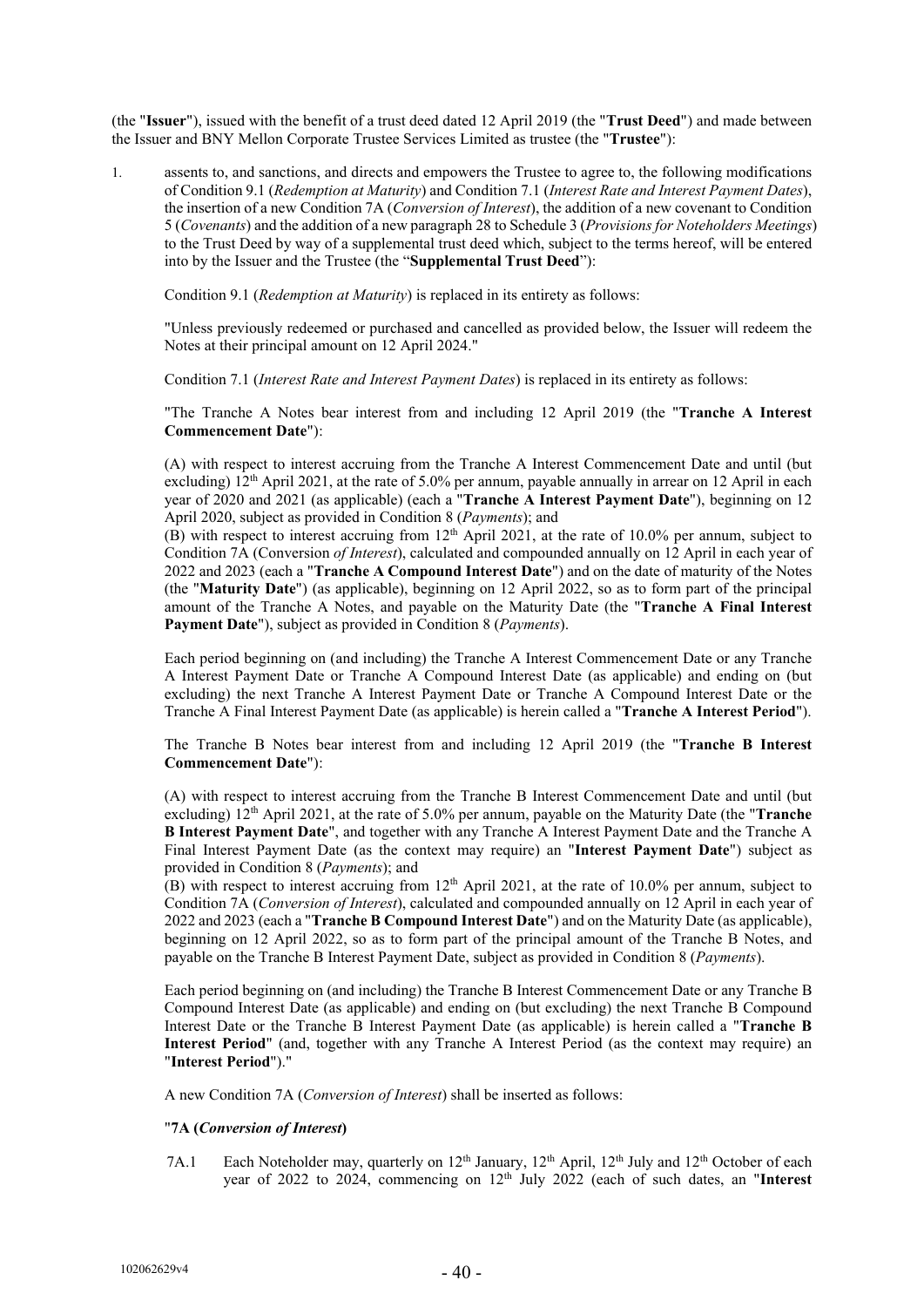**Conversion Date**"),elect, by notice to the Issuer (the "**Election Notice**"), to convert all of the interest, that accrued with respect to the immediately preceding quarter to Ordinary Shares at a price (calculated by the Issuer) equal to the volume weighted average price of an Ordinary Share as derived from IRESS or Factset or Bloomberg, at the Issuer's discretion, for the 10 Business Days before the relevant Interest Conversion Date (the "**Conversion Price**"). Subject to Condition 5.3 (ii), such election may be made by each Noteholder on the fifteenth  $(15<sup>th</sup>)$ Business Day before each Interest Conversion Date, with the date of such election being referred to hereafter as the "**Election Date**". The Election Notice shall state the Noteholder's holding of Notes at the close of business on the Clearing System Business Day (as defined in Condition 8 (*Payments*)) before the relevant Election Date and its election to receive Ordinary Shares at the Conversion Price on the relevant Interest Conversion Date and shall be in such form as notified to the Noteholders by the Issuer and accompanied by proof of such Noteholder's holding of Notes at the close of business on the Clearing System Business Day before the relevant Election Date.

- 7A.2 Subject to the Issuer: (i) having obtained the Corporate Authorities; and (ii) having received Election Notices from Noteholders holding not less than 50 per cent. of the aggregate principal amount of the outstanding Notes, and provided that after the exercise of their right under this Condition 7A all Noteholders together will not hold more than 29% of the Issuer's issued share capital, the Issuer shall, no later than ten (10) Business Days before the relevant Interest Conversion Date, send a notice to all Noteholders (the "**Conversion Notice**") informing them that the interest that accrued on all outstanding Notes with respect to the immediately preceding quarter (the "**Interest Redemption Amount**"), will be converted to Ordinary Shares at the Conversion Price on the relevant Interest Conversion Date.
- 7A.3 Upon the issue of a Conversion Notice pursuant to Condition 7A.2 above, the Issuer shall deliver to the Principal Paying Agent, the Registrar and the Shares Registrar a certificate signed by two authorised signatories of the Issuer stating that (i) a Conversion Notice has been issued in relation to the relevant Interest Conversion Date; and (ii) the Interest Redemption Amount.
- 7A.4 The number of Ordinary Shares to be issued in accordance with this Condition 7A shall be delivered to the Shares Registrar by dividing the Interest Redemption Amount (as converted into Sterling at the relevant exchange rate provided by the Bank of England on the Interest Conversion Date) by the Conversion Price. The resulting number of Ordinary Shares shall be rounded down to the nearest whole number. The Issuer shall issue and allot the relevant Ordinary Shares within fifteen (15) Business Days of the Interest Conversion Date (the "**Interest Allotment and Issue Date**") in respect of the relevant Interest Redemption Amount to each holder shown on the register of Noteholders at the close of business on the Clearing System Business Day before the relevant Interest Conversion Date. The issue and allotment of Ordinary Shares in accordance with this Condition 7A shall discharge the interest accrued on all outstanding Notes with respect to the relevant quarter in an amount equal to the Interest Redemption Amount.
- 7A.5 If the Issuer has been unable to appoint a Shares Registrar, it shall make such other arrangements for the issuance and delivery of the Ordinary Shares to be issued and delivered to the Noteholders in accordance with this Condition 7A as it shall consider reasonable in the circumstances, which may include issuing and delivering the Ordinary Shares to another independent nominee or to the Noteholders directly, which issuance and delivery of the Ordinary Shares shall irrevocably and automatically satisfy all of the Issuer's obligations in relation to the Interest Redemption Amount as if the relevant Ordinary Shares had been issued and delivered to the Shares Registrar and, in which case, where the context so admits, references in these Conditions to the issue and delivery of Ordinary Shares to the Shares Registrar shall be construed accordingly and apply mutatis mutandis.
- 7A.6 The Ordinary Shares shall be issued and delivered to the Shares Registrar on or before the Interest Allotment and Issue Date. By virtue of its holding of any Note, each Noteholder shall be deemed to have irrevocably directed the Issuer to issue and deliver such Ordinary Shares to the Shares Registrar. The Ordinary Shares will be delivered to Noteholders by the Shares Registrar on the Interest Allotment and Issue Date in uncertificated form through Euroclear or Clearstream, Luxembourg, unless at the relevant time the Ordinary Shares are not a participating security in Euroclear or Clearstream, Luxembourg, in which case the Ordinary Shares will be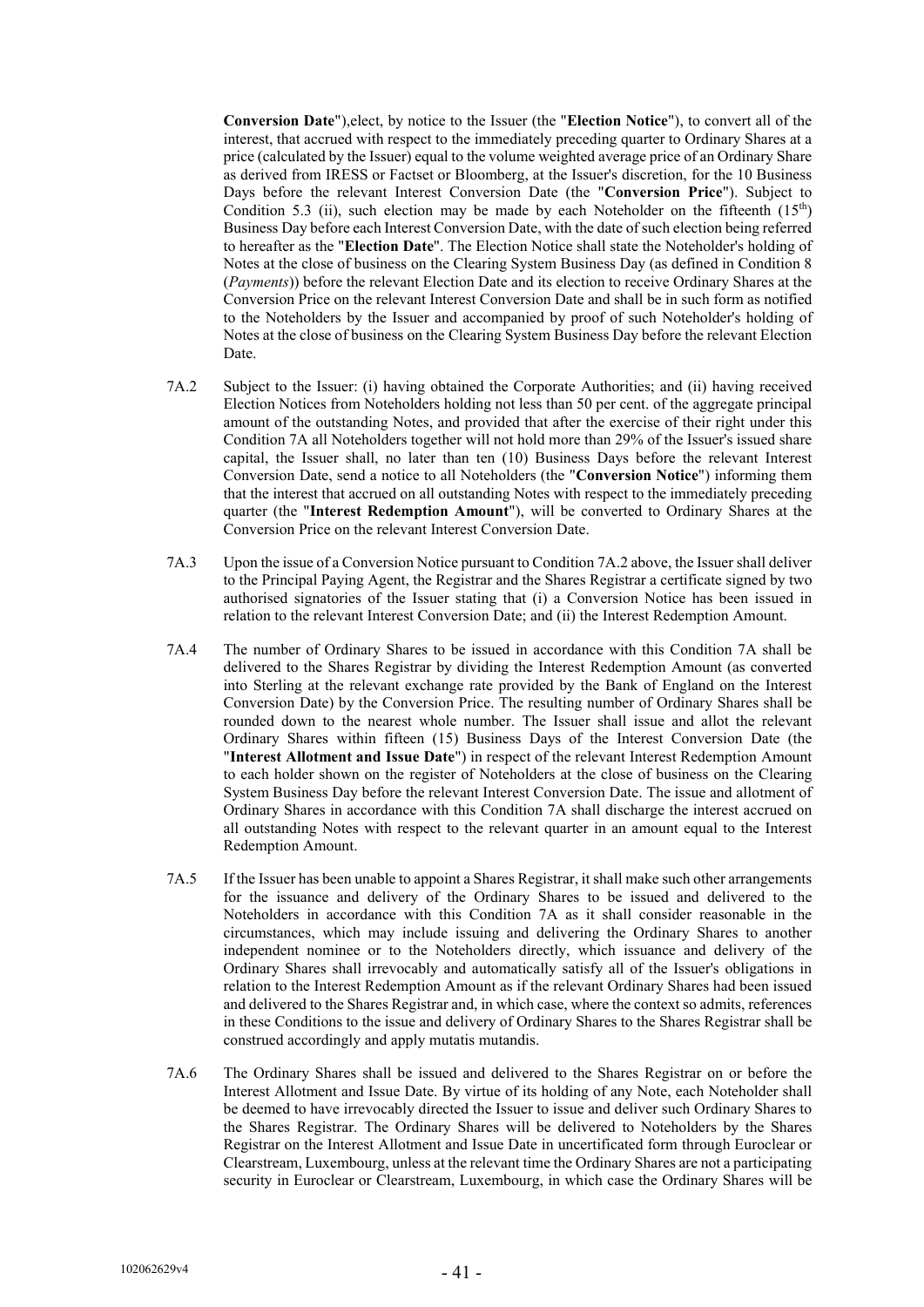delivered either in the form required by the relevant clearing system in which the Ordinary Shares are a participating security or in certificated form.

- 7A.7 Fractions of Ordinary Shares will not be delivered to the Shares Registrar or to Noteholders upon a conversion and no cash payment will be made in lieu thereof. However, if one or more Election Notices are delivered to the Issuer such that any Ordinary Shares to be issued and delivered to a Noteholder on conversion are to be registered in the same name, the number of Ordinary Shares to be issued and delivered in respect thereof shall be calculated on the basis of the aggregate amount of such interest to be converted.
- 7A.8 Upon conversion and delivery of the Ordinary Shares in accordance with this Condition 7A, the relevant Interest Redemption Amount will be deemed to have been paid in full. Noteholders shall be deemed to have waived all rights and claims in respect of such Interest Redemption Amount and shall be deemed irrevocably to have directed and authorised the Issuer to apply such Interest Redemption Amount on their behalf in paying up the relevant fully-paid Ordinary Shares to be issued and delivered to the Shares Registrar on conversion of the relevant Interest Redemption Amount.
- 7A.9 Any determination asto whether any Election Notice has been properly completed and delivered as provided in these Conditions, shall be made by the Issuer in its sole and absolute discretion and shall be conclusive and binding on the Noteholders.
- 7A.10 Neither the Trustee nor the Issuer shall be liable for any taxes or capital, stamp, issue, registration or transfer taxes or duties arising on conversion or that may arise or be paid as a consequence of the issue and delivery of Ordinary Shares upon conversion ("**Conversion Liabilities**"). Each Noteholder shall be liable for all Conversion Liabilities in connection with Ordinary Shares delivered to such Noteholder or to the Shares Registrar on behalf of such Noteholder and must pay all, if any, such Conversion Liabilities arising by reference to any disposal or deemed disposal of the Interest Redemption Amount and/or the issue or delivery to it of any Ordinary Shares.
- 7A.11 The Ordinary Shares shall be credited as fully paid and rank pari passu with the Ordinary Shares in issue on the Interest Allotment and Issue Date and shall carry the right to receive all dividends and other distributions declared on or after the Interest Allotment and Issue Date.
- 7A.12 Whilst the Ordinary Shares are at any time admitted to trading on AIM or to the Official List of the FCA, the Issuer shall use its reasonable endeavours to obtain admission to trading on AIM or to the Official List of the FCA (as the case may be) of the Ordinary Shares allotted in accordance with this Condition 7A on or within 3 Business Days after such allotment.
- 7A.13 The Issuer undertakes that, while any Notes remain outstanding, it shall (pending the issue of any Ordinary Shares in accordance with this Condition 7A):
	- (a) not permit its shareholders to alter the articles of association of the Issuer in any way which would adversely affect the rights of the Noteholders without the approval of the Noteholders; and
	- (b) not create any new class of equity share capital or issue any new equity shares other than equity shares in a class already created or, unless the Noteholders' prior approval is obtained, in any way modify the rights attaching to any shares.

For the purposes of this Condition 7A,

"**Corporate Authorities**" means the corporate authorities necessary to issue and allot a sufficient number of Ordinary Shares on the relevant Interest Allotment and Issue Date.

"**Ordinary Shares**" means shares of the Issuer of 0.1 pence each (or such other applicable nominal value from time to time) having the rights set out in the Issuer's constitutional documents.

"**Shares Registrar**" means Link Group or any other shares registrar the Issuer may appoint from time to time."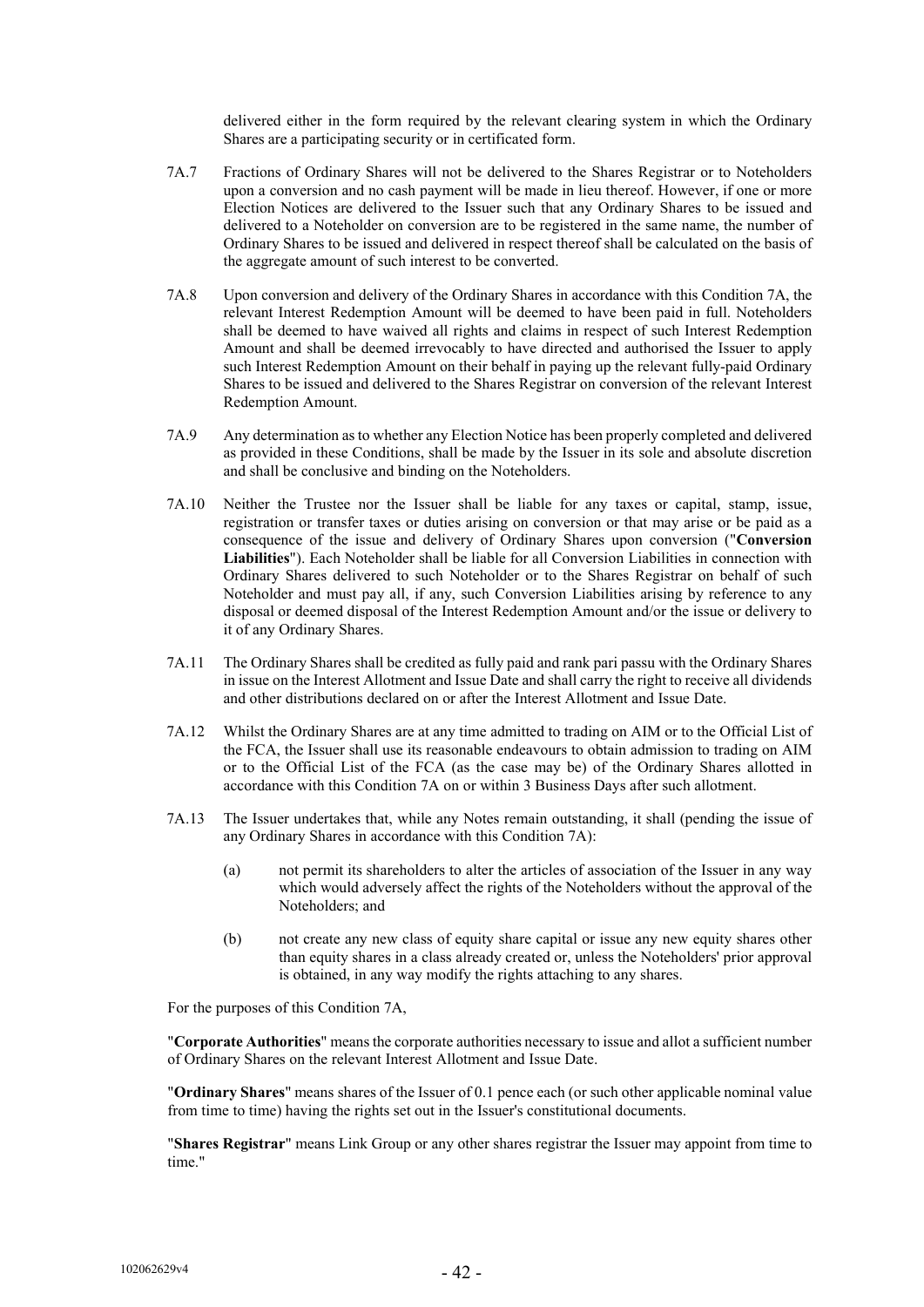A new covenant is added to Condition 5 (*Covenants*) as follows:

- "5.3 Sale of the Duyung PSC Asset
	- (i) The Issuer shall have the obligation to continue to pursue, and support Conrad Asia Energy Ltd, as the operator of the Duyung PSC, to pursue, the sale of the Duyung PSC Asset;
	- (ii) the Noteholders will form a steering committee representing all Noteholders in order to help the Issuer to assess any offers received in relation to the sale of the Duyung PSC Asset or part of it. Such steering committee will consist of Henry Turcan (representing Lombard Odier Asset Management (Europe) Limited) and one representative of CIP Merchant Capital plc. Members of the steering committee may become insiders in relation to Duyung PSC's matters (and thus be prevented from dealing in their existing shares in the Issuer) and may receive price sensitive information in relation to potential offers relating to the sale of the Duyung PSC Asset. The ability of Noteholders to be paid interest in equity pursuant to Condition 7A could be prohibited if any such Noteholder were an insider at the time of the relevant election(s) made in accordance with Condition 7A.1; however, where possible (in consultation with the relevant Noteholders), the Issuer shall extend the period of time in which Noteholders are entitled to submit an Election Notice pursuant to Condition 7A.1 until a point in time when the relevant Noteholders are no longer in possession of price sensitive information or deemed insiders in relation to Duyung PSC's matters;
	- (iii) strictly subject to director statutory duties, the Issuer shall have the obligation to engage in good faith in any proposal related to the sale of the Duyung PSC Asset which is supported by a simple majority of Noteholders and shall work to secure shareholder support, as required;
	- (iv) the proceeds of any sale of the Duyung PSC Asset (or part of it) shall be used as follows: (A) first to repay capital and interest (rolled up as set out above) on the Notes and up to the total amount of capital and interest due on the Notes; and (B) any excess to be shared between the Noteholders (20%) and the Issuer to be retained and/or distributed to its shareholders (80%) with the Issuer's board of directors at all times ensuring the Issuer has sufficient funds to retain its status as a going concern.

For the purposes of this Condition 5.3:

"**Duyung PSC Asset**" means the 15% direct interest in the Duyung PSC; and

"**Duyung PSC**" means the Duyung production sharing contract."

A new paragraph 28 is added to Schedule 3 (*Provisions for Noteholders Meetings*) to the Trust Deed as follows:

# "28. **Electronic Voting Consents**

In relation to the covenant set out in Condition 5.3 (iii) (*Sale of the Duyung PSC Asset*) only, consent may be given by Noteholders by way of electronic voting instructions through the relevant Clearing System(s), by a majority consisting of not less than half of the votes given by way of such electronic voting instructions. At least 14 days' written notice (exclusive of the day on which the notice is given or deemed to be given and the day on which the votes are counted) specifying the matter in relation to which consent by electronic voting instructions is requested and setting out the electronic voting mechanics shall be sent to all Noteholders in the manner provided by the Conditions. Solely in relation to the electronic voting instructions described in this paragraph 28, each Noteholder shall have one vote for every EUR10,000 in nominal amount of Notes in respect of which she or he is the holder. The votes will be calculated by the Issuer or by an agent appointed by the Issuer for this purpose and notice of the result of the voting shall be notified to the Trustee and to the Noteholders pursuant to paragraph 22 (*Resolution Binding on all Noteholders*)."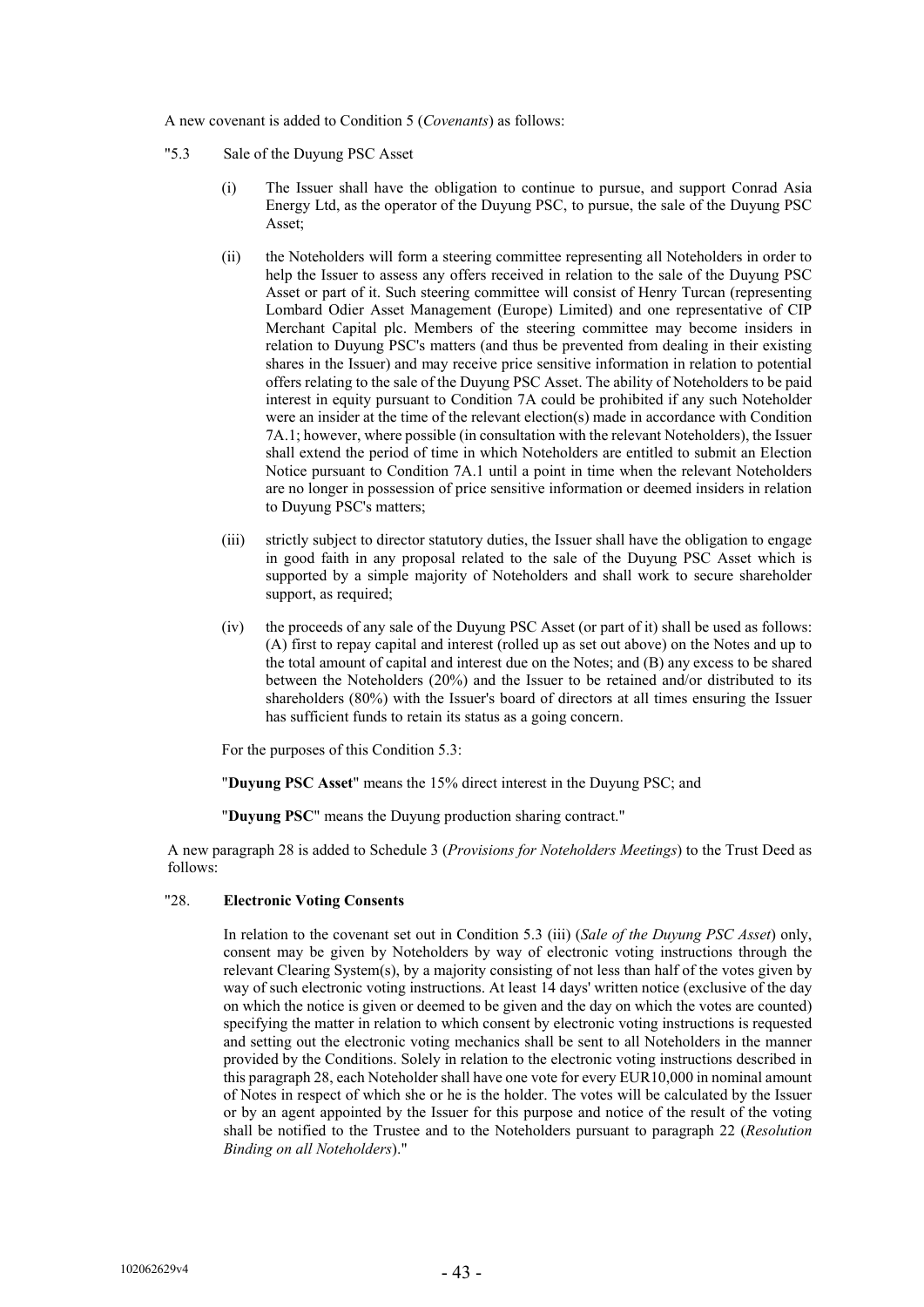- 2. authorises, directs, requests and empowers the Issuer and the Trustee to execute, deliver (if applicable) and to do all such other deeds, instruments, acts and things as may be necessary, desirable or expedient in their sole opinion to carry out and to give effect to this Extraordinary Resolution and the implementation of the modifications and arrangements referred to in this Extraordinary Resolution, including but not limited to making any consequential amendments necessary or desirable to any document in respect of the Notes or terminate any such document, agreement or arrangement to provide for such modifications and arrangements;
- 3. sanctions every abrogation, modification, amendment, compromise or arrangement in respect of the rights of the Noteholders appertaining to the Notes against the Issuer, whether or not such rights arise under the Conditions, the Trust Deed, the Agency Agreement or the global certificate relating to the Notes or otherwise, in each case involved in, resulting from or to be effected by the amendments to Condition 9.1 (*Redemption at Maturity*) and Condition 7.1 (*Interest Rate and Interest Payment Dates*) ), the addition of a new covenant to Condition 5 (*Covenants*) and the addition of a new paragraph 28 to Schedule 3 (*Provisions for Noteholders Meetings*) to the Trust Deed as set out in paragraph 1 of this Extraordinary Resolution:
- 4. discharges and exonerates the Trustee from any and all liability for which it may have become or may become liable under the Trust Deed or otherwise in respect of any act or omission including, without limitation, in connection with this Extraordinary Resolution or its implementation and any act or omission taken in connection with this Extraordinary Resolution or its implementation;
- 5. agrees and undertakes fully and effectively to indemnify and hold harmless the Trustee from and against all liability which may be suffered or incurred by the Trustee as a result of any claims, actions, demands or proceedings brought or established (including legal fees) which the Trustee may suffer or incur which in any case arise as a result of the Trustee acting in accordance with this Extraordinary Resolution and the Trust Deed;
- 6. waives irrevocably any claim Noteholders may have against the Trustee as a result of any liability they may suffer or incur as a result of acting upon this Extraordinary Resolution (including but not limited to circumstances where it is subsequently found that this Extraordinary Resolution is not valid or binding);
- 7. confirms that the Noteholders have formed their own view in relation to the actions contemplated under the Supplemental Trust Deed without any reliance on the Trustee;
- 8. declares that the implementation of this Extraordinary Resolution shall be conditional upon:
	- (i) the passing of this Extraordinary Resolution; and
	- (ii) the passing of an extraordinary resolution as to the matters set out in paragraphs 1 and 2 of this Extraordinary Resolution in relation to the EUR 11,250,000 Nominal Fixed Rate 5 Percent Redeemable Secured Tranche A Notes due 2022; and
- 9. acknowledges that the following terms, as used in this Extraordinary Resolution, shall have the meanings given below:

"**Conditions**" means the terms and conditions of the Notes;

"**Consent Solicitation**" means the invitation by the Issuer to all Noteholders to consent to this Extraordinary Resolution;

"**Consent Solicitation Memorandum**" means the consent solicitation memorandum dated 3 March 2022 prepared by the Issuer in relation to, among other things, the Consent Solicitation."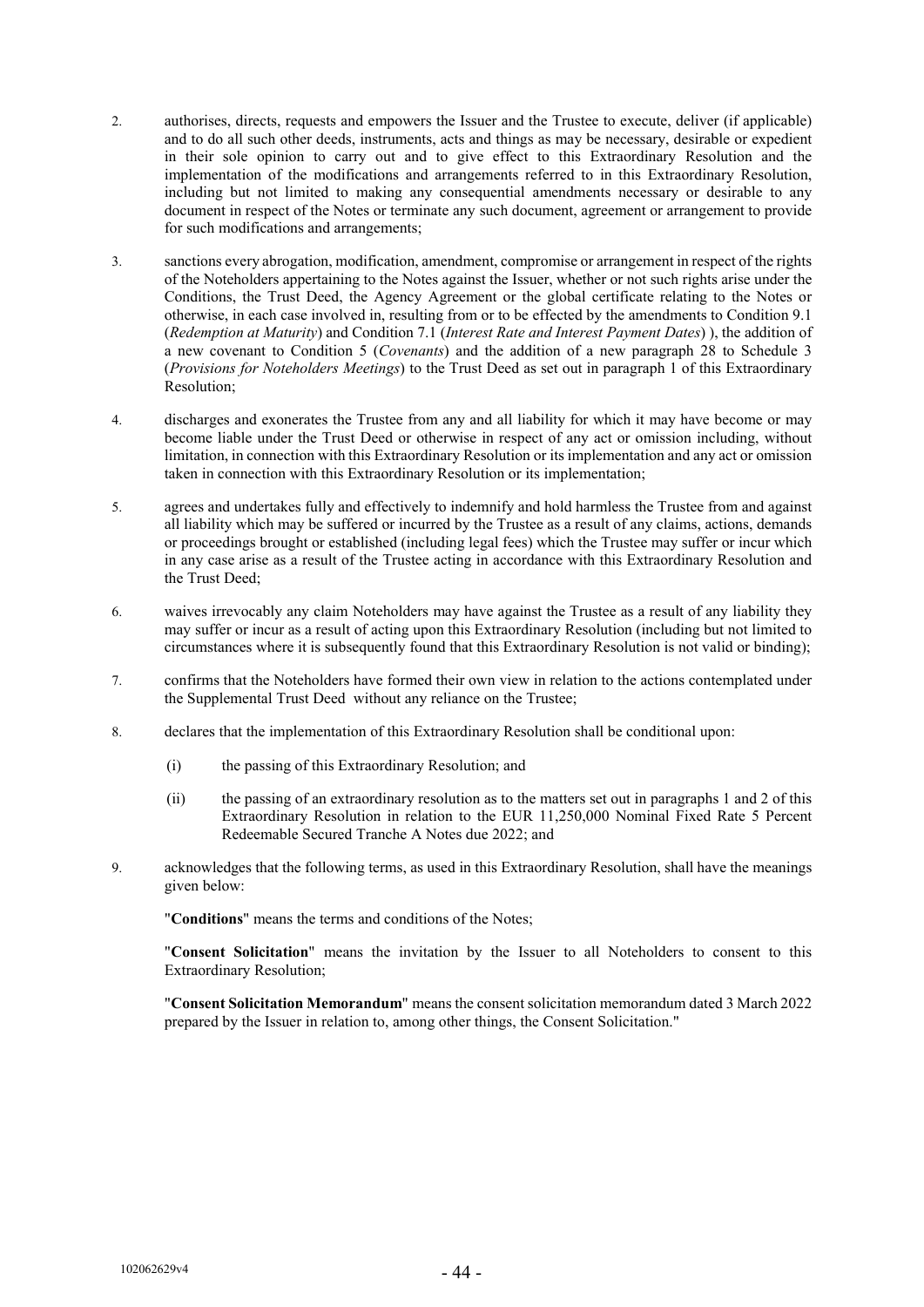# **BACKGROUND TO THE PROPOSALS**

# **BACKGROUND**

During 2021 the Issuer embarked on a strategic pivot, targeting a transition from a hydrocarbon-led strategy to one centred on low carbon energy investments. The Issuer, following the maiden clean energy investment in ion Ventures Holdings Ltd and the acquisition of Global Energy Partnership Limited, has established itself as a South East Asia centric developer of clean energy projects alongside its investment in the Duyung PSC.

The Mako gas field, contained within the Duyung PSC area (operated by Conrad Asia Energy Ltd), remains a high value asset in the Issuer's portfolio, and the operator Conrad Asia Energy Ltd are very focused on the commercial workstreams including an updated Plan of Development for submission to the Indonesian authorities and gas sales agreement negotiations with various counterparties. Achievement of these commercial milestones will be key to monetising the asset, upgrading contingent resources to reserves, and ultimately to enabling the partners to take a Final Investment Decision.

Against this background, the Issuer took the decision to propose a restructuring of the Notes, including the extension of the maturity of the Notes to 12 April 2024 and the delayed payment of interest due on the Tranche A Notes with respect to interest accruing from 12<sup>th</sup> April 2021. These changes will provide the Issuer with the time it requires to deliver the monetisation of the Duyung PSC.

# **DETAILS OF THE PROPOSALS**

If the Proposals are approved by the Noteholders: (i) the extension of the maturity of the Notes to 12 April 2024; (ii) certain modifications of Condition 7.1 (*Interest Rate and Interest Payment Dates*); (iii) the insertion of a new Condition 7A (*Conversion of Interest*); and (iv) the addition of a new covenant to Condition 5 (*Covenants*) and a related electronic voting mechanism in the Meeting Provisions, will each take effect on the Implementation Date.

#### **Amendments to Condition 9.1 (***Redemption at Maturity***)**

It is proposed that Condition 9.1 (*Redemption at Maturity*) be amended by the Supplemental Trust Deed in order to provide that, unless previously redeemed or purchased and cancelled as provided in the Conditions, the Issuer will redeem the Notes at their principal amount on 12 April 2024. The proposed amendments to Condition 9.1 (*Redemption at Maturity*) are set out under "*Consent Solicitation – Amendments to Condition 9.1 (Redemption at Maturity)*" and in the Extraordinary Resolutions.

# **Amendments to Condition 7.1 (***Interest Rate and Interest Payment Dates***)**

It is proposed that Condition 7.1 (*Interest Rate and Interest Payment Dates*) be amended by the Supplemental Trust Deed in order to provide that all and any interest on the Notes, accruing from 12<sup>th</sup> April 2021, will be paid upon the extended maturity of the Notes, subject to the provisions of new Condition 7A (*Conversion of Interest*). The proposed amendments to Condition 7.1 (*Interest Rate and Interest Payment Dates*) are set out under "*Consent Solicitation – Amendments to Condition 7.1 (Interest Rate and Interest Payment Dates)*" and in the Extraordinary Resolutions.

# **Insertion of new Condition 7A (***Conversion of Interest***)**

It is proposed that a new Condition 7A (*Conversion of Interest*) be inserted in the Conditions by the Supplemental Trust Deed in order to provide that, with respect to interest accruing from 12<sup>th</sup> April 2022, each Noteholder may elect to receive interest, accrued on its Notes in the immediately preceding quarter, in equity on 12<sup>th</sup> January, 12<sup>th</sup> April, 12<sup>th</sup> July and 12<sup>th</sup> October, in each year of 2022 to 2024 (each an "**Interest Conversion Date**").

# **Addition of a new covenant to Condition 5 (***Covenants***) and related electronic voting mechanism in Schedule 3** *(Provisions for Noteholders Meetings***)**

It is proposed that a new covenant be added to Condition 5 (*Covenants*) by the Supplemental Trust Deed in relation to the sale of the Duyung PSC Asset (as defined in the Conditions). More specifically, (i) the Issuer shall have the obligation to continue to pursue, and support Conrad Asia Energy Ltd, as the operator of the Duyung PSC, to pursue, the sale of the Duyung PSC Asset; (ii) the Noteholders will form a steering committee representing all Noteholders in order to help the Issuer to assess any offers received in relation to the sale of the Duyung PSC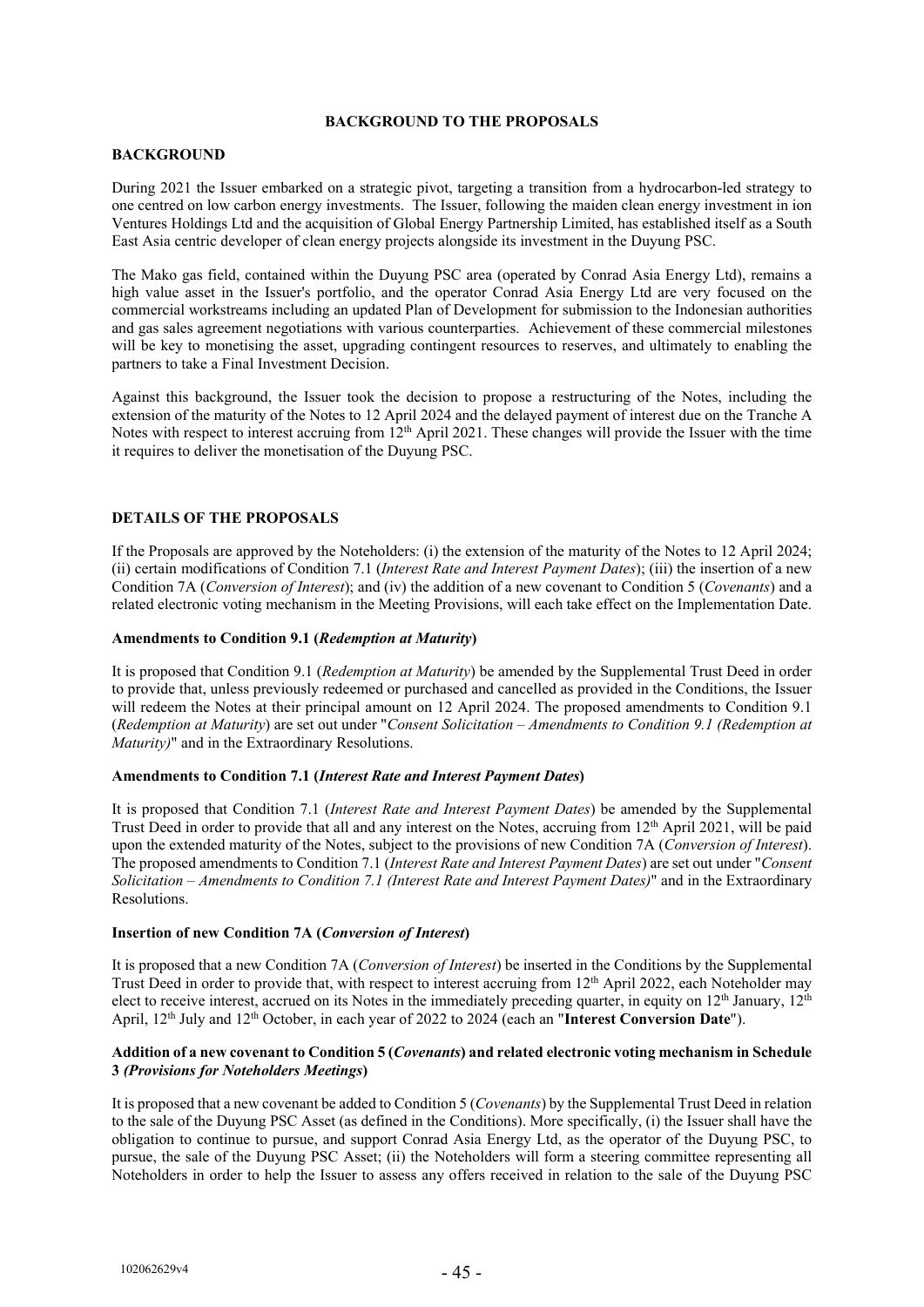Asset or part of it; (iii) strictly subject to director statutory duties, the Issuer shall have the obligation to engage in good faith in any related proposal supported by a simple majority of Noteholders and work to secure shareholder support, as required; and (iv) the proceeds of any sale of the Duyung PSC Asset (or part of it) shall be used as follows: (A) first to repay capital and interest (rolled up as set out above) on the Notes and up to the total amount of capital and interest due on the Notes; and (B) the excess to be shared between the Noteholders (20%) and the Issuer to be retained and/or distributed to its shareholders (80%) with the Issuer's board of directors at all times ensuring the Issuer has sufficient funds to retain its status as a going concern. Noteholders may give their consent through a new electronic voting mechanism to be added, specifically with respect to such consent, in Schedule 3 (*Provisions for Noteholders Meetings*) to the Trust Deed.

# **DOCUMENTS AVAILABLE FOR DISTRIBUTION**

The following documents (as applicable) are available for distribution upon request: (a) at any time during normal business hours on any weekday (Saturdays, Sundays and bank and other public holidays excepted) prior to and during each Meeting, by emailing the Information and Tabulation Agent at ce@idex-is.com; and (b) at each Meeting by emailing Fieldfisher LLP at yannis.erifillidis@fieldfisher.com for 15 minutes before the relevant Meeting:

- this Consent Solicitation Memorandum;
- the Notice;
- the Trust Deed:
- the Agency Agreement; and
- the current draft of the Supplemental Trust Deed.

Any revised version of the draft Supplemental Trust Deed will be made available as described above and marked to indicate changes to the draft made available on the date of this Consent Solicitation Memorandum and will supersede the previous draft of the Supplemental Trust Deed and Noteholders will be deemed to have notice of any such changes. Any revised versions of the Supplemental Trust Deed shall be automatically available to any Noteholders who have previously obtained copies of the Supplemental Trust Deed. Any revisions to the Supplemental Trust Deed shall be made at least 48 hours before the Expiration Deadline.

A Noteholder will be required to produce evidence satisfactory to the Information and Tabulation Agent or Fieldfisher LLP (as applicable) as to its status as a Noteholder and that it is a person to whom the Proposals are being made (pursuant to the offer and distribution restrictions referred to above) or to whom it is lawful to send the documents available for distribution and to make an invitation pursuant to the Proposals under applicable laws before being sent a copy of any document available for distribution.

#### **CONSENT SOLICITATION**

Subject to the offer and distribution restrictions set out in the Consent Solicitation Memorandum, Noteholders may obtain, from the date of this Notice, a copy of the Consent Solicitation Memorandum from the Information and Tabulation Agent, the contact details for whom are set out below. A Noteholder will be required to produce evidence satisfactory to the Information and Tabulation Agent as to its status as a Noteholder and that it is a person to whom the Proposals are being made (pursuant to the offer and distribution restrictions referred to above) or to whom it is lawful to send the Consent Solicitation Memorandum and to make an invitation pursuant to the Proposals under applicable laws before being sent a copy of the Consent Solicitation Memorandum.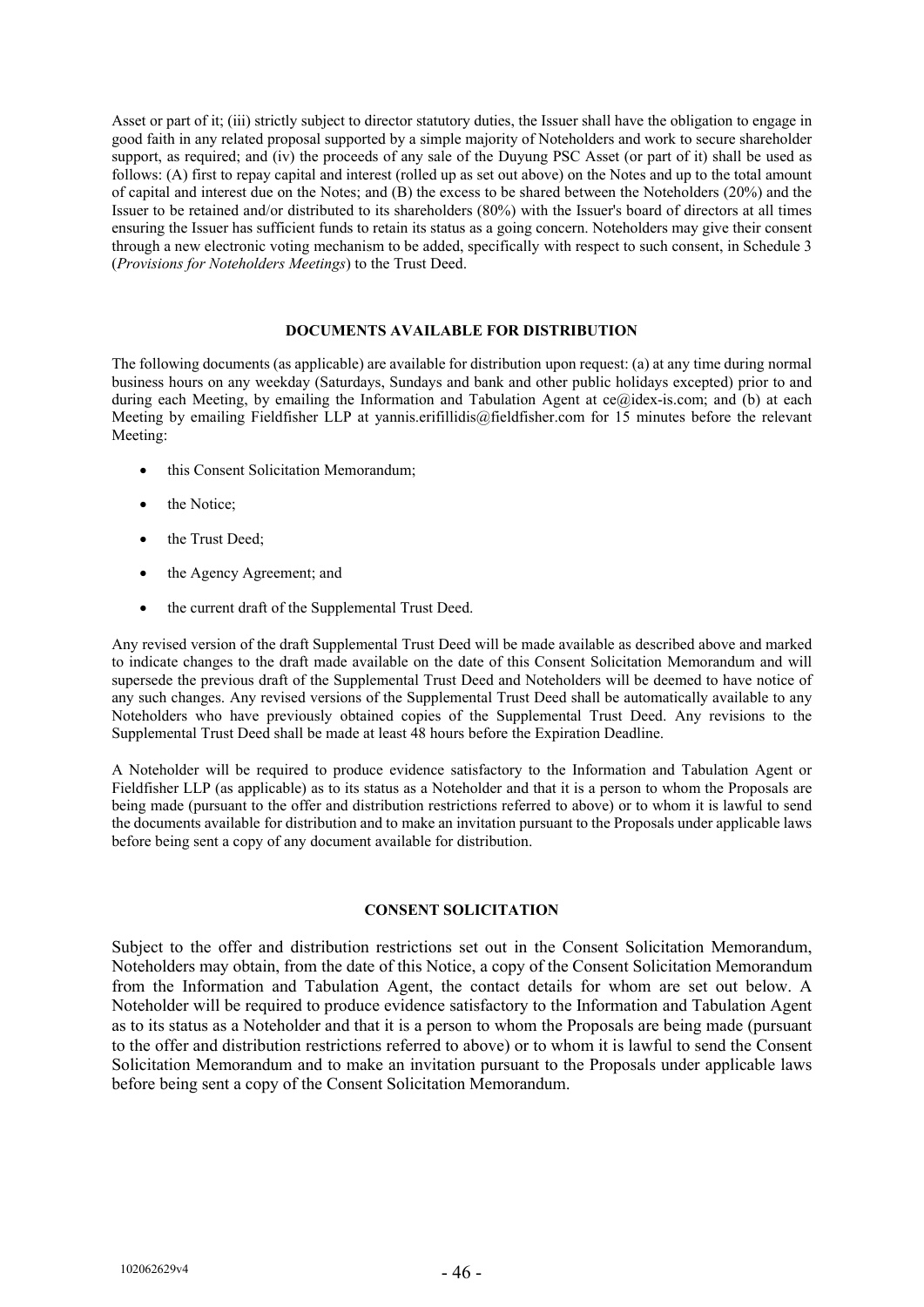#### **SELLING RESTRICTIONS**

If the Extraordinary Resolutions are passed and implemented in respect of the Notes, until the expiry of the period of 40 days after the date of the Supplemental Trust Deed, sales of the Notes may not be made in the United States or to U.S. persons unless made outside the United States pursuant to Rule 903 and 904 of Regulation S.

#### **GENERAL**

**The attention of Noteholders is particularly drawn to the procedures for voting, quorum and other requirements for the passing of the Extraordinary Resolutions at the Meetings or any meeting held following any adjournment of the Meetings, which are set out in "Voting and Quorum" below. Having regard to such requirements, Noteholders are strongly urged either to attend the relevant Meeting via a Microsoft Teams video conference meeting ID to be provided by Fieldfisher LLP upon request or to take steps to be represented at the relevant Meeting (including by way of submitting Electronic Voting Instructions) as soon as possible.**

**In light of the UK Government's response to the COVID-19 outbreak, the Issuer strongly encourages all Noteholders to submit their Electronic Voting Instructions or to make other arrangements to be represented or to vote at the relevant Meeting in accordance with the Meeting Provisions via a Microsoft Teams video conference meeting ID to be provided by Fieldfisher LLP upon request. Noteholders are reminded, that due to the regular changes of the UK Government's laws in relation to COVID-19, attending the relevant Meeting in person may breach UK Government guidelines on the Meeting Date. Therefore, the Issuer is not giving the option for Noteholders to attend at the physical place of the Meetings.** 

#### **VOTING AND QUORUM**

*Noteholders who have submitted and not revoked (in the limited circumstances in which revocation is permitted) a valid Electronic Voting Instruction in respect of the Extraordinary Resolutions by 10.00 a.m. (London Time) in respect of the Tranche A Notes and 10.15 a.m. (London time) in respect of the Tranche B Notes on 23 March 2022 (the "Expiration Deadline"), by which they will have given instructions for the appointment of the Information and Tabulation Agent by the Registrar as their proxy under a block voting instruction to vote in favour of or against (as specified in the relevant Electronic Voting Instruction) the Extraordinary Resolutions at the relevant Meeting (or any relevant adjourned Meeting) need take no further action to be represented at the relevant Meeting (or any such relevant adjourned Meeting). Noteholders are advised to read the Consent Solicitation Memorandum for details of the process when submitting Electronic Voting Instructions.*

Noteholders who have not submitted or have submitted and subsequently revoked (in the limited circumstances in which such revocation is permitted) an Electronic Voting Instruction in respect of the relevant Extraordinary Resolution should take note of the provisions set out below detailing how such Noteholders can attend or take steps to be represented at the relevant Meeting via a Microsoft Teams video conference meeting ID to be provided by Fieldfisher LLP upon request (references to which, for the purpose of such provisions, include, unless the context otherwise requires, any adjourned Meeting).

- 1. Subject as set out below, the provisions governing the convening and holding of each Meeting are set out in schedule 3 (*Provisions for Noteholder Meetings*) to the Trust Deed, copies of which are available for inspection from the date of this Notice to the conclusion of the relevant Meeting (or any relevant adjourned Meeting) as referred to above. For the purposes of each Meeting, a "**Noteholder**" means a Direct Participant.
- 2. The Notes are represented by two separate global note certificates in respect of the Tranche A Notes and the Tranche B Notes respectively, registered in the name of a nominee of the common depositary for Euroclear and/or Clearstream, Luxembourg. For the purposes of this Notice, a "**Direct Participant**" means each person who is for the time being shown in the records of Euroclear and/or Clearstream, Luxembourg as the holder of a particular principal amount of the Notes.

A Direct Participant or beneficial owner of Notes wishing to attend the relevant Meeting in person via a Microsoft Teams video conference meeting ID to be provided by Fieldfisher LLP upon request must produce (i) at the time of requesting the aforementioned Microsoft Teams video conference meeting ID;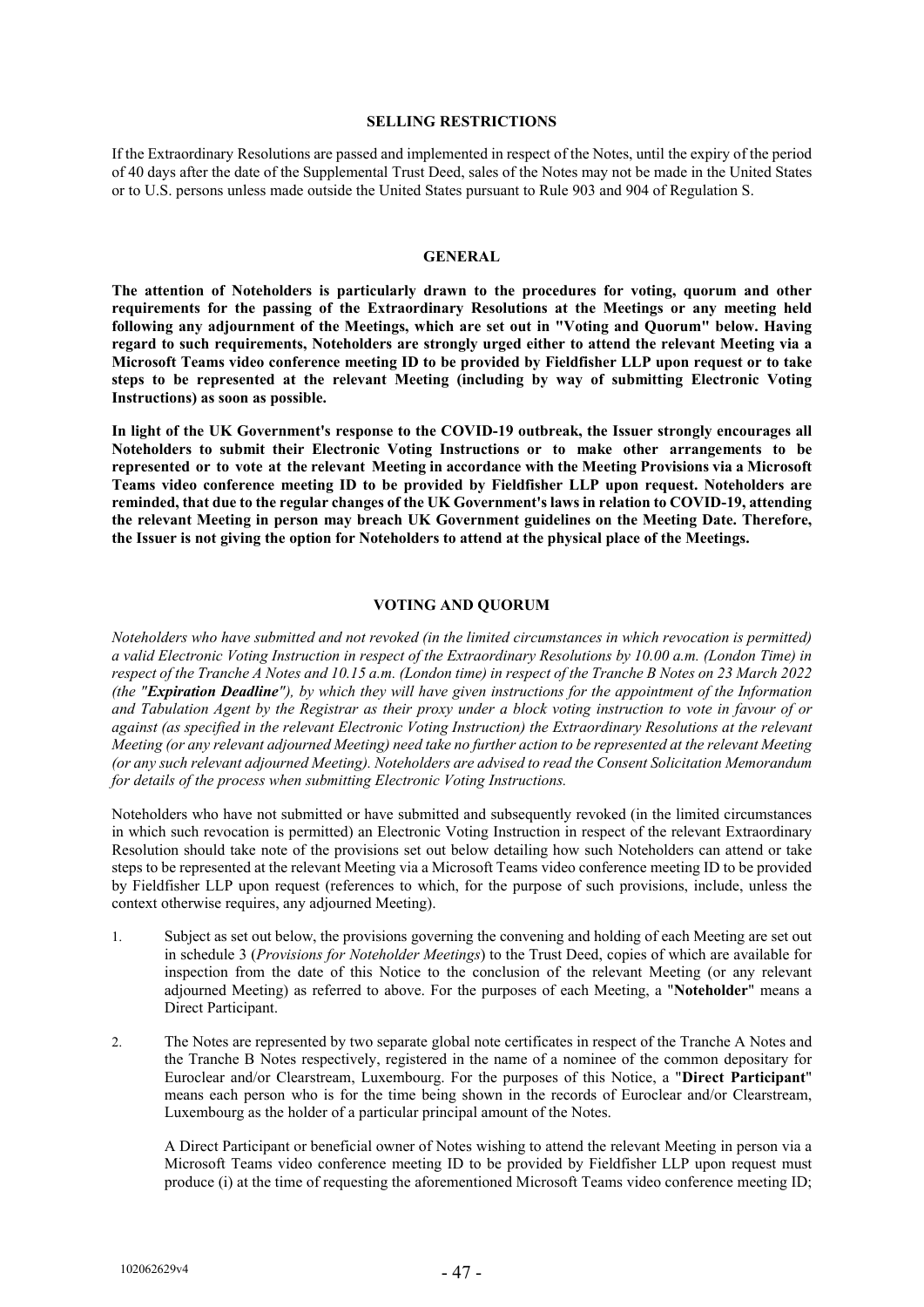and (ii) at the relevant Meeting, a valid voting certificate issued by the Registrar relating to the Notes in respect of which it wishes to vote. Requests for a Microsoft Teams video conference meeting ID can be made by emailing Fieldfisher LLP at yannis.erifillidis@fieldfisher.com. Noteholders should note that attendance at the physical place of the meeting is not an option.

A Direct Participant or beneficial owner of the Notes not wishing to attend and vote at the relevant Meeting in person via a Microsoft Teams video conference meeting ID may either appoint as a proxy the person that it wishes to attend on its behalf via a Microsoft Teams video conference meeting ID to be provided by Fieldfisher LLP upon request or the Direct Participant may (or the beneficial owner of the Notes may arrange for the relevant Direct Participant on its behalf to) give a voting instruction (by giving voting and blocking instructions to Euroclear or Clearstream, Luxembourg (a "**Euroclear/Clearstream Instruction**") in accordance with the procedures of Euroclear or Clearstream, Luxembourg, as applicable) requiring the Registrar to include the votes attributable to its Notes in a block voting instruction issued by the Registrar for the relevant Meeting or any relevant adjourned Meeting, in which case the Registrar shall appoint the Information and Tabulation Agent as proxy to attend and vote at such Meeting in accordance with such Direct Participant or beneficial owner's instructions. A proxy (other than the Information and Tabulation Agent) wishing to attend the relevant Meeting in person via a Microsoft Teams video conference meeting ID to be provided by Fieldfisher LLP upon request must produce (i) at the time of requesting the aforementioned Microsoft Teams video conference meeting ID; and (ii) at the relevant Meeting, a valid form of proxy issued by the Registrar relating to the Notes in respect of which it wishes to vote. Requests for a Microsoft Teams video conference meeting ID can be made by emailing Fieldfisher LLP at yannis.erifillidis@fieldfisher.com. Noteholders should note that attendance at the physical place of the meeting is not an option.

A Direct Participant must request the relevant clearing system to block the relevant Notes in its account not later than 48 hours before the time appointed for holding the relevant Meeting in order to obtain voting certificates, appoint a proxy or give voting instructions in respect of the relevant Meeting. In the case of Euroclear/Clearstream Instructions, such blocking instructions are part of the electronic instructions that must be given. Notes so blocked will not be released until the earlier of:

- (a) the conclusion of the relevant Meeting (or, if applicable, any relevant adjourned Meeting); and
- (b)
- (i) in respect of voting certificate(s) or forms of proxy, not less than 48 hours before the time for which the relevant Meeting (or, if applicable, any relevant adjourned Meeting) is convened, the surrender to the Registrar of such voting certificate(s) or forms of proxy and notification by the Registrar to the relevant clearing system of such surrender or the compliance in such any other manner with the rules of the relevant clearing system relating to such surrender; or
- (ii) in respect of block voting instructions, not less than 48 hours before the time for which the relevant Meeting (or, if applicable, any relevant adjourned Meeting) is convened, the notification in writing of any revocation of a Direct Participant's previous instructions to the Registrar, in which case such Notes shall, in accordance with the procedures of the relevant clearing system and with the agreement of the Registrar, cease to be held to its order or under its control.

Noteholders should note that voting instructions (unless validly revoked) given and voting certificates obtained or forms of proxy or block voting instructions issued in respect of the relevant Meeting shall remain valid for any relevant adjourned Meeting.

# 3. Quorum for Meetings

The quorum required to pass each Extraordinary Resolution is two or more persons (where there is more than one Noteholder, failing which the quorum shall be one Noteholder) present holding Notes of the relevant Tranche or being proxies and holding or representing more than 50 per cent of the principal amount of the relevant Tranche of Notes for the time being outstanding (such quorum being the quorum required for the passing of an Extraordinary Resolution submitted in relation to a "**Reserved Matter**" as defined in the Conditions).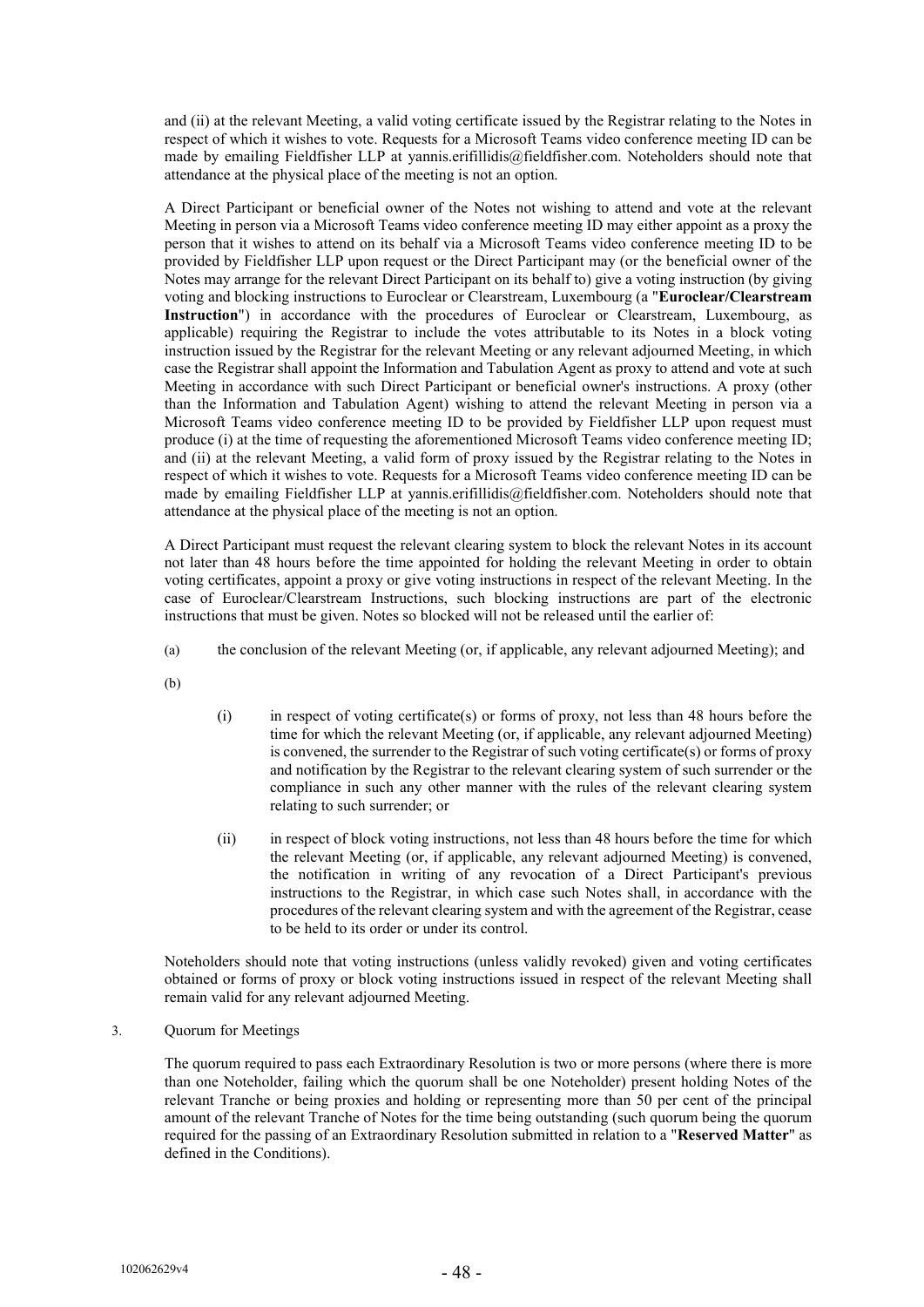- 4. If a quorum is not present within 30 minutes after the time appointed for the relevant Meeting, the Meeting will be adjourned for not less than 14 days and not more than 42 days, and in each case at a place appointed by the Chairman and the Extraordinary Resolution will be considered at such adjourned Meeting (notice of which will be given to the Noteholders in accordance with the Conditions and the Trust Deed). At the adjourned Meeting, one or more persons present and holding or representing not less than 25 per cent of the Tranche of Notes for the time being outstanding will form a quorum. Notice of any adjourned Meeting shall be given in the same manner as notice of the original Meetings and shall state quorum requirements for any such adjourned Meetings.
- 5. Every question submitted to each Meeting shall be decided in the first instance by a show of hands. In case of equality of votes the Chairman shall not have a casting vote. Unless a poll is (before or on the declaration of the result of the show of hands) demanded by the Chairman, the Trustee or the Issuer or by two or more persons present holding Notes of the relevant Tranche or being proxies and holding in the aggregate not less than one-fiftieth part of the principal amount of the Notes of the relevant Tranche then outstanding, a declaration by the Chairman that a resolution has been carried or carried by a particular majority or lost or not carried by a particular majority shall be conclusive evidence of the fact without proof of the number or proportion of the votes recorded in favour of or against such resolution.

At each Meeting: (i) on a show of hands every Noteholder who (being an individual) is present in person or (being a corporation) is present by a representative or is a proxy shall have one vote; and (ii) on a poll every Noteholder who is so present in person or by proxy shall have one vote for every EUR 10,000 in nominal amount of Notes in respect of which she or he is the holder.

- 6. To be passed at each Meeting, the Extraordinary Resolution requires a majority in favour consisting of not less than two thirds of the votes cast. If passed, the relevant Extraordinary Resolution will be binding on all Noteholders of the relevant Tranche, whether or not present at the relevant Meeting and whether or not voting.
- 7. The implementation of the Consent Solicitation and each Extraordinary Resolution will be conditional on the passing of the Extraordinary Resolutions at the Meetings of the Noteholders of each Tranche of Notes (the "**Consent Condition**").
- 8. The Issuer shall give notice of the passing of the Extraordinary Resolutions to Noteholders within 14 days provided that the non-publication of such notice shall not invalidate the Extraordinary Resolutions.

This Notice is given by Coro Energy plc. Noteholders should contact the following for further information:

*The Information and Tabulation Agent*

**Idexis Limited**  35-37 Ludgate Hill London EC4M 7JN United Kingdom

| Telephone: | $+44(0)$ 203 858 0575        |
|------------|------------------------------|
| Attention: | Sarah D'Souza/ Scott Boswell |
| Email:     | $ce@idex-is.com$             |

The Information and Tabulation Agent is not acting through a U.S. broker-dealer affiliate and, accordingly, will not discuss the Consent Solicitation or the contents of this Notice with any Noteholder who is unable to confirm it is not located or resident in the United States.

Dated: 3 March 2022